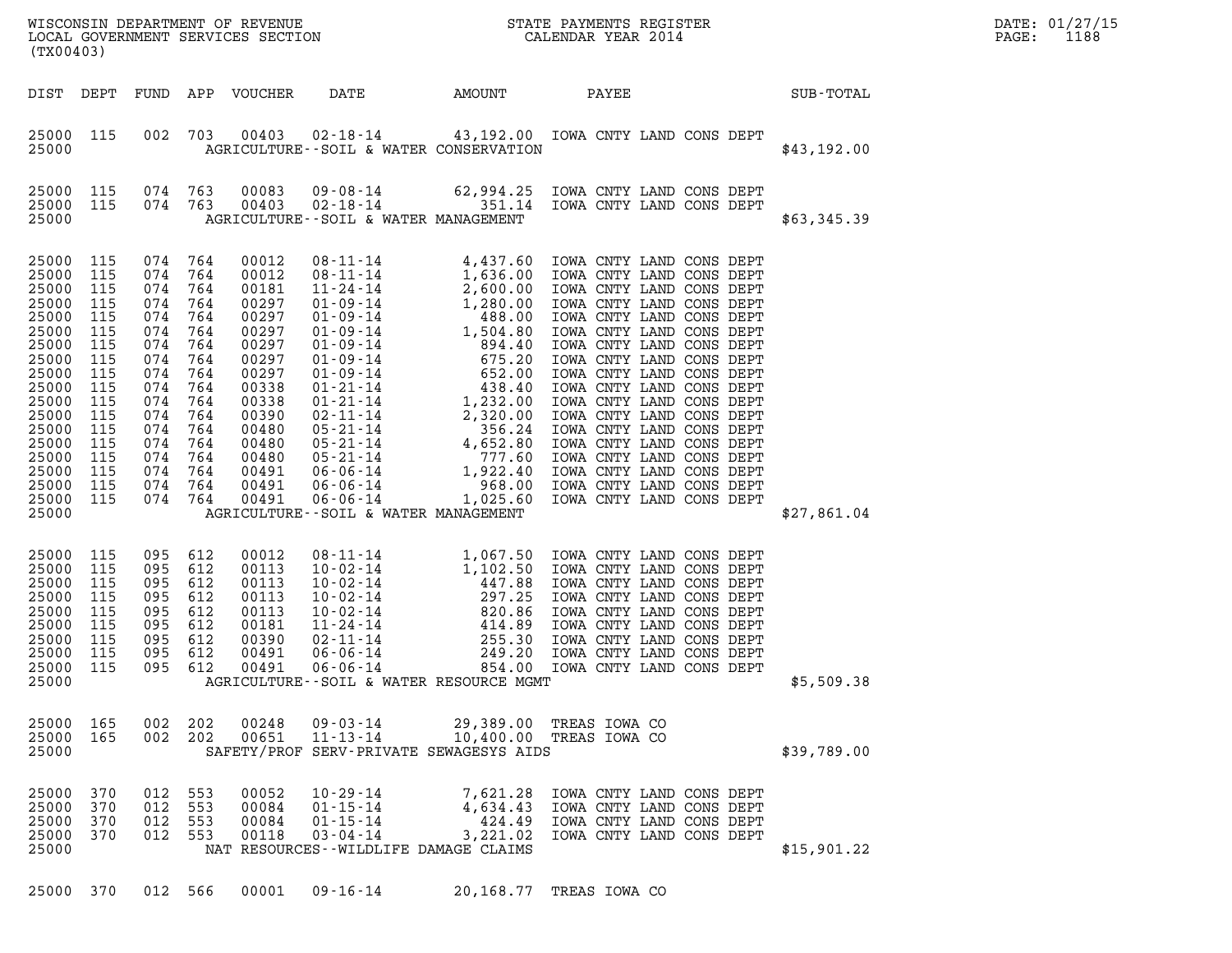| (TX00403)                                                                                          |                   |                                                                |                                  |                                                                                                                  |                                              | DATE: 01/27/15<br>1189<br>PAGE:                                                                                                                                                           |              |  |
|----------------------------------------------------------------------------------------------------|-------------------|----------------------------------------------------------------|----------------------------------|------------------------------------------------------------------------------------------------------------------|----------------------------------------------|-------------------------------------------------------------------------------------------------------------------------------------------------------------------------------------------|--------------|--|
| DIST DEPT FUND APP VOUCHER                                                                         |                   |                                                                |                                  | DATE                                                                                                             | AMOUNT                                       | <b>PAYEE</b> FOR THE PAYEE                                                                                                                                                                | SUB-TOTAL    |  |
|                                                                                                    |                   |                                                                |                                  | 25000 NAT RESOURCES-FOREST CROP/MANAGED FOREST                                                                   |                                              |                                                                                                                                                                                           | \$20,168.77  |  |
| 25000<br>370<br>25000                                                                              |                   | 012 574                                                        |                                  | NAT RESOURCES - - SNOWMOBILE TRAIL AIDS                                                                          |                                              | 00104  08-05-14  27,850.00 TREAS IOWA CO                                                                                                                                                  | \$27,850.00  |  |
| 25000<br>370<br>25000                                                                              |                   | 012 575                                                        | 00510                            | NAT RESOURCES - - SNOWMOBILE TRAIL AIDS                                                                          |                                              | 09-16-14 4,924.25 TREAS IOWA CO                                                                                                                                                           | \$4,924.25   |  |
| 25000<br>370<br>25000                                                                              |                   | 012 584                                                        | 00067                            | $09 - 30 - 14$<br>NAT RESOURCES -- PMT IN LIEU OF TAXES                                                          |                                              | 943.00 TREAS IOWA CO                                                                                                                                                                      | \$943.00     |  |
| 25000<br>395<br>25000                                                                              |                   | 011 168                                                        | 14025                            | TRANSPORTATION--ELDERLY & DISABLED                                                                               |                                              | 05-05-14 68,117.00 COUNTY OF IOWA                                                                                                                                                         | \$68,117.00  |  |
| 25000<br>395<br>25000<br>395<br>25000<br>395<br>25000<br>395<br>25000<br>395<br>25000 395<br>25000 |                   | 011 185<br>011 185<br>011 185<br>011 185<br>011 185<br>011 185 | 11817<br>12494<br>26661<br>29870 | $05 - 19 - 14$<br>17757 07-14-14<br>$10 - 08 - 14$<br>11-05-14<br>TRANSPORTATION - - HIGHWAY SAFETY - FEDERAL    |                                              | 05-12-14 1,539.56 TREAS IOWA CO<br>05-19-14 1,585.16 TREAS IOWA CO<br>16820 07-03-14 1,537.84 TREAS IOWA CO<br>1,526.68 TREAS IOWA CO<br>1,307.68 TREAS IOWA CO<br>1,449.28 TREAS IOWA CO | \$8,946.20   |  |
| 25000 395<br>25000<br>395<br>25000 395<br>25000                                                    |                   | 011 190<br>011 190<br>011 190                                  | 02025<br>18025<br>28025          | $01 - 06 - 14$<br>07-07-14<br>$10 - 06 - 14$<br>TRANSPORTATION--GENERAL TRANSP AIDS-GTA                          |                                              | 220,671.19 COUNTY OF IOWA<br>441,342.38 COUNTY OF IOWA<br>220,671.19 COUNTY OF IOWA                                                                                                       | \$882,684.76 |  |
| 25000 395<br>25000 395<br>25000                                                                    |                   | 011 278<br>011 278                                             | 19255<br>98966                   | 07-23-14<br>$01 - 07 - 14$<br>TRANSPORTATION - - LRIP/TRIP/MSIP GRANTS                                           |                                              | 3,589.76 TREAS IOWA CO<br>3,520.21 TREAS IOWA CO                                                                                                                                          | \$7,109.97   |  |
| 25000<br>395<br>25000<br>395<br>25000<br>395<br>25000<br>395<br>25000                              | 011<br>011<br>011 | 568<br>568<br>568<br>011 568                                   | 02632<br>11246<br>22752<br>98493 | $02 - 03 - 14$<br>$05 - 05 - 14$<br>$08 - 28 - 14$<br>$01 - 06 - 14$<br>TRANSPORTATION-PRETRIAL INTOX DRIVER INT | 9,921.72<br>5,889.92<br>5,000.00<br>9,188.36 | IOWA CO<br>IOWA CO<br>IOWA CO<br>IOWA CO                                                                                                                                                  | \$30,000.00  |  |
| 25000<br>410<br>25000                                                                              | 002               | 116                                                            | 11261                            | $11 - 05 - 14$<br>CORRECTIONS - - LOCAL AID                                                                      | 19,112.88                                    | TREAS IOWA CO                                                                                                                                                                             | \$19, 112.88 |  |
| 25000<br>435<br>25000<br>435<br>25000<br>435                                                       | 005<br>005<br>005 | 000<br>000<br>000                                              | 90412<br>90415<br>90416          | $01 - 01 - 14$<br>$02 - 01 - 14$<br>$03 - 01 - 14$                                                               | 14,716.00<br>13,825.00<br>12,707.00          | IOWA CO<br>IOWA CO<br>IOWA CO                                                                                                                                                             |              |  |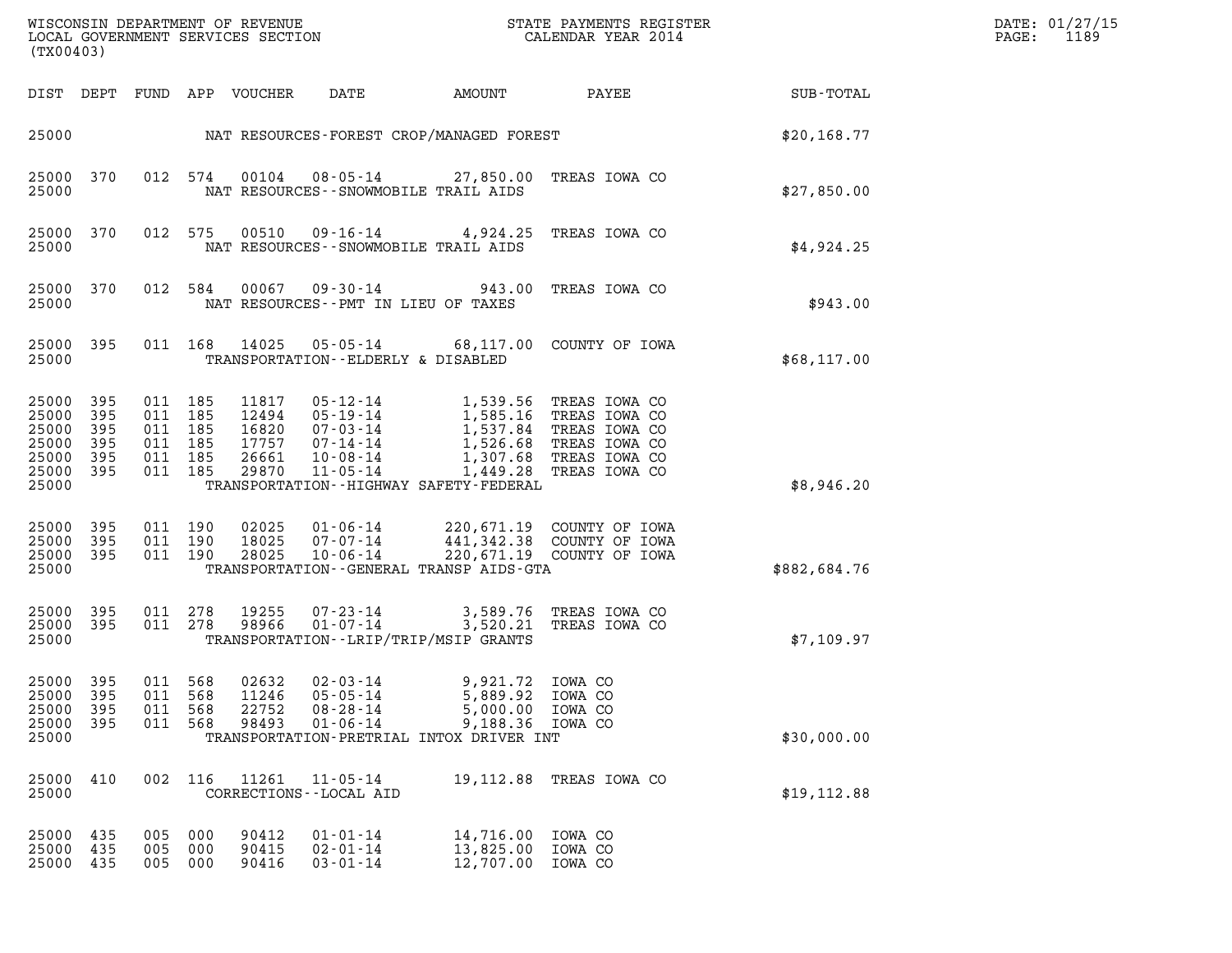| (TX00403)                                                                                                |                                                                                  |                                                                                  |                                                                                  |                                                                                                          |                                                                                                                                                                                                                      |                                                                                                                                                     |                                                                                                                                                      |               |  |
|----------------------------------------------------------------------------------------------------------|----------------------------------------------------------------------------------|----------------------------------------------------------------------------------|----------------------------------------------------------------------------------|----------------------------------------------------------------------------------------------------------|----------------------------------------------------------------------------------------------------------------------------------------------------------------------------------------------------------------------|-----------------------------------------------------------------------------------------------------------------------------------------------------|------------------------------------------------------------------------------------------------------------------------------------------------------|---------------|--|
| DIST                                                                                                     | DEPT                                                                             | FUND                                                                             | APP                                                                              | <b>VOUCHER</b>                                                                                           | DATE                                                                                                                                                                                                                 | AMOUNT                                                                                                                                              | PAYEE                                                                                                                                                | SUB-TOTAL     |  |
| 25000<br>25000<br>25000<br>25000<br>25000<br>25000<br>25000<br>25000<br>25000<br>25000                   | 435<br>435<br>435<br>435<br>435<br>435<br>435<br>435<br>435                      | 005<br>005<br>005<br>005<br>005<br>005<br>005<br>005<br>005                      | 000<br>000<br>000<br>000<br>000<br>000<br>000<br>000<br>000                      | 90417<br>90419<br>90420<br>90500<br>90502<br>90506<br>90508<br>90509<br>90510                            | $04 - 01 - 14$<br>$05 - 01 - 14$<br>$06 - 01 - 14$<br>$07 - 01 - 14$<br>$08 - 01 - 14$<br>$09 - 01 - 14$<br>$10 - 01 - 14$<br>$11 - 01 - 14$<br>$12 - 01 - 14$<br>HEALTH SERVICES - - STATE/FED AIDS                 | 22,380.00<br>14,188.00<br>6,202.00<br>83,899.00<br>26,398.00<br>42,782.00<br>7,059.00<br>34,474.00<br>17,102.00                                     | IOWA CO<br>IOWA CO<br>IOWA CO<br>IOWA CO<br>IOWA CO<br>IOWA CO<br>IOWA CO<br>IOWA CO<br>IOWA CO                                                      | \$295,732.00  |  |
| 25000<br>25000<br>25000<br>25000<br>25000<br>25000<br>25000<br>25000<br>25000<br>25000<br>25000<br>25000 | 437<br>437<br>437<br>437<br>437<br>437<br>437<br>437<br>437<br>437<br>437<br>437 | 005<br>005<br>005<br>005<br>005<br>005<br>005<br>005<br>005<br>005<br>005<br>005 | 000<br>000<br>000<br>000<br>000<br>000<br>000<br>000<br>000<br>000<br>000<br>000 | 00000<br>00000<br>00000<br>00000<br>00000<br>00000<br>00000<br>00000<br>00000<br>00000<br>00000<br>00000 | $01 - 06 - 14$<br>$01 - 30 - 14$<br>$02 - 05 - 14$<br>$03 - 05 - 14$<br>$04 - 07 - 14$<br>$04 - 10 - 14$<br>$04 - 30 - 14$<br>$05 - 05 - 14$<br>$06 - 05 - 14$<br>$07 - 07 - 14$<br>$07 - 30 - 14$<br>$08 - 05 - 14$ | 3,512.90<br>25, 278.82<br>3,040.05<br>69,155.30<br>63,055.10<br>4,174.16<br>45,540.75<br>4,783.76<br>3,889.25<br>1,310.95<br>45, 365.57<br>4,837.25 | IOWA<br>IOWA CHILD SUPPORT<br>IOWA<br>IOWA<br>IOWA<br>IOWA CHILD SUPPORT<br>IOWA CHILD SUPPORT<br>IOWA<br>IOWA<br>IOWA<br>IOWA CHILD SUPPORT<br>IOWA |               |  |
| 25000<br>25000<br>25000<br>25000<br>25000<br>25000<br>25000<br>25000<br>25000                            | 437<br>437<br>437<br>437<br>437<br>437<br>437<br>437                             | 005<br>005<br>005<br>005<br>005<br>005<br>005<br>005                             | 000<br>000<br>000<br>000<br>000<br>000<br>000<br>000                             | 00000<br>00000<br>00000<br>00000<br>00000<br>00000<br>00000<br>00000                                     | $08 - 29 - 14$<br>$09 - 05 - 14$<br>$10 - 06 - 14$<br>$10 - 30 - 14$<br>$11 - 03 - 14$<br>$11 - 04 - 14$<br>$11 - 05 - 14$<br>$12 - 05 - 14$                                                                         | 210,724.55<br>3,077.85<br>6,138.70<br>30,402.99<br>1,008.00<br>13,769.32<br>5,055.55<br>4,128.65<br>CHILDREN & FAMILIES - - STATE/FEDERAL AIDS      | IOWA<br>IOWA<br>IOWA<br>IOWA CHILD SUPPORT<br>IOWA CHILD SUPPORT<br>IOWA CHILD SUPPORT<br>IOWA<br>IOWA                                               | \$548, 249.47 |  |
| 25000<br>25000                                                                                           | 455                                                                              | 002                                                                              | 202                                                                              | 00419                                                                                                    | $08 - 07 - 14$                                                                                                                                                                                                       | 2,222.87<br>JUSTICE -- LAW ENFORCEMENT TRAINING REIMB                                                                                               | TREAS IOWA CNTY                                                                                                                                      | \$2,222.87    |  |
| 25000<br>25000                                                                                           | 455                                                                              | 002                                                                              | 221                                                                              | 13                                                                                                       | $07 - 30 - 14$<br>JUSTICE -- LAW ENFORCEMENT SERVICES AID                                                                                                                                                            | 480.00                                                                                                                                              | TREAS IOWA CNTY                                                                                                                                      | \$480.00      |  |
| 25000<br>25000<br>25000                                                                                  | 455<br>455                                                                       | 002                                                                              | 225<br>002 225                                                                   | 01402                                                                                                    | $02 - 18 - 14$<br>03292 12-22-14<br>JUSTICE - - LAW ENFORCEMENT - - DRUG CRIMES                                                                                                                                      | 9,338.00<br>9,338.00                                                                                                                                | TREAS IOWA CNTY<br>TREAS IOWA CNTY                                                                                                                   | \$18,676.00   |  |
| 25000<br>25000                                                                                           | 455                                                                              |                                                                                  | 002 231                                                                          | 01453                                                                                                    | $02 - 19 - 14$<br>JUSTICE - - LAW ENFORCEMENT TRAINING                                                                                                                                                               | 6,080.00                                                                                                                                            | TREAS IOWA CNTY                                                                                                                                      | \$6,080.00    |  |
| 25000                                                                                                    | 455                                                                              |                                                                                  | 002 251                                                                          | 00232                                                                                                    | $08 - 04 - 14$                                                                                                                                                                                                       |                                                                                                                                                     | 1,516.95 TREAS IOWA CNTY                                                                                                                             |               |  |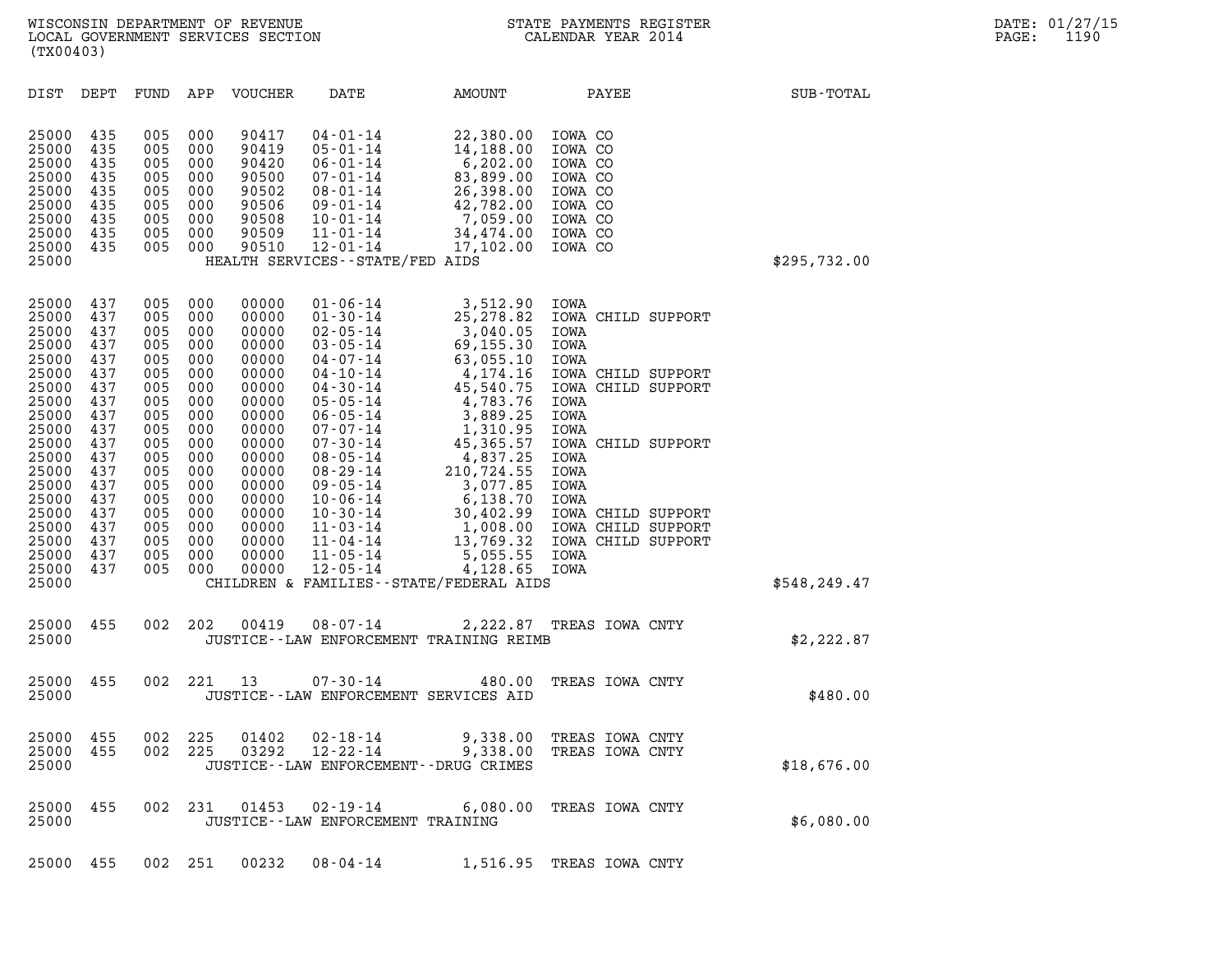| WISCONSIN DEPARTMENT OF REVENUE   | STATE PAYMENTS REGISTER | DATE: 01/27/15 |
|-----------------------------------|-------------------------|----------------|
| LOCAL GOVERNMENT SERVICES SECTION | CALENDAR YEAR 2014      | 1191<br>PAGE:  |

| WISCONSIN DEPARTMENT OF REVENUE<br>LOCAL GOVERNMENT SERVICES SECTION<br>CALENDAR YEAR 2014<br>(TX00403)                                                                                                                                                                                                                                                                                                                                                                                                                       |                                                                                                                                                                                                                                                              | $\mathbf{F} \mathbf{R}$ | DATE: 01/27/15<br>PAGE: 1191 |
|-------------------------------------------------------------------------------------------------------------------------------------------------------------------------------------------------------------------------------------------------------------------------------------------------------------------------------------------------------------------------------------------------------------------------------------------------------------------------------------------------------------------------------|--------------------------------------------------------------------------------------------------------------------------------------------------------------------------------------------------------------------------------------------------------------|-------------------------|------------------------------|
| DIST DEPT FUND APP VOUCHER DATE AMOUNT PAYEE PAYER SUB-TOTAL                                                                                                                                                                                                                                                                                                                                                                                                                                                                  |                                                                                                                                                                                                                                                              |                         |                              |
| 25000 455 002 251 02115 03-25-14 3,970.50 TREAS IOWA CNTY<br>25000 455 002 251 02643 05-05-14 2,265.85 TREAS IOWA CNTY<br>JUSTICE - - TRUANCY PROGRAM - GRANT FUNDS<br>25000                                                                                                                                                                                                                                                                                                                                                  |                                                                                                                                                                                                                                                              | \$7,753.30              |                              |
| 25000 455 002 532 009 07-22-14 14,293.47 TREAS IOWA CO<br>25000 455 002 532 009 03-10-14 16,916.39 TREAS IOWA CO<br>JUSTICE -- VICTIM/WITNESS ASSISTANCE SERV<br>25000                                                                                                                                                                                                                                                                                                                                                        |                                                                                                                                                                                                                                                              | \$31, 209.86            |                              |
| 25000 465 002 305 01173 02-26-14 7,231.42 TREAS IOWA CO<br>25000 465 002 305 01395 05-05-14 24,817.74 TREAS IOWA<br>25000     MILITARY AFFAIRS-EMER MGMT-DISASTER RECO                                                                                                                                                                                                                                                                                                                                                        |                                                                                                                                                                                                                                                              | \$32,049.16             |                              |
| 25000 465 002 308 01297 07-01-14 9,266.00 TREAS IOWA CO<br>25000 109,266.00 MILITARY AFFAIRS-EMER MGMT-RESPONSE EQMT                                                                                                                                                                                                                                                                                                                                                                                                          |                                                                                                                                                                                                                                                              |                         |                              |
| 25000 465 002 337 00895 03-21-14 3,621.00 TREAS IOWA CO<br>25000 465 002 337 01550 07-09-14 3,658.00 TREAS IOWA CO<br>25000<br>MILITARY AFFAIRS-EMERGENCY MGMT PLANNING                                                                                                                                                                                                                                                                                                                                                       |                                                                                                                                                                                                                                                              | \$7,279.00              |                              |
| 25000 465<br>002 342<br>25000 465<br>002 342<br>25000 465<br>002 342<br>002 342<br>25000 465<br>25000 465<br>002 342<br>25000<br>MILITARY AFFAIRS-EMERGENCY MGMT-FED FUND                                                                                                                                                                                                                                                                                                                                                     | 01064  02-07-14  16,197.98  TREAS  TOWA CO<br>01173  02-26-14  43,388.48  TREAS  TOWA CO<br>01395  05-05-14  148,906.43  TREAS  TOWA<br>01417  05-06-14  2,905.97  TREAS  TOWA CO<br>01615  07-11-14                                                         | \$228, 200.25           |                              |
| 002 127 06266 06-19-14 50.00 TREAS IOWA CO<br>25000 485<br>25000<br>VETERANS AFFAIRS GRANTS                                                                                                                                                                                                                                                                                                                                                                                                                                   |                                                                                                                                                                                                                                                              | \$50.00                 |                              |
| 25000 485 082 267 06266 06-19-14 225.00 TREAS IOWA CO<br>25000<br>VETERANS AFFAIRS--GRANTS TO COUNTIES                                                                                                                                                                                                                                                                                                                                                                                                                        |                                                                                                                                                                                                                                                              | \$225.00                |                              |
| 25000 485<br>083 370<br>06266<br>$06 - 19 - 14$<br>25000<br>VETERANS AFFAIRS -- GRANTS TO COUNTIES                                                                                                                                                                                                                                                                                                                                                                                                                            | 225.00<br>TREAS IOWA CO                                                                                                                                                                                                                                      | \$225.00                |                              |
| 25000<br>505<br>002<br>155<br>60041<br>$08 - 06 - 14$<br>25000<br>505<br>002<br>155<br>60116<br>$09 - 08 - 14$<br>25000<br>$09 - 23 - 14$<br>505<br>002<br>155<br>60153<br>25000<br>505<br>155<br>60311<br>$12 - 11 - 14$<br>002<br>25000<br>60311<br>$12 - 11 - 14$<br>505<br>002<br>155<br>25000<br>505<br>155<br>60360<br>$12 - 23 - 14$<br>002<br>25000<br>$12 - 23 - 14$<br>505<br>002<br>155<br>60360<br>25000<br>505<br>155<br>60367<br>$01 - 07 - 14$<br>002<br>25000<br>002<br>155<br>$01 - 07 - 14$<br>505<br>60367 | 2,333.00<br>TREAS IOWA CO<br>3,339.00<br>TREAS IOWA CO<br>3,073.00<br>TREAS IOWA CO<br>2,309.00<br>TREAS IOWA CO<br>1,686.00<br>TREAS IOWA CO<br>2,521.00<br>TREAS IOWA CO<br>206.00<br>TREAS IOWA CO<br>1,825.00<br>TREAS IOWA CO<br>98.00<br>TREAS IOWA CO |                         |                              |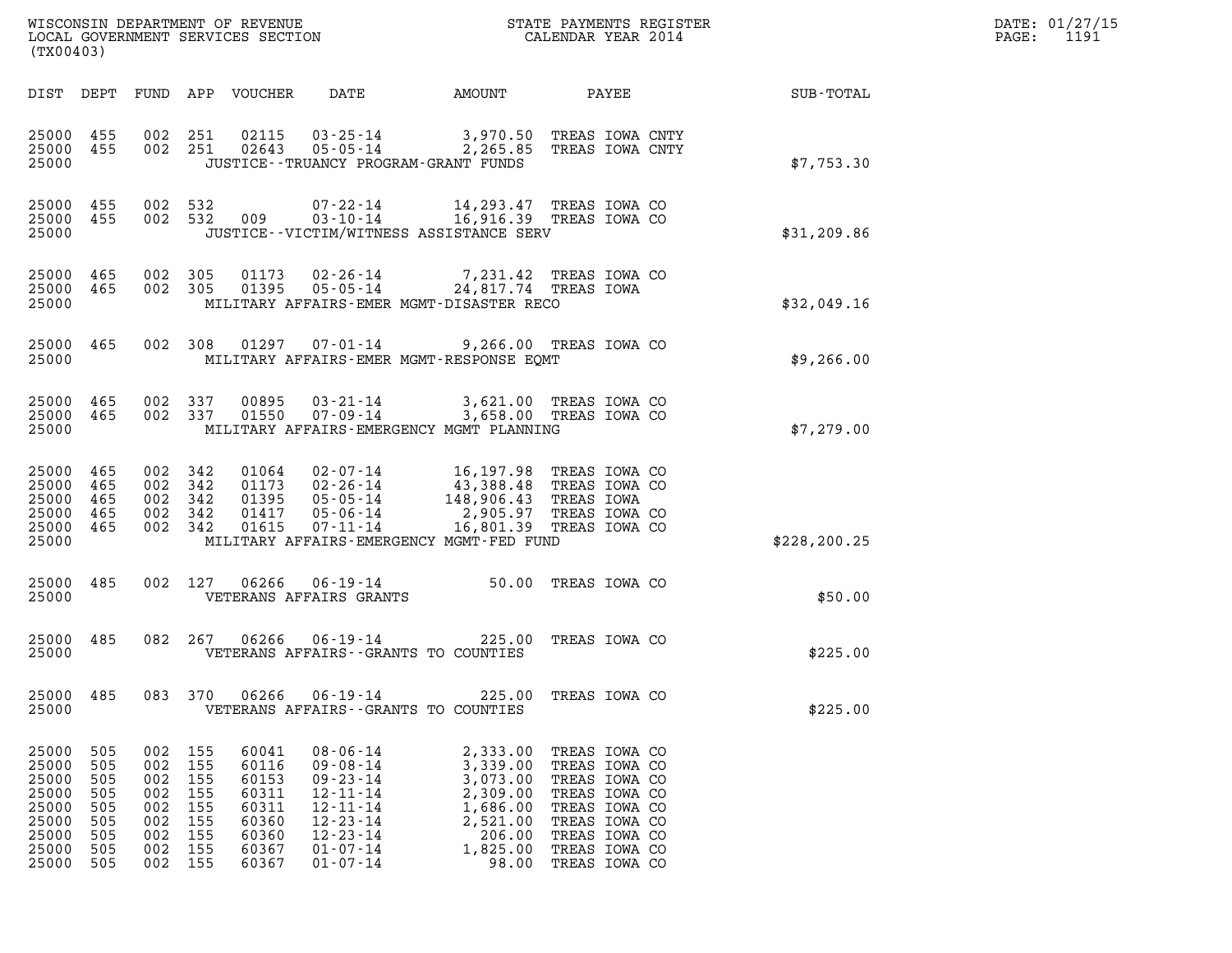| (TX00403)                                                                                                                                                                                                                                             |                                                                                                       |                                                                                                       |                                                                                                                                     |                                                                                                                                                                                                                                                                                                         |                                                                                                                                                                        |                                                                                                                                                                                                                                                             |                  |
|-------------------------------------------------------------------------------------------------------------------------------------------------------------------------------------------------------------------------------------------------------|-------------------------------------------------------------------------------------------------------|-------------------------------------------------------------------------------------------------------|-------------------------------------------------------------------------------------------------------------------------------------|---------------------------------------------------------------------------------------------------------------------------------------------------------------------------------------------------------------------------------------------------------------------------------------------------------|------------------------------------------------------------------------------------------------------------------------------------------------------------------------|-------------------------------------------------------------------------------------------------------------------------------------------------------------------------------------------------------------------------------------------------------------|------------------|
| DIST<br>DEPT                                                                                                                                                                                                                                          | FUND                                                                                                  | APP                                                                                                   | VOUCHER                                                                                                                             | DATE                                                                                                                                                                                                                                                                                                    | AMOUNT                                                                                                                                                                 | PAYEE                                                                                                                                                                                                                                                       | SUB-TOTAL        |
| 25000<br>505<br>25000<br>505<br>25000<br>505<br>25000<br>505<br>25000<br>505<br>25000<br>505<br>25000<br>505<br>25000<br>505<br>25000                                                                                                                 | 002<br>002<br>002<br>002<br>002<br>002<br>002<br>002                                                  | 155<br>155<br>155<br>155<br>155<br>155<br>155<br>155                                                  | 60433<br>60507<br>60507<br>60571<br>60571<br>60615<br>60615<br>60793                                                                | $02 - 06 - 14$<br>$03 - 11 - 14$<br>$03 - 11 - 14$<br>$04 - 08 - 14$<br>$04 - 08 - 14$<br>$04 - 23 - 14$<br>$04 - 23 - 14$<br>$07 - 08 - 14$                                                                                                                                                            | 1,938.00<br>2,315.00<br>1,683.00<br>1,518.00<br>1,802.00<br>526.00<br>1,247.00<br>2,065.00<br>DOA-HOUSING ASSISTANCE-FEDERAL FUNDS                                     | TREAS IOWA CO<br>TREAS IOWA CO<br>TREAS IOWA CO<br>TREAS IOWA CO<br>TREAS IOWA CO<br>TREAS IOWA CO<br>TREAS IOWA CO<br>TREAS IOWA CO                                                                                                                        | \$30,484.00      |
| 25000<br>505<br>25000<br>505<br>25000<br>505<br>25000                                                                                                                                                                                                 | 002<br>002<br>002                                                                                     | 743<br>743<br>743                                                                                     | 01058<br>07994<br>08274                                                                                                             | $08 - 27 - 14$<br>$04 - 28 - 14$<br>$05 - 12 - 14$<br>DOA--HOUSING ASSISTANCE GRANTS                                                                                                                                                                                                                    | 35,450.00<br>6,527.00<br>18,428.00                                                                                                                                     | TREAS IOWA CO<br>TREAS IOWA CO<br>TREAS IOWA CO                                                                                                                                                                                                             | \$60,405.00      |
| 25000<br>505<br>25000<br>505<br>25000<br>505<br>25000<br>505<br>25000<br>505<br>25000<br>505<br>25000<br>505<br>25000<br>505<br>25000<br>505<br>25000<br>505<br>25000<br>505<br>25000<br>505<br>25000<br>505<br>25000<br>505<br>25000<br>505<br>25000 | 035<br>035<br>035<br>035<br>035<br>035<br>035<br>035<br>035<br>035<br>035<br>035<br>035<br>035<br>035 | 371<br>371<br>371<br>371<br>371<br>371<br>371<br>371<br>371<br>371<br>371<br>371<br>371<br>371<br>371 | 60116<br>60153<br>60199<br>60311<br>60311<br>60311<br>60360<br>60360<br>60367<br>60367<br>60433<br>60433<br>60507<br>60507<br>60571 | $09 - 08 - 14$<br>$09 - 23 - 14$<br>$11 - 25 - 14$<br>$12 - 11 - 14$<br>$12 - 11 - 14$<br>$12 - 11 - 14$<br>$12 - 23 - 14$<br>$12 - 23 - 14$<br>$01 - 07 - 14$<br>$01 - 07 - 14$<br>$02 - 06 - 14$<br>$02 - 06 - 14$<br>$03 - 11 - 14$<br>$03 - 11 - 14$<br>$04 - 08 - 14$<br>DOA--PUBLIC BENEFITS FUND | 104.00<br>380.00<br>3,571.00<br>2,241.00<br>2,241.00<br>1,074.00<br>2,183.00<br>2,447.00<br>1,771.00<br>1,771.00<br>1,368.00<br>1,880.00<br>154.00<br>1,635.00<br>7.00 | TREAS IOWA CO<br>TREAS IOWA CO<br>TREAS IOWA CO<br>TREAS IOWA CO<br>TREAS IOWA CO<br>TREAS IOWA CO<br>TREAS IOWA CO<br>TREAS IOWA CO<br>TREAS IOWA CO<br>TREAS IOWA CO<br>TREAS IOWA CO<br>TREAS IOWA CO<br>TREAS IOWA CO<br>TREAS IOWA CO<br>TREAS IOWA CO | \$22,827.00      |
| 25000<br>505<br>25000<br>505<br>25000                                                                                                                                                                                                                 | 089<br>089                                                                                            | 166<br>166                                                                                            | 00160<br>05108                                                                                                                      | $08 - 11 - 14$<br>$01 - 28 - 14$<br>DOA--LAND INFORMATION FUND                                                                                                                                                                                                                                          | 1,000.00                                                                                                                                                               | 29,742.00 TREAS IOWA CO<br>TREAS IOWA CO                                                                                                                                                                                                                    | \$30,742.00      |
| 25000<br>835<br>25000<br>835<br>25000                                                                                                                                                                                                                 | 002<br>002                                                                                            | 105<br>105                                                                                            | 43598<br>80701                                                                                                                      | $07 - 28 - 14$<br>$11 - 17 - 14$<br>REVENUE - - STATE SHARED REVENUES                                                                                                                                                                                                                                   | 45,480.99<br>260,066.81                                                                                                                                                | TREAS IOWA CO<br>TREAS IOWA CO                                                                                                                                                                                                                              | \$305,547.80     |
| 25000<br>835<br>25000                                                                                                                                                                                                                                 | 002                                                                                                   | 109                                                                                                   | 01025                                                                                                                               | $07 - 28 - 14$<br>REVENUE - - EXEMPT COMPUTER AID                                                                                                                                                                                                                                                       |                                                                                                                                                                        | 32,058.00 TREAS IOWA CO                                                                                                                                                                                                                                     | \$32,058.00      |
| 25000<br>835<br>835<br>25000<br>25000                                                                                                                                                                                                                 | 002<br>002                                                                                            | 302<br>302                                                                                            | 10036<br>11036                                                                                                                      | $07 - 28 - 14$<br>$07 - 28 - 14$                                                                                                                                                                                                                                                                        | REVENUE-FIRST DOLLAR/SCHOOL LEVY CREDITS                                                                                                                               | 3,296,380.30 TREAS IOWA CO<br>843,694.77 TREAS IOWA CO                                                                                                                                                                                                      | \$4, 140, 075.07 |

25000 835 021 363 37317 03-24-14 920,580.70 TREAS IOWA CO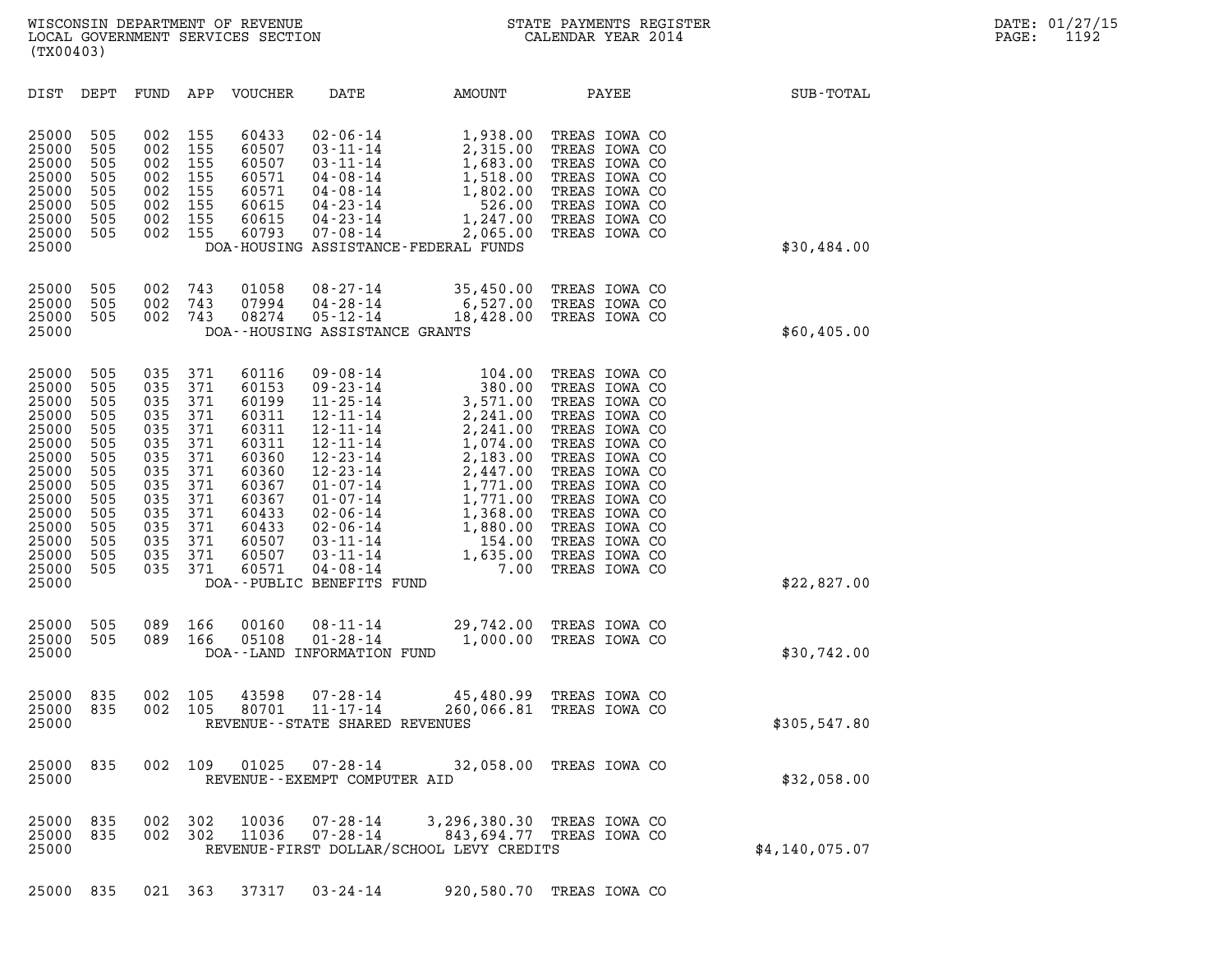| WISCONSIN DEPARTMENT OF REVENUE<br>LOCAL GOVERNMENT SERVICES SECTION<br>(TX00403) |      |      |     |         |                               |        | STATE PAYMENTS REGISTER<br>CALENDAR YEAR 2014 |                | $\mathtt{PAGE}$ : | DATE: 01/27/15<br>1193 |
|-----------------------------------------------------------------------------------|------|------|-----|---------|-------------------------------|--------|-----------------------------------------------|----------------|-------------------|------------------------|
| DIST                                                                              | DEPT | FUND | APP | VOUCHER | DATE                          | AMOUNT | PAYEE                                         | SUB-TOTAL      |                   |                        |
| 25000                                                                             |      |      |     |         | REVENUE--LOTTERY CREDIT -     |        |                                               | \$920,580.70   |                   |                        |
| 25000                                                                             |      |      |     |         | DISTRICT TOTAL APPROPRIATIONS |        |                                               | \$7,995,872.34 |                   |                        |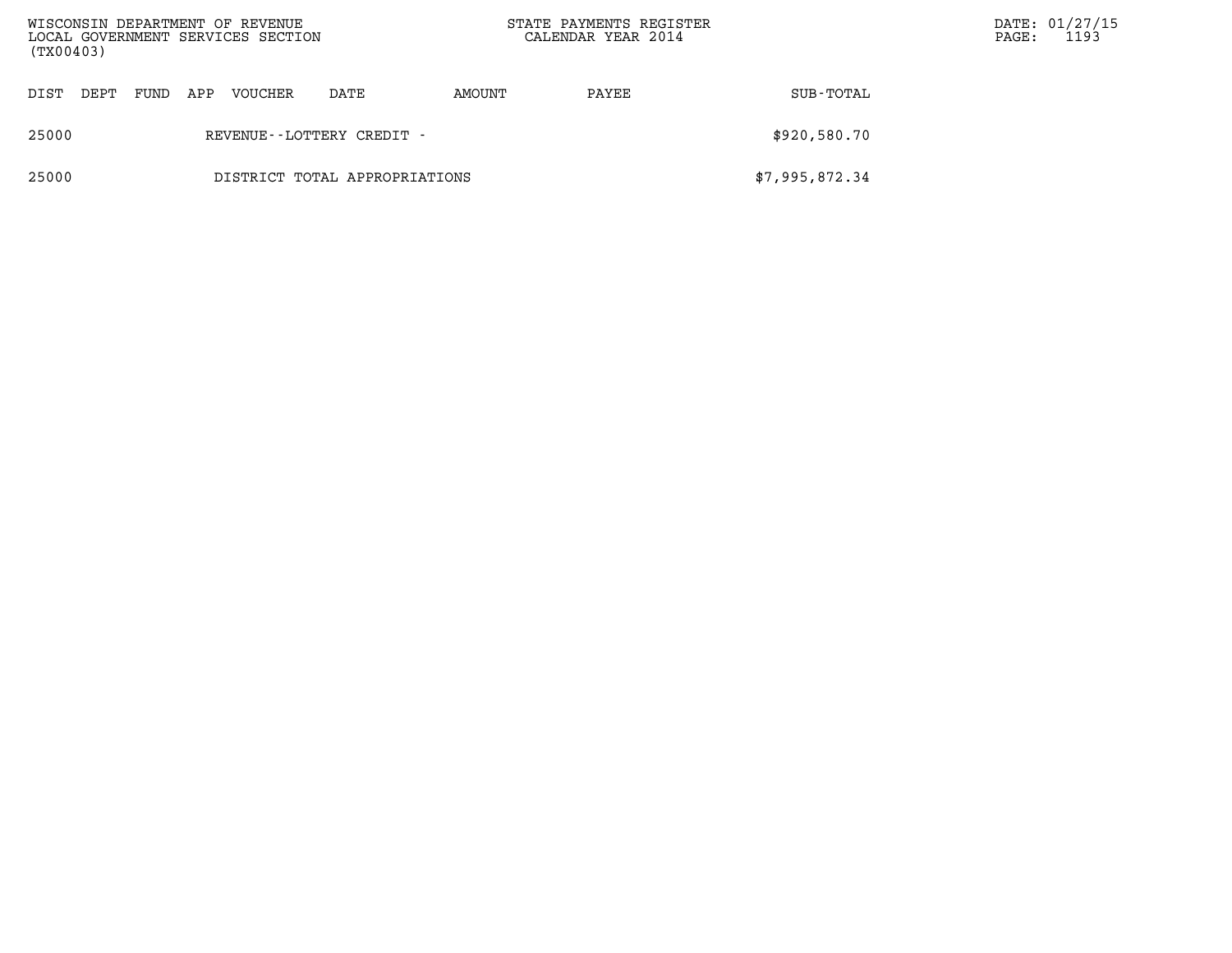| DATE: | 01/27/15 |
|-------|----------|
| PAGE: | 1194     |

| (TX00403)                                     |                   |                               |                                          |                            |                                                                 |                                                                                                                                                                       |                                                                                                                                                                                                 |               | DATE: 01/27/15<br>1194<br>$\mathtt{PAGE:}$ |
|-----------------------------------------------|-------------------|-------------------------------|------------------------------------------|----------------------------|-----------------------------------------------------------------|-----------------------------------------------------------------------------------------------------------------------------------------------------------------------|-------------------------------------------------------------------------------------------------------------------------------------------------------------------------------------------------|---------------|--------------------------------------------|
|                                               |                   |                               |                                          | DIST DEPT FUND APP VOUCHER | DATE                                                            | AMOUNT                                                                                                                                                                | <b>PAYEE</b> FOUND THE PAYEE                                                                                                                                                                    | SUB-TOTAL     |                                            |
| 25002 165<br>25002                            |                   |                               |                                          |                            |                                                                 | SAFETY/PROF SERV--FIRE INSURANCE DUES                                                                                                                                 | 002 225 00652 06-30-14 5,139.29 TREAS TN ARENA                                                                                                                                                  | \$5,139.29    |                                            |
| 25002 370<br>25002                            | 25002 370         |                               | 000 001                                  |                            |                                                                 | NAT RESOURCES-SEVERANCE/YIELD/WITHDRAWAL                                                                                                                              | $\begin{tabular}{llllll} 000 & 001 & 01 \texttt{DNR} & 06-19-14 & 3,497.17 \texttt{ TREAS TOWN AREA} \\ 000 & 001 & 02 \texttt{DNR} & 09-11-14 & 66.80 \texttt{ TREAS TOWN AREA} \end{tabular}$ | \$3,563.97    |                                            |
| 25002 370<br>25002 370<br>25002               |                   | 002 503<br>002 503            |                                          | 16568<br>16568             |                                                                 | NAT RESOURCES--AIDS IN LIEU OF TAXES                                                                                                                                  | 01-30-14 24,943.87 TREAS TN ARENA<br>01-30-14 3,245.34 TREAS TN ARENA<br>TOWN SHARE 2090.78                                                                                                     | \$28,189.21   |                                            |
| 25002                                         | 25002 370         |                               |                                          |                            |                                                                 | NAT RESOURCES--FOREST CROP/MFL/CO FOREST                                                                                                                              | 012 571 37608 06-16-14 1,382.76 TREAS TN ARENA                                                                                                                                                  | \$1,382.76    |                                            |
| 25002 370<br>25002 370<br>25002 370<br>25002  |                   | 012 579<br>012 579<br>012 579 |                                          |                            |                                                                 | NAT RESOURCES--AIDS IN LIEU OF TAXES                                                                                                                                  | 19367  04-16-14  28.50 TREAS TN ARENA<br>19367  04-16-14  1,256.33 TREAS TN ARENA<br>19367  04-16-14  109.51 TREAS TN ARENA                                                                     | \$1,394.34    |                                            |
| 25002 370<br>25002                            |                   |                               |                                          |                            | NAT RESOURCES--RU RECYCLING GRANT                               |                                                                                                                                                                       | 074 670 41597 05-23-14 1,410.73 TREAS TN ARENA                                                                                                                                                  | \$1,410.73    |                                            |
| 25002<br>25002<br>25002<br>25002 395<br>25002 | 395<br>395<br>395 |                               | 011 191<br>011 191<br>011 191<br>011 191 | 30650                      | 10-06-14                                                        | 04650 01-06-14 41,038.04 TOWN OF ARENA<br>10650 04-07-14 41,038.04 TOWN OF ARENA<br>20650 07-07-14 41,038.04 TOWN OF ARENA<br>TRANSPORTATION--GENERAL TRANSP AIDS-GTA | 41,038.06 TOWN OF ARENA                                                                                                                                                                         | \$164, 152.18 |                                            |
| 25002 435<br>25002                            |                   |                               |                                          |                            |                                                                 | HS--AMBULANCE FUNDING ASSISTANCE GRANTS                                                                                                                               | 005 162 01HSD 09-08-14 4,090.92 TREAS TOWN ARENA                                                                                                                                                | \$4,090.92    |                                            |
| 25002 435<br>25002                            |                   |                               |                                          | 005 163 01LGS              | $11 - 17 - 14$                                                  | HS--PREPAID MEDICAL TRANSPORT REIMBURSE                                                                                                                               | 2,000.00 ARENA FIRE BOARD                                                                                                                                                                       | \$2,000.00    |                                            |
| 25002 835<br>25002 835<br>25002               |                   | 002 105                       | 002 105                                  | 43573<br>80676             | 07-28-14<br>$11 - 17 - 14$<br>REVENUE - - STATE SHARED REVENUES |                                                                                                                                                                       | 3,753.08 TREAS TN ARENA<br>20,136.51 TREAS TN ARENA                                                                                                                                             | \$23,889.59   |                                            |
| 25002 835<br>25002                            |                   |                               |                                          |                            | 002 109 02592 07-28-14<br>REVENUE--EXEMPT COMPUTER AID          |                                                                                                                                                                       | 51.00 TREAS TN ARENA                                                                                                                                                                            | \$51.00       |                                            |

25002 835 021 363 36122 03-24-14 1,585.74 TREAS TN ARENA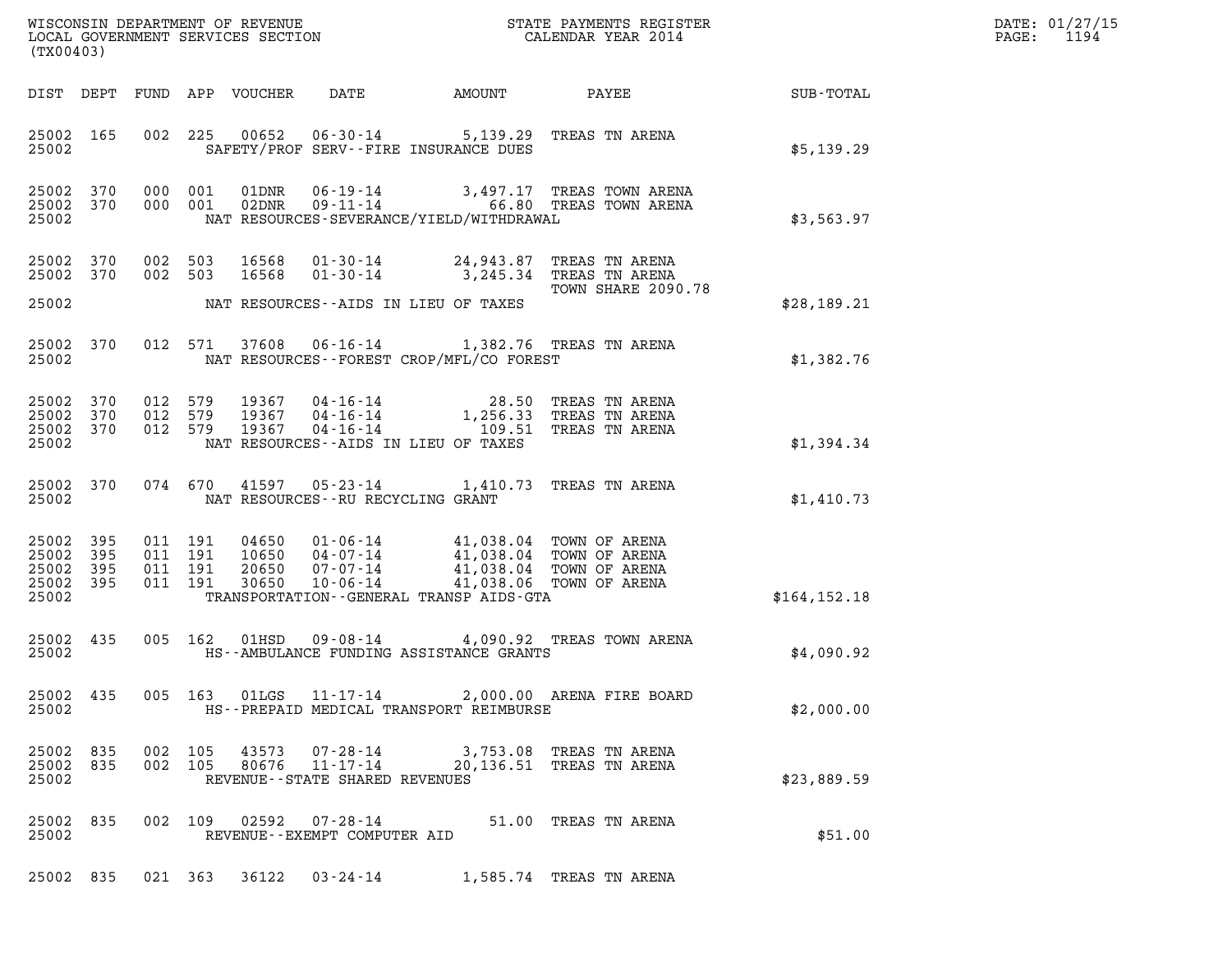| WISCONSIN DEPARTMENT OF REVENUE<br>LOCAL GOVERNMENT SERVICES SECTION<br>(TX00403) |      |      |     |                              |                               | STATE PAYMENTS REGISTER<br>CALENDAR YEAR 2014 |       |              | $\mathtt{PAGE}$ : | DATE: 01/27/15<br>1195 |
|-----------------------------------------------------------------------------------|------|------|-----|------------------------------|-------------------------------|-----------------------------------------------|-------|--------------|-------------------|------------------------|
| DIST                                                                              | DEPT | FUND | APP | <b>VOUCHER</b>               | DATE                          | AMOUNT                                        | PAYEE | SUB-TOTAL    |                   |                        |
| 25002                                                                             |      |      |     | REVENUE - - LOTTERY CREDIT - | \$1,585.74                    |                                               |       |              |                   |                        |
| 25002                                                                             |      |      |     |                              | DISTRICT TOTAL APPROPRIATIONS |                                               |       | \$236,849.73 |                   |                        |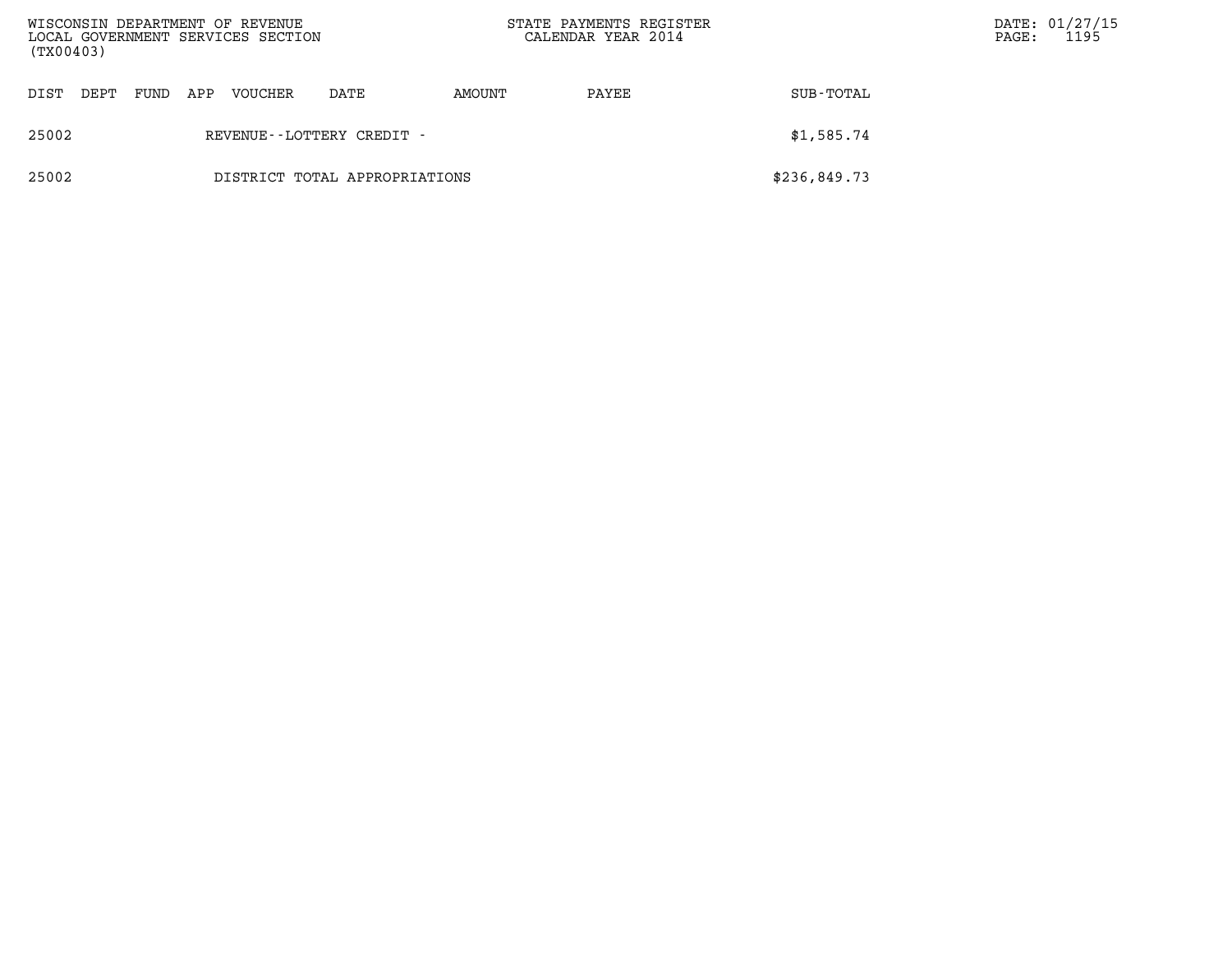| (TX00403)                                                 |           |                                                    |                            |                                          |                                             |                                                                                                                                                                                 |                 | DATE: 01/27/15<br>1196<br>$\mathtt{PAGE:}$ |
|-----------------------------------------------------------|-----------|----------------------------------------------------|----------------------------|------------------------------------------|---------------------------------------------|---------------------------------------------------------------------------------------------------------------------------------------------------------------------------------|-----------------|--------------------------------------------|
|                                                           |           |                                                    | DIST DEPT FUND APP VOUCHER | DATE                                     | AMOUNT                                      |                                                                                                                                                                                 | PAYEE SUB-TOTAL |                                            |
| 25004                                                     | 25004 165 |                                                    |                            |                                          | SAFETY/PROF SERV--FIRE INSURANCE DUES       | 002 225 00653 06-30-14 4,079.09 TREAS TN BRIGHAM                                                                                                                                | \$4,079.09      |                                            |
| 25004                                                     | 25004 370 | 25004 370 000 001<br>000 001                       |                            |                                          | NAT RESOURCES-SEVERANCE/YIELD/WITHDRAWAL    | 01DNR  06-19-14  97.10 TREAS TOWN BRINGHAM<br>02DNR  09-11-14  901.46 TREAS TOWN BRINGHAM                                                                                       | \$998.56        |                                            |
| 25004 370                                                 |           |                                                    | 002 503 16749              |                                          |                                             | 02-05-14 7,050.55 TREAS TN BRIGHAM<br><b>TOWN SHARE 1038.21</b>                                                                                                                 |                 |                                            |
|                                                           |           |                                                    |                            |                                          | 25004 NAT RESOURCES--AIDS IN LIEU OF TAXES  |                                                                                                                                                                                 | \$7,050.55      |                                            |
| 25004                                                     | 25004 370 |                                                    | 012 571 37609              |                                          | NAT RESOURCES - - FOREST CROP/MFL/CO FOREST | 06-16-14 988.48 TREAS TN BRIGHAM                                                                                                                                                | \$988.48        |                                            |
| 25004 370<br>25004 370<br>25004 370<br>25004              |           | 25004 370 012 579<br>012 579<br>012 579<br>012 579 |                            |                                          | NAT RESOURCES--AIDS IN LIEU OF TAXES        | 19368  04-16-14  19.88  TREAS TN BRIGHAM<br>19368  04-16-14  654.87  TREAS TN BRIGHAM<br>19368  04-16-14  535.08  TREAS TN BRIGHAM<br>19368  04-16-14  505.68  TREAS TN BRIGHAM | \$1,715.51      |                                            |
| 25004 370<br>25004                                        |           |                                                    |                            | NAT RESOURCES--RU RECYCLING GRANT        |                                             | 074 670 41598 05-23-14 4,350.74 TREAS TN BRIGHAM                                                                                                                                | \$4,350.74      |                                            |
| 25004 395<br>25004 395<br>25004 395<br>25004 395<br>25004 |           | 011 191<br>011 191<br>011 191<br>011 191           | 30651                      | 10-06-14                                 | TRANSPORTATION - - GENERAL TRANSP AIDS-GTA  | 04651 01-06-14 30,585.35 TOWN OF BRIGHAM<br>10651 04-07-14 30,585.35 TOWN OF BRIGHAM<br>20651 07-07-14 30,585.35 TOWN OF BRIGHAM<br>30,585.38 TOWN OF BRIGHAM                   | \$122, 341.43   |                                            |
| 25004 835<br>25004                                        | 25004 835 | 002 105<br>002 105                                 |                            | REVENUE - - STATE SHARED REVENUES        |                                             | 43574  07-28-14  2,458.94  TREAS TN BRIGHAM<br>80677  11-17-14  13,944.64  TREAS TN BRIGHAM                                                                                     | \$16,403.58     |                                            |
| 25004 835<br>25004                                        |           | 002 109                                            | 02593                      | 07-28-14<br>REVENUE--EXEMPT COMPUTER AID |                                             | 38.00 TREAS TN BRIGHAM                                                                                                                                                          | \$38.00         |                                            |
| 25004<br>25004                                            | 835       | 002 501                                            | 00002                      | $02 - 03 - 14$                           | DOA-PAYMENT FOR MUNICIPAL SERVICES AID      | 1,476.21 TREAS TN BRIGHAM                                                                                                                                                       | \$1,476.21      |                                            |
| 25004                                                     |           |                                                    |                            | DISTRICT TOTAL APPROPRIATIONS            |                                             |                                                                                                                                                                                 | \$159, 442.15   |                                            |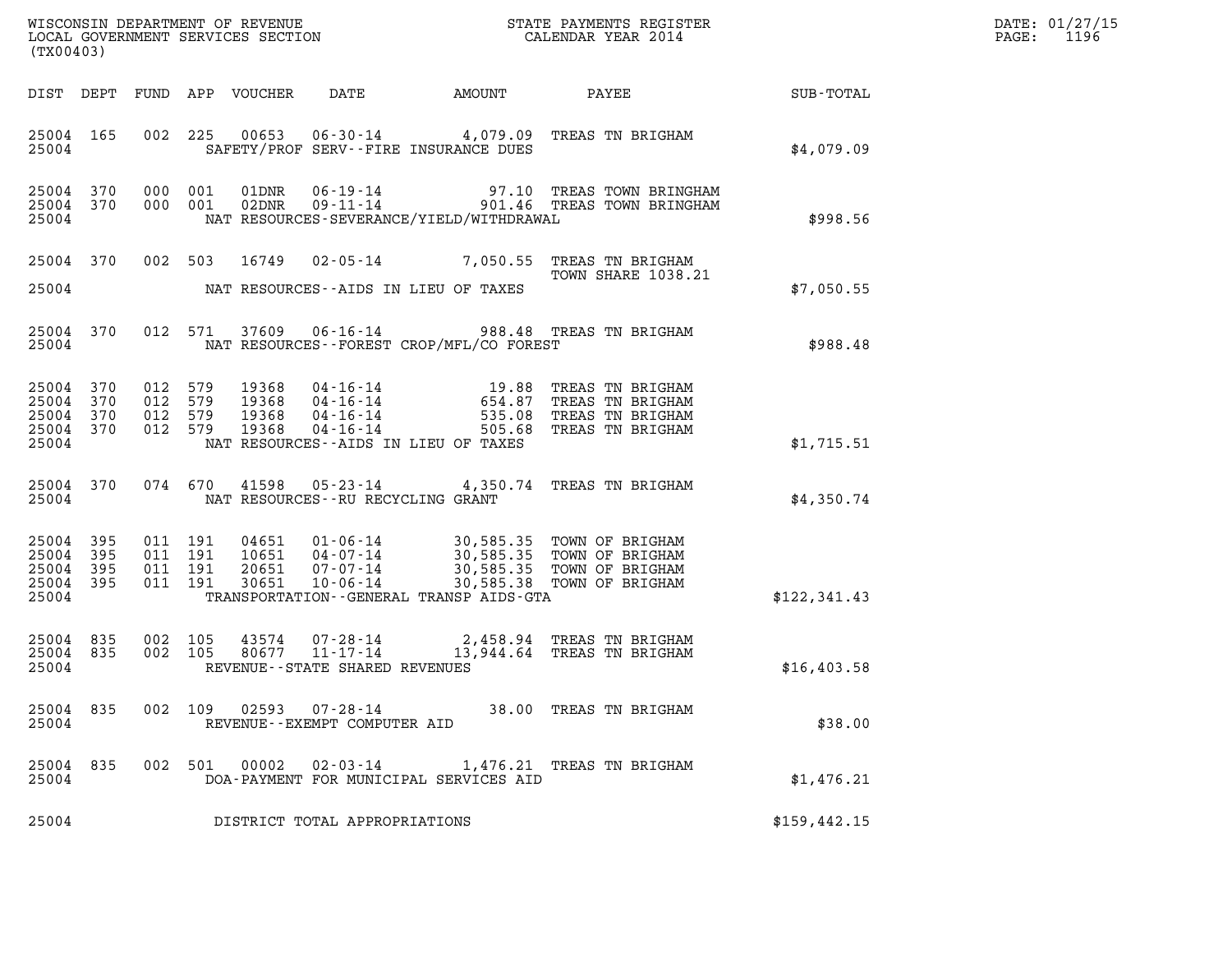| (TX00403)                                             |     |                                          |                                                                                                                                                                                                                                |              | DATE: 01/27/15<br>$\mathtt{PAGE:}$<br>1197 |
|-------------------------------------------------------|-----|------------------------------------------|--------------------------------------------------------------------------------------------------------------------------------------------------------------------------------------------------------------------------------|--------------|--------------------------------------------|
|                                                       |     |                                          | DIST DEPT FUND APP VOUCHER<br>DATE                                                                                                                                                                                             |              |                                            |
| 25006 165<br>25006                                    |     |                                          | 002 225 00654 06-30-14 1,221.93 TREAS TN CLYDE<br>SAFETY/PROF SERV--FIRE INSURANCE DUES                                                                                                                                        | \$1,221.93   |                                            |
| 25006                                                 |     |                                          | 25006 370 000 001 01DNR 06-19-14 1,816.28 TREAS TOWN CLYDE<br>NAT RESOURCES-SEVERANCE/YIELD/WITHDRAWAL                                                                                                                         | \$1,816.28   |                                            |
| 25006 370 002 503<br>25006 370<br>25006 370           |     | 002 503<br>002 503                       | 16569  01-30-14  14,339.10 TREAS TN CLYDE<br>16569  01-30-14  617.81 TREAS TN CLYDE<br>16569  01-30-14  11,363.74 TREAS TN CLYDE<br>TOWN SHARE 2957.72                                                                         |              |                                            |
| 25006                                                 |     |                                          | NAT RESOURCES--AIDS IN LIEU OF TAXES                                                                                                                                                                                           | \$26,320.65  |                                            |
| 25006 370<br>25006                                    |     |                                          | 012 571 37610 06-16-14 837.55 TREAS TN CLYDE<br>NAT RESOURCES--FOREST CROP/MFL/CO FOREST                                                                                                                                       | \$837.55     |                                            |
| 25006 370<br>25006 370<br>25006                       |     |                                          | 012 579 19369 04-16-14 20.75 TREAS TN CLYDE<br>012 579 19369 04-16-14 209.04 TREAS TN CLYDE<br>NAT RESOURCES--AIDS IN LIEU OF TAXES                                                                                            | \$229.79     |                                            |
| 25006                                                 |     |                                          | 25006 370 074 670 41599 05-23-14 807.38 TREAS TN CLYDE<br>NAT RESOURCES--RU RECYCLING GRANT                                                                                                                                    | \$807.38     |                                            |
| 25006 395<br>25006<br>25006 395<br>25006 395<br>25006 | 395 | 011 191<br>011 191<br>011 191<br>011 191 | 04652  01-06-14  15,110.08  TOWN OF CLYDE<br>10652  04-07-14  15,110.08  TOWN OF CLYDE<br>20652  07-07-14  15,110.08  TOWN OF CLYDE<br>30652  10-06-14  15,110.11  TOWN OF CLYDE<br>TRANSPORTATION - - GENERAL TRANSP AIDS-GTA | \$60,440.35  |                                            |
|                                                       |     |                                          |                                                                                                                                                                                                                                |              |                                            |
| 25006 465<br>25006                                    |     |                                          | 002 305 00904 01-07-14 2,995.09 TREAS TN CLYDE<br>MILITARY AFFAIRS-EMER MGMT-DISASTER RECO                                                                                                                                     | \$2,995.09   |                                            |
| 25006 465<br>25006                                    |     | 002 342                                  | 00904  01-07-14  17,970.54 TREAS TN CLYDE<br>MILITARY AFFAIRS-EMERGENCY MGMT-FED FUND                                                                                                                                          | \$17,970.54  |                                            |
| 25006 835<br>25006 835<br>25006                       |     | 002 105<br>002 105                       | 43575<br>07-28-14 1,552.81 TREAS TN CLYDE<br>80678<br>$11 - 17 - 14$<br>8,799.45 TREAS TN CLYDE<br>REVENUE - - STATE SHARED REVENUES                                                                                           | \$10,352.26  |                                            |
| 25006 835<br>25006                                    |     |                                          | 002 109 02594 07-28-14<br>2.00 TREAS TN CLYDE<br>REVENUE--EXEMPT COMPUTER AID                                                                                                                                                  | \$2.00       |                                            |
| 25006                                                 |     |                                          | DISTRICT TOTAL APPROPRIATIONS                                                                                                                                                                                                  | \$122,993.82 |                                            |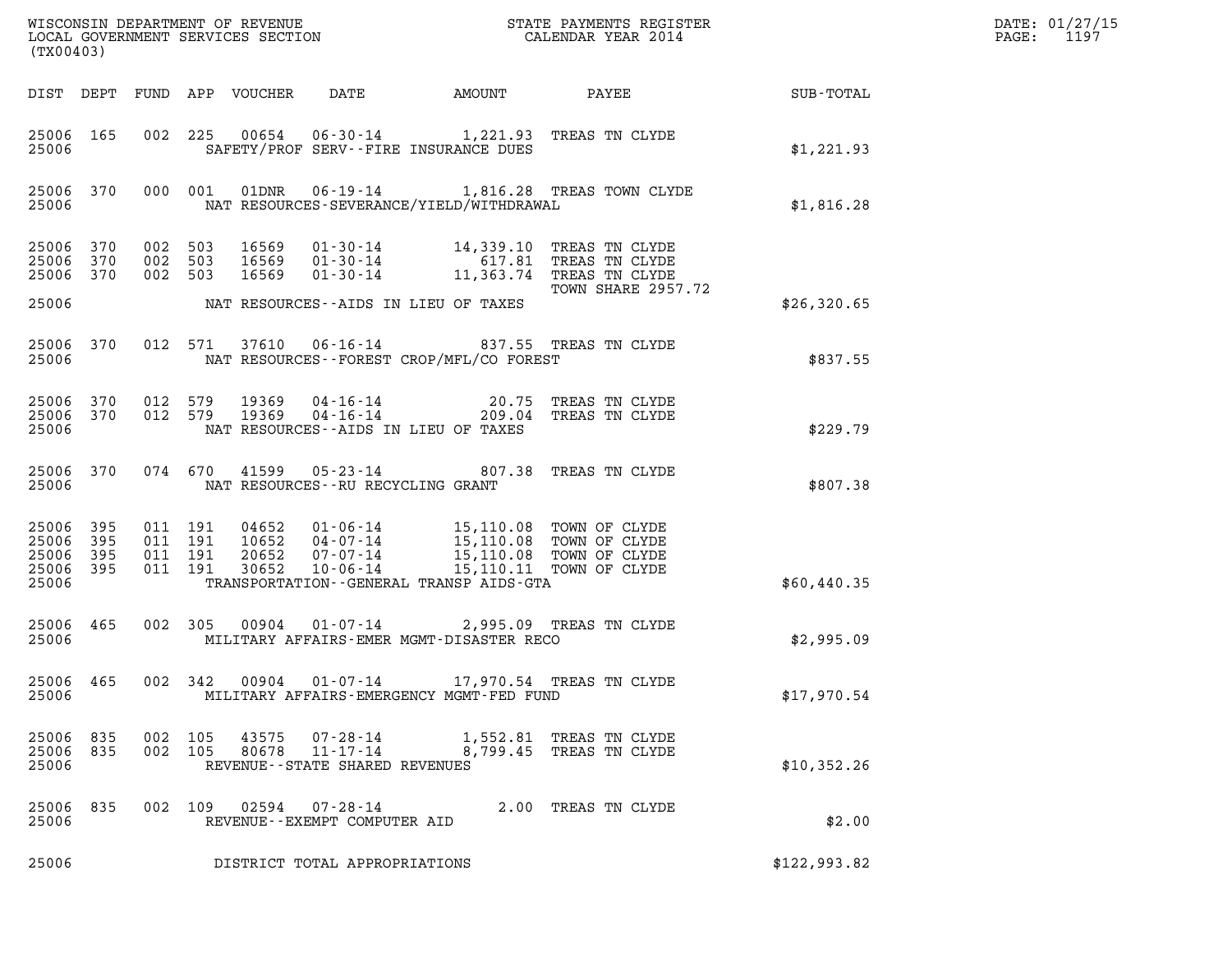| DATE: | 01/27/15 |
|-------|----------|
| PAGE: | 1198     |

| (TX00403)                                     |                   |                               |                               |                            |                                                  |                                          |                                                                                                                                                         |               | DATE: 01/27/15<br>1198<br>$\mathtt{PAGE:}$ |
|-----------------------------------------------|-------------------|-------------------------------|-------------------------------|----------------------------|--------------------------------------------------|------------------------------------------|---------------------------------------------------------------------------------------------------------------------------------------------------------|---------------|--------------------------------------------|
|                                               |                   |                               |                               | DIST DEPT FUND APP VOUCHER | DATE                                             | AMOUNT                                   | PAYEE                                                                                                                                                   | SUB-TOTAL     |                                            |
| 25008 165<br>25008                            |                   |                               |                               |                            |                                                  | SAFETY/PROF SERV--FIRE INSURANCE DUES    | 002 225 00655 06-30-14 7,708.94 TREAS TN DODGEVILLE                                                                                                     | \$7,708.94    |                                            |
| 25008 370<br>25008<br>25008 370<br>25008      | 370               |                               | 000 001<br>000 001<br>000 001 | 01DNR<br>02DNR<br>03DNR    | 11-04-14                                         | NAT RESOURCES-SEVERANCE/YIELD/WITHDRAWAL | 06-19-14 3,743.86 TREAS TOWN DODGEVILLE<br>09-11-14 660.79 TREAS TOWN DODGEVILLE<br>1,673.11 TREAS TOWN DODGEVILLE                                      | \$6,077.76    |                                            |
| 25008 370<br>25008 370                        |                   | 002 503<br>002 503            |                               | 16570<br>16570             |                                                  |                                          | 01-30-14 2,550.74 TREAS TN DODGEVILLE<br>01-30-14 14,196.31 TREAS TN DODGEVILLE                                                                         |               |                                            |
| 25008                                         |                   |                               |                               |                            |                                                  | NAT RESOURCES--AIDS IN LIEU OF TAXES     | TOWN SHARE 1564.16                                                                                                                                      | \$16,747.05   |                                            |
| 25008                                         | 25008 370         |                               | 012 571                       |                            |                                                  | NAT RESOURCES--FOREST CROP/MFL/CO FOREST | 37611  06-16-14  1,226.99  TREAS TN DODGEVILLE                                                                                                          | \$1,226.99    |                                            |
| 25008 370<br>25008                            | 25008 370 012 579 | 012 579                       |                               |                            |                                                  | NAT RESOURCES--AIDS IN LIEU OF TAXES     | 19370  04-16-14   1,077.76 TREAS TN DODGEVILLE<br>19370  04-16-14   3,335.99 TREAS TN DODGEVILLE                                                        | \$4,413.75    |                                            |
| 25008                                         | 25008 370         |                               |                               |                            |                                                  | NAT RESOURCES--RU RECYCLING GRANT        | 074 670 41600 05-23-14 2,521.19 TREAS TN DODGEVILLE                                                                                                     | \$2,521.19    |                                            |
| 25008<br>25008<br>25008<br>25008 395<br>25008 | 395<br>395<br>395 | 011 191<br>011 191<br>011 191 | 011 191                       | 04653<br>20653<br>30653    | $10653$ $04-07-14$<br>07-07-14<br>$10 - 06 - 14$ | TRANSPORTATION--GENERAL TRANSP AIDS-GTA  | 01-06-14 38,031.90 TOWN OF DODGEVILLE<br>04-07-14 38,031.90 TOWN OF DODGEVILLE<br>07-07-14 38,031.90 TOWN OF DODGEVILLE<br>38,031.92 TOWN OF DODGEVILLE | \$152, 127.62 |                                            |
| 25008 465<br>25008                            |                   |                               |                               |                            |                                                  | MILITARY AFFAIRS-EMER MGMT-DISASTER RECO | 002 305 00907 01-07-14 1,559.23 TREAS TN DODGEVILLE                                                                                                     | \$1,559.23    |                                            |
| 25008                                         | 25008 465         |                               |                               |                            |                                                  | MILITARY AFFAIRS-EMERGENCY MGMT-FED FUND | 002 342 00907 01-07-14 9,355.39 TREAS TN DODGEVILLE                                                                                                     | \$9,355.39    |                                            |
| 25008 835<br>25008 835<br>25008               |                   | 002 105                       | 002 105                       | 80679                      | 43576 07-28-14<br>REVENUE--STATE SHARED REVENUES |                                          | 4,081.13 TREAS TN DODGEVILLE<br>11-17-14 23, 130.97 TREAS TN DODGEVILLE                                                                                 | \$27,212.10   |                                            |
| 25008 835<br>25008                            |                   |                               |                               |                            | REVENUE--EXEMPT COMPUTER AID                     |                                          | 002 109 02595 07-28-14 348.00 TREAS TN DODGEVILLE                                                                                                       | \$348.00      |                                            |
| 25008 835                                     |                   |                               |                               |                            |                                                  |                                          | 002 501 00002 02-03-14 913.00 TREAS TN DODGEVILLE                                                                                                       |               |                                            |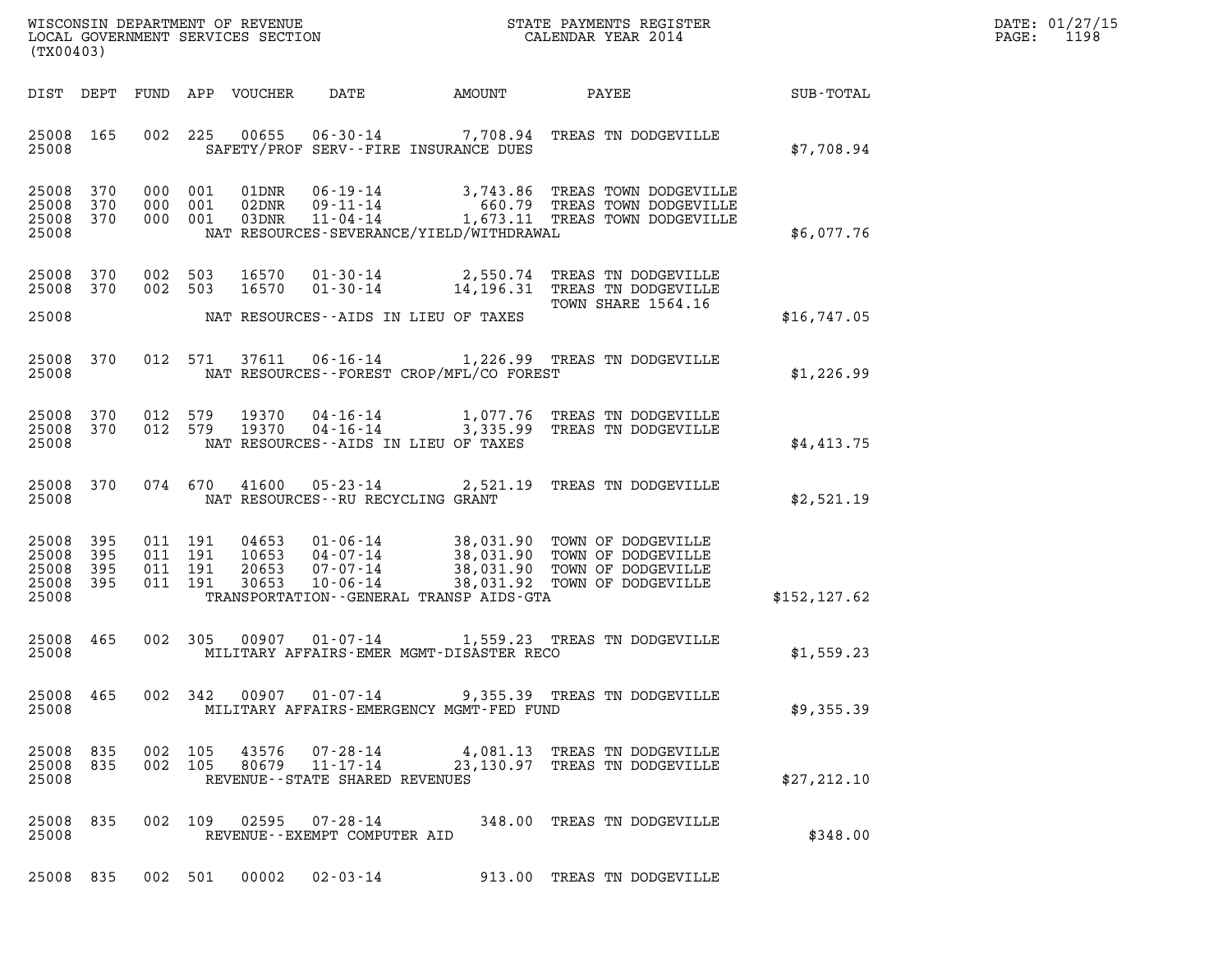| (TX00403) |      |      |     | WISCONSIN DEPARTMENT OF REVENUE<br>LOCAL GOVERNMENT SERVICES SECTION |                                        |        | STATE PAYMENTS REGISTER<br>CALENDAR YEAR 2014 |               | $\mathtt{PAGE}$ : | DATE: 01/27/15<br>1199 |
|-----------|------|------|-----|----------------------------------------------------------------------|----------------------------------------|--------|-----------------------------------------------|---------------|-------------------|------------------------|
| DIST      | DEPT | FUND | APP | <b>VOUCHER</b>                                                       | DATE                                   | AMOUNT | PAYEE                                         | SUB-TOTAL     |                   |                        |
| 25008     |      |      |     |                                                                      | DOA-PAYMENT FOR MUNICIPAL SERVICES AID |        |                                               | \$913.00      |                   |                        |
| 25008     |      |      |     |                                                                      | DISTRICT TOTAL APPROPRIATIONS          |        |                                               | \$230, 211.02 |                   |                        |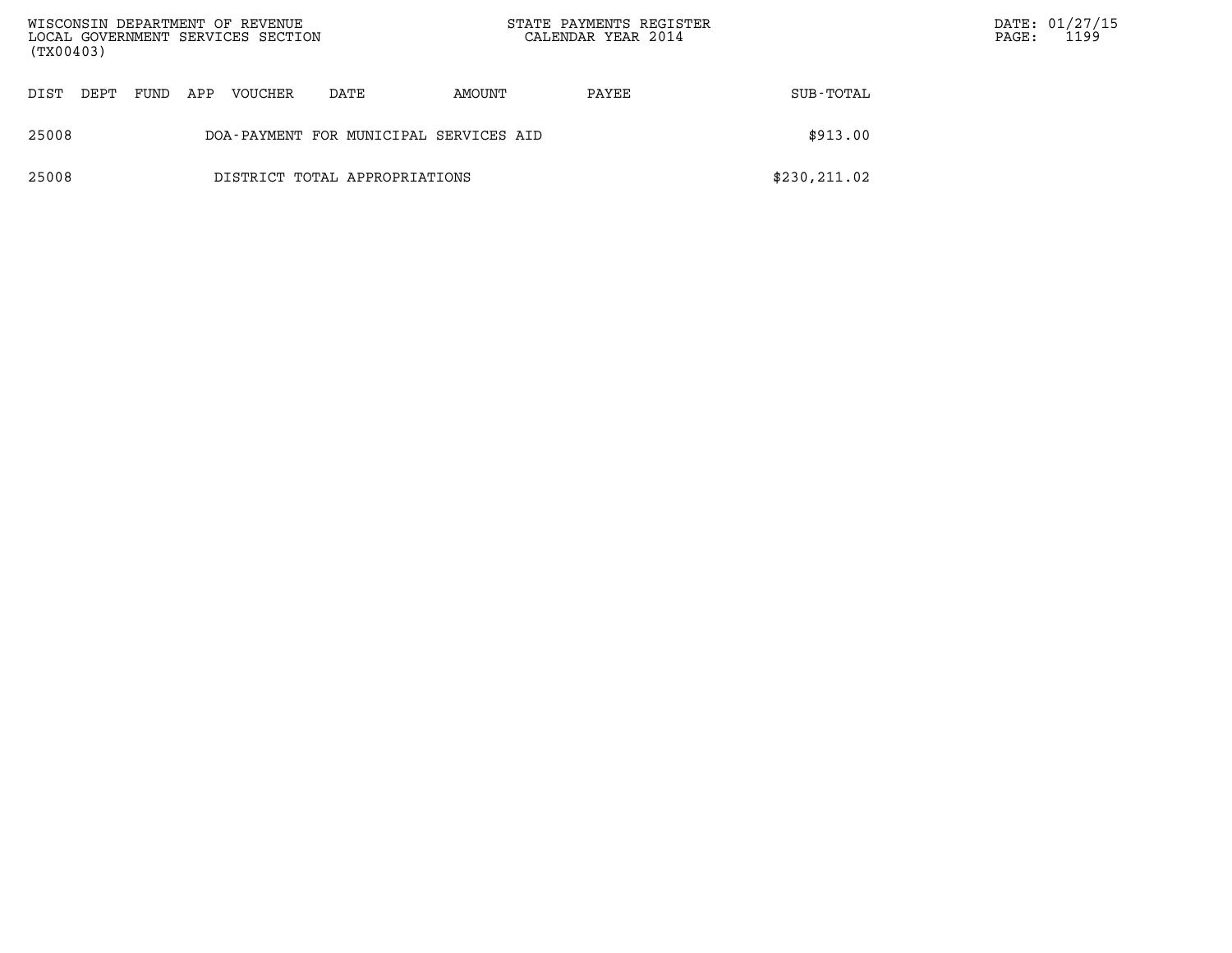| (TX00403)                                |                                |                               |                                      |                                                     |                                                                                                                                                                                                                         |                                                         |                        | DATE: 01/27/15<br>1200<br>$\mathtt{PAGE:}$ |
|------------------------------------------|--------------------------------|-------------------------------|--------------------------------------|-----------------------------------------------------|-------------------------------------------------------------------------------------------------------------------------------------------------------------------------------------------------------------------------|---------------------------------------------------------|------------------------|--------------------------------------------|
|                                          |                                |                               | DIST DEPT FUND APP VOUCHER DATE      |                                                     |                                                                                                                                                                                                                         |                                                         | AMOUNT PAYEE SUB-TOTAL |                                            |
| 25010                                    | 25010 165                      |                               |                                      |                                                     | 002 225 00656 06-30-14 1,150.05 TREAS TN EDEN<br>SAFETY/PROF SERV--FIRE INSURANCE DUES                                                                                                                                  |                                                         | \$1,150.05             |                                            |
| 25010                                    |                                |                               |                                      |                                                     | NAT RESOURCES-SEVERANCE/YIELD/WITHDRAWAL                                                                                                                                                                                | 25010 370 000 001 02DNR 09-11-14 589.57 TREAS TOWN EDEN | \$589.57               |                                            |
| 25010                                    |                                |                               |                                      |                                                     | 25010 370 012 571 37612 06-16-14 243.47 TREAS TN EDEN<br>NAT RESOURCES -- FOREST CROP/MFL/CO FOREST                                                                                                                     |                                                         | \$243.47               |                                            |
| 25010 370<br>25010                       | 25010 370 012 579<br>25010 370 | 012 579<br>012 579            | NAT RESOURCES--AIDS IN LIEU OF TAXES |                                                     | 19371   04-16-14   74.80 TREAS TN EDEN<br>19371   04-16-14   822.90 TREAS TN EDEN<br>19371   04-16-14   124.38 TREAS TN EDEN                                                                                            |                                                         | \$1,022.08             |                                            |
| 25010                                    |                                |                               |                                      | NAT RESOURCES -- RU RECYCLING GRANT                 | 25010 370 074 670 41601 05-23-14 834.32 TREAS TN EDEN                                                                                                                                                                   |                                                         | \$834.32               |                                            |
| 25010 395<br>25010<br>25010 395<br>25010 | 395<br>25010 395               | 011 191<br>011 191<br>011 191 | 011 191                              |                                                     | 04654  01-06-14  18,873.05  TOWN OF EDEN<br>10654  04-07-14  18,873.05  TOWN OF EDEN<br>20654  07-07-14  18,873.05  TOWN OF EDEN<br>30654  10-06-14  18,873.07  TOWN OF EDEN<br>TRANSPORTATION--GENERAL TRANSP AIDS-GTA |                                                         | \$75,492.22            |                                            |
| 25010                                    | 25010 465                      |                               |                                      |                                                     | 002 305 01160 02-14-14 539.30 TREAS TN EDEN<br>MILITARY AFFAIRS-EMER MGMT-DISASTER RECO                                                                                                                                 |                                                         | \$539.30               |                                            |
| 25010                                    | 25010 465                      |                               |                                      |                                                     | 002 342 01160 02-14-14 3,235.78 TREAS TN EDEN<br>MILITARY AFFAIRS-EMERGENCY MGMT-FED FUND                                                                                                                               |                                                         | \$3,235.78             |                                            |
| 25010 835<br>25010 835<br>25010          |                                | 002 105<br>002 105            |                                      | 80680 11-17-14<br>REVENUE - - STATE SHARED REVENUES | 43577  07-28-14  14,816.47  TREAS TN EDEN                                                                                                                                                                               | 85,435.92 TREAS TN EDEN                                 | \$100,252.39           |                                            |
| 25010 835<br>25010                       |                                | 002 109                       |                                      | REVENUE--EXEMPT COMPUTER AID                        |                                                                                                                                                                                                                         | 3.00 TREAS TN EDEN                                      | \$3.00                 |                                            |
| 25010                                    |                                |                               |                                      | DISTRICT TOTAL APPROPRIATIONS                       |                                                                                                                                                                                                                         |                                                         | \$183, 362.18          |                                            |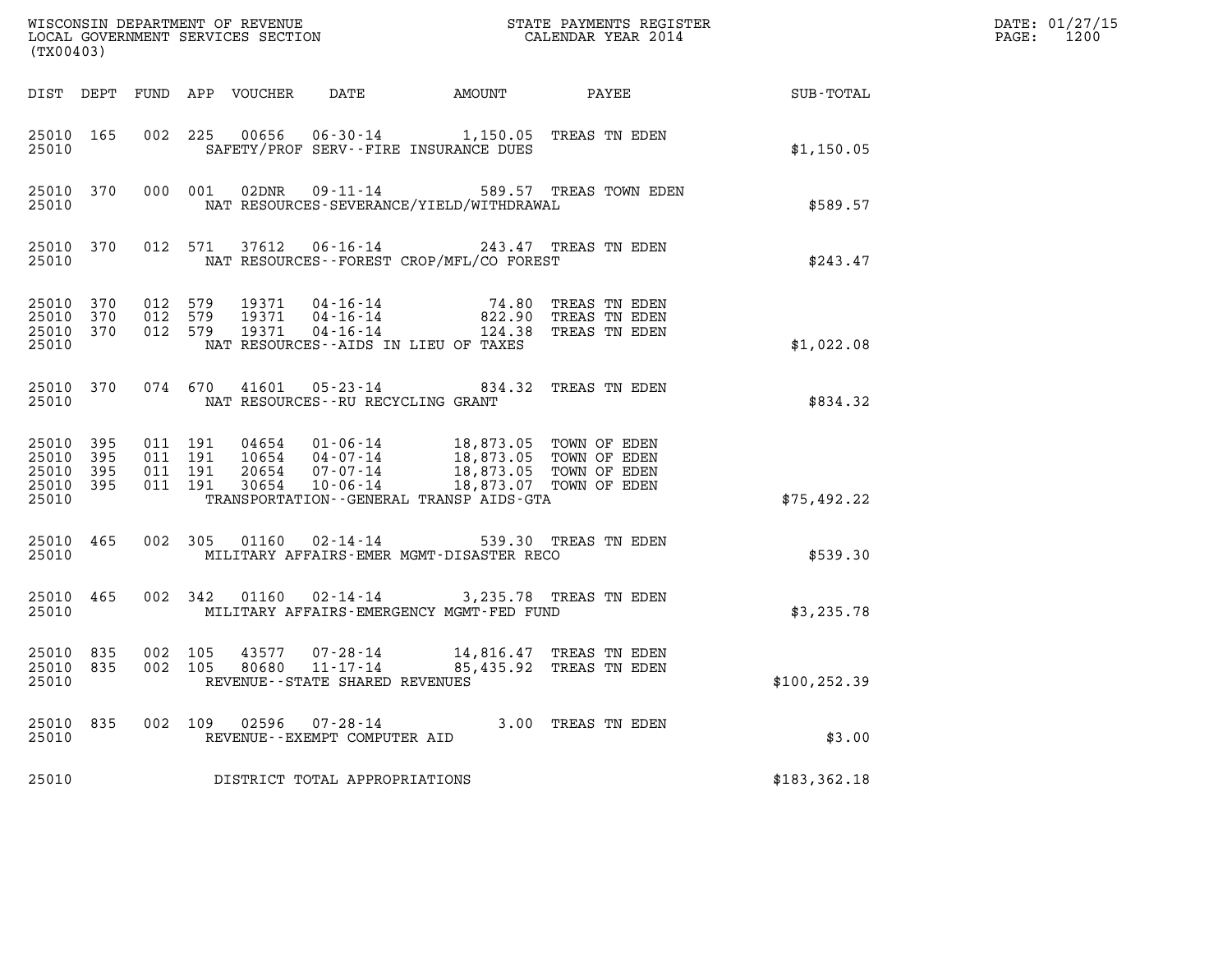| (TX00403)                                 |                          |         |                                                                   |                                     |                                            | DATE: 01/27/15<br>$\mathtt{PAGE:}$<br>1201                                                                                                               |              |  |
|-------------------------------------------|--------------------------|---------|-------------------------------------------------------------------|-------------------------------------|--------------------------------------------|----------------------------------------------------------------------------------------------------------------------------------------------------------|--------------|--|
|                                           |                          |         | DIST DEPT FUND APP VOUCHER DATE                                   |                                     | AMOUNT PAYEE                               |                                                                                                                                                          | SUB-TOTAL    |  |
| 25012 165<br>25012                        |                          |         |                                                                   |                                     | SAFETY/PROF SERV--FIRE INSURANCE DUES      | 002 225 00657 06-30-14 2,300.10 TREAS TN HIGHLAND                                                                                                        | \$2,300.10   |  |
| 25012 370                                 |                          |         |                                                                   |                                     |                                            | 002 503 16750 02-05-14 6,528.63 TREAS TN HIGHLAND<br>TOWN SHARE 993.82                                                                                   |              |  |
| 25012                                     |                          |         |                                                                   |                                     | NAT RESOURCES--AIDS IN LIEU OF TAXES       |                                                                                                                                                          | \$6,528.63   |  |
| 25012 370<br>25012                        |                          |         |                                                                   |                                     | NAT RESOURCES--FOREST CROP/MFL/CO FOREST   | 012 571 37613 06-16-14 797.12 TREAS TN HIGHLAND                                                                                                          | \$797.12     |  |
| 25012<br>25012<br>25012<br>25012          | 370<br>370<br>370        | 012 579 | 012 579<br>19372<br>012 579<br>19372<br>19372                     |                                     | NAT RESOURCES--AIDS IN LIEU OF TAXES       | 04-16-14 635.32 TREAS TN HIGHLAND<br>04-16-14 367.52 TREAS TN HIGHLAND<br>04-16-14 142.11 TREAS TN HIGHLAND                                              | \$1,144.95   |  |
| 25012 370<br>25012                        |                          |         | 074 670 41602                                                     | NAT RESOURCES -- RU RECYCLING GRANT |                                            | 05-23-14 1,047.46 TREAS TN HIGHLAND                                                                                                                      | \$1,047.46   |  |
| 25012<br>25012<br>25012<br>25012<br>25012 | 395<br>395<br>395<br>395 | 011 191 | 011 191<br>04655<br>011 191<br>10655<br>20655<br>011 191<br>30655 |                                     | TRANSPORTATION - - GENERAL TRANSP AIDS-GTA | 01-06-14 37,608.50 TOWN OF HIGHLAND<br>04-07-14 37,608.50 TOWN OF HIGHLAND<br>07-07-14 37,608.50 TOWN OF HIGHLAND<br>10-06-14 37,608.52 TOWN OF HIGHLAND | \$150,434.02 |  |
| 25012 465<br>25012<br>25012               | 465                      | 002 305 | 002 305                                                           |                                     | MILITARY AFFAIRS-EMER MGMT-DISASTER RECO   | 01378  04-22-14  464.00  TREAS TN HIGHLAND<br>01447  05-23-14  12,125.35  TREAS TN HIGHLAND                                                              | \$12,589.35  |  |
| 25012 465<br>25012 465<br>25012           |                          |         | 002 342<br>01378<br>002 342<br>01447                              | 05-23-14                            | MILITARY AFFAIRS-EMERGENCY MGMT-FED FUND   | 04-22-14 2,784.00 TREAS TN HIGHLAND<br>72,752.04 TREAS TN HIGHLAND                                                                                       | \$75,536.04  |  |
| 25012 835<br>25012 835<br>25012           |                          |         | 002 105 43578 07-28-14<br>002 105<br>80681                        | REVENUE--STATE SHARED REVENUES      |                                            | 2,862.00 TREAS TN HIGHLAND<br>11-17-14 16, 217.98 TREAS TN HIGHLAND                                                                                      | \$19,079.98  |  |
| 25012 835<br>25012                        |                          |         |                                                                   | REVENUE--EXEMPT COMPUTER AID        |                                            | 002 109 02597 07-28-14 7.00 TREAS TN HIGHLAND                                                                                                            | \$7.00       |  |
| 25012 835<br>25012                        |                          |         | 002 501 00002                                                     | $02 - 03 - 14$                      | DOA-PAYMENT FOR MUNICIPAL SERVICES AID     | 268.06 TREAS TN HIGHLAND                                                                                                                                 | \$268.06     |  |
| 25012                                     |                          |         |                                                                   | DISTRICT TOTAL APPROPRIATIONS       |                                            |                                                                                                                                                          | \$269,732.71 |  |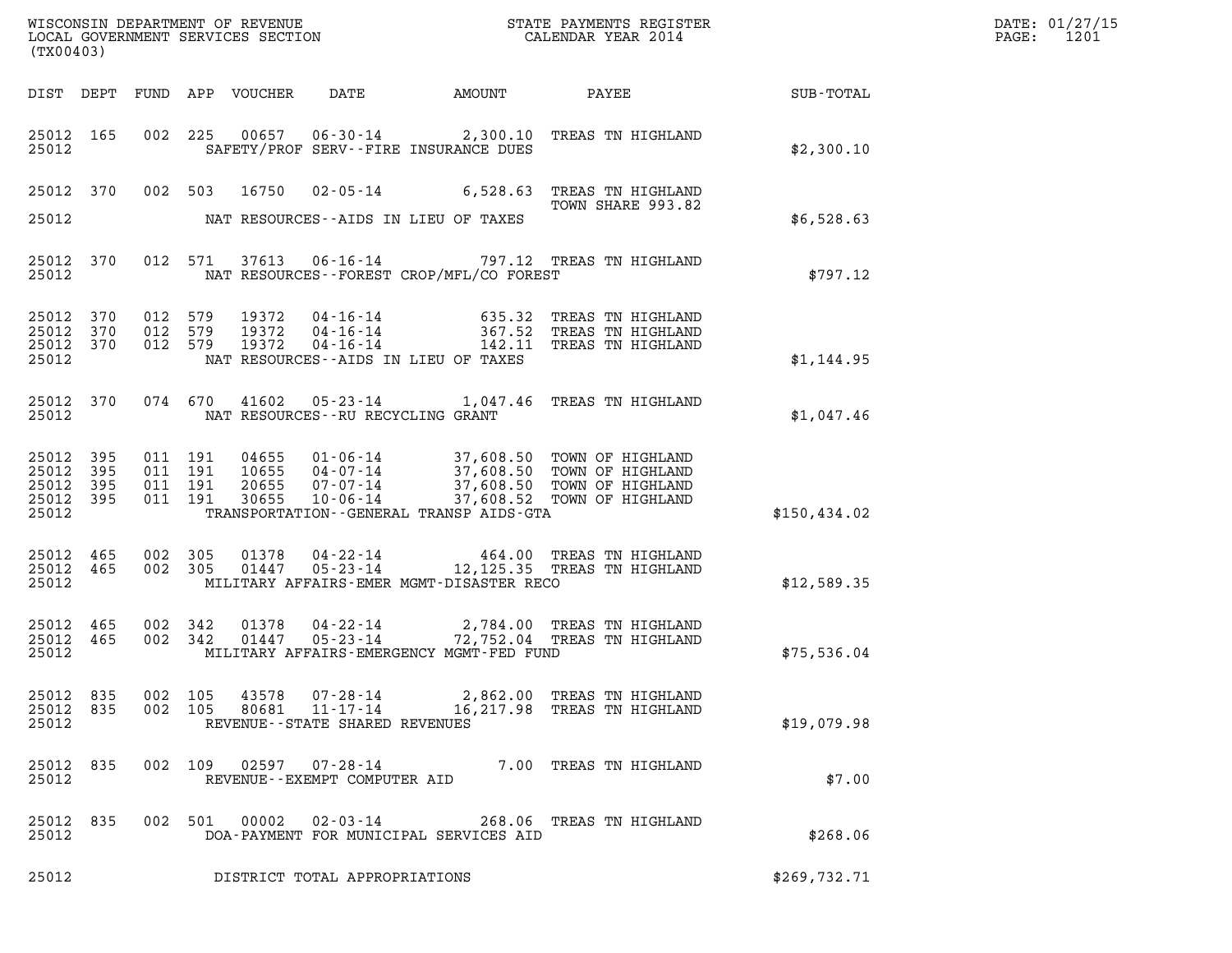| (TX00403)                            |                         |                                          | WISCONSIN DEPARTMENT OF REVENUE<br>LOCAL GOVERNMENT SERVICES SECTION |                                                  |                                                                                                                         | STATE PAYMENTS REGISTER<br>CALENDAR YEAR 2014                        |                 | DATE: 01/27/15<br>$\mathtt{PAGE:}$<br>1202 |
|--------------------------------------|-------------------------|------------------------------------------|----------------------------------------------------------------------|--------------------------------------------------|-------------------------------------------------------------------------------------------------------------------------|----------------------------------------------------------------------|-----------------|--------------------------------------------|
|                                      |                         |                                          | DIST DEPT FUND APP VOUCHER DATE                                      |                                                  | AMOUNT                                                                                                                  |                                                                      | PAYEE SUB-TOTAL |                                            |
| 25014                                | 25014 165               |                                          |                                                                      |                                                  | SAFETY/PROF SERV--FIRE INSURANCE DUES                                                                                   | 002 225 00658 06-30-14 1,994.62 TREAS TN LINDEN                      | \$1,994.62      |                                            |
| 25014                                | 25014 370               | 000 001                                  |                                                                      |                                                  | NAT RESOURCES-SEVERANCE/YIELD/WITHDRAWAL                                                                                | 01DNR  06-19-14  305.69 TREAS TOWN LINDEN                            | \$305.69        |                                            |
| 25014                                | 25014 370               |                                          |                                                                      |                                                  | NAT RESOURCES--FOREST CROP/MFL/CO FOREST                                                                                | 012 571 37614 06-16-14 279.29 TREAS TN LINDEN                        | \$279.29        |                                            |
| 25014<br>25014<br>25014 395<br>25014 | 25014 395<br>395<br>395 | 011 191<br>011 191<br>011 191<br>011 191 | 30656                                                                |                                                  | 20656 07-07-14 28,082.00 TOWN OF LINDEN<br>10-06-14 28,082.02 TOWN OF LINDEN<br>TRANSPORTATION--GENERAL TRANSP AIDS-GTA |                                                                      | \$112,328.02    |                                            |
| 25014 835<br>25014                   | 25014 835               | 002 105<br>002 105                       | 80682                                                                | $11 - 17 - 14$<br>REVENUE--STATE SHARED REVENUES |                                                                                                                         | 43579 07-28-14 2,870.84 TREAS TN LINDEN<br>16,289.28 TREAS TN LINDEN | \$19,160.12     |                                            |
| 25014                                | 25014 835               |                                          |                                                                      | REVENUE--EXEMPT COMPUTER AID                     |                                                                                                                         | 002 109 02598 07-28-14 44.00 TREAS TN LINDEN                         | \$44.00         |                                            |
| 25014                                |                         |                                          |                                                                      | DISTRICT TOTAL APPROPRIATIONS                    |                                                                                                                         |                                                                      | \$134, 111.74   |                                            |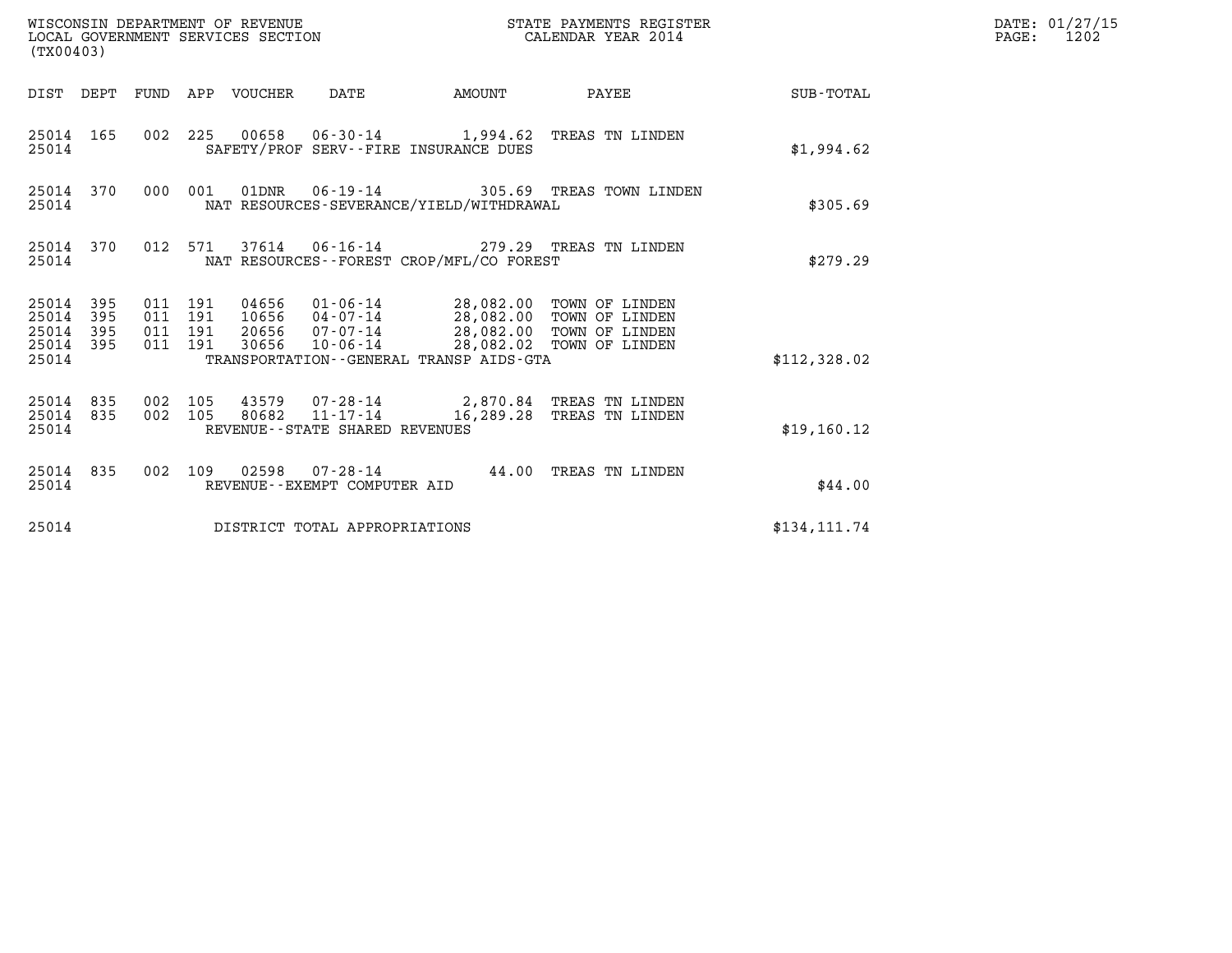| (TX00403)                                             |     |                    |                               |                            | WISCONSIN DEPARTMENT OF REVENUE<br>LOCAL GOVERNMENT SERVICES SECTION |                                            | STATE PAYMENTS REGISTER<br>CALENDAR YEAR 2014                                                                                                        |              | DATE: 01/27/15<br>PAGE:<br>1203 |
|-------------------------------------------------------|-----|--------------------|-------------------------------|----------------------------|----------------------------------------------------------------------|--------------------------------------------|------------------------------------------------------------------------------------------------------------------------------------------------------|--------------|---------------------------------|
|                                                       |     |                    |                               | DIST DEPT FUND APP VOUCHER | DATE                                                                 | AMOUNT                                     | PAYEE                                                                                                                                                | SUB-TOTAL    |                                 |
| 25016 165<br>25016                                    |     | 002 225            |                               | 00659                      |                                                                      | SAFETY/PROF SERV--FIRE INSURANCE DUES      | 06-30-14 1,419.60 TREAS TN MIFFLIN                                                                                                                   | \$1,419.60   |                                 |
| 25016 370<br>25016                                    |     |                    | 000 001                       | 03DNR                      |                                                                      | NAT RESOURCES-SEVERANCE/YIELD/WITHDRAWAL   | 11-04-14 380.64 TREAS TOWN MIFFLIN                                                                                                                   | \$380.64     |                                 |
| 25016 370<br>25016                                    |     |                    |                               |                            |                                                                      | NAT RESOURCES--AIDS IN LIEU OF TAXES       | 002 503 16751 02-05-14 92.27 TREAS TN MIFFLIN<br>TOWN SHARE 16.20                                                                                    | \$92.27      |                                 |
| 25016 370<br>25016                                    |     |                    | 012 571                       |                            |                                                                      | NAT RESOURCES -- FOREST CROP/MFL/CO FOREST | 37615  06-16-14  52.56  TREAS TN MIFFLIN                                                                                                             | \$52.56      |                                 |
| 25016 370<br>25016                                    |     |                    | 012 579                       | 19373                      |                                                                      | NAT RESOURCES -- AIDS IN LIEU OF TAXES     | 04-16-14 77.16 TREAS TN MIFFLIN                                                                                                                      | \$77.16      |                                 |
| 25016 370<br>25016                                    |     |                    | 074 670                       |                            | NAT RESOURCES - - RU RECYCLING GRANT                                 |                                            | 41603  05-23-14  1,125.11  TREAS TN MIFFLIN                                                                                                          | \$1, 125.11  |                                 |
| 25016 395<br>25016 395<br>25016<br>25016 395<br>25016 | 395 | 011 191            | 011 191<br>011 191<br>011 191 | 20657<br>30657             | $07 - 07 - 14$<br>$10 - 06 - 14$                                     | TRANSPORTATION--GENERAL TRANSP AIDS-GTA    | 04657  01-06-14  20,513.73  TOWN OF MIFFLIN<br>10657  04-07-14  20,513.73  TOWN OF MIFFLIN<br>20,513.73 TOWN OF MIFFLIN<br>20,513.73 TOWN OF MIFFLIN | \$82,054.92  |                                 |
| 25016 835<br>25016 835<br>25016                       |     | 002 105<br>002 105 |                               | 80683                      | 43580 07-28-14<br>11-17-14<br>REVENUE - - STATE SHARED REVENUES      |                                            | 2,908.59 TREAS TN MIFFLIN<br>16,481.98 TREAS TN MIFFLIN                                                                                              | \$19,390.57  |                                 |
| 25016                                                 |     |                    |                               |                            | DISTRICT TOTAL APPROPRIATIONS                                        |                                            |                                                                                                                                                      | \$104,592.83 |                                 |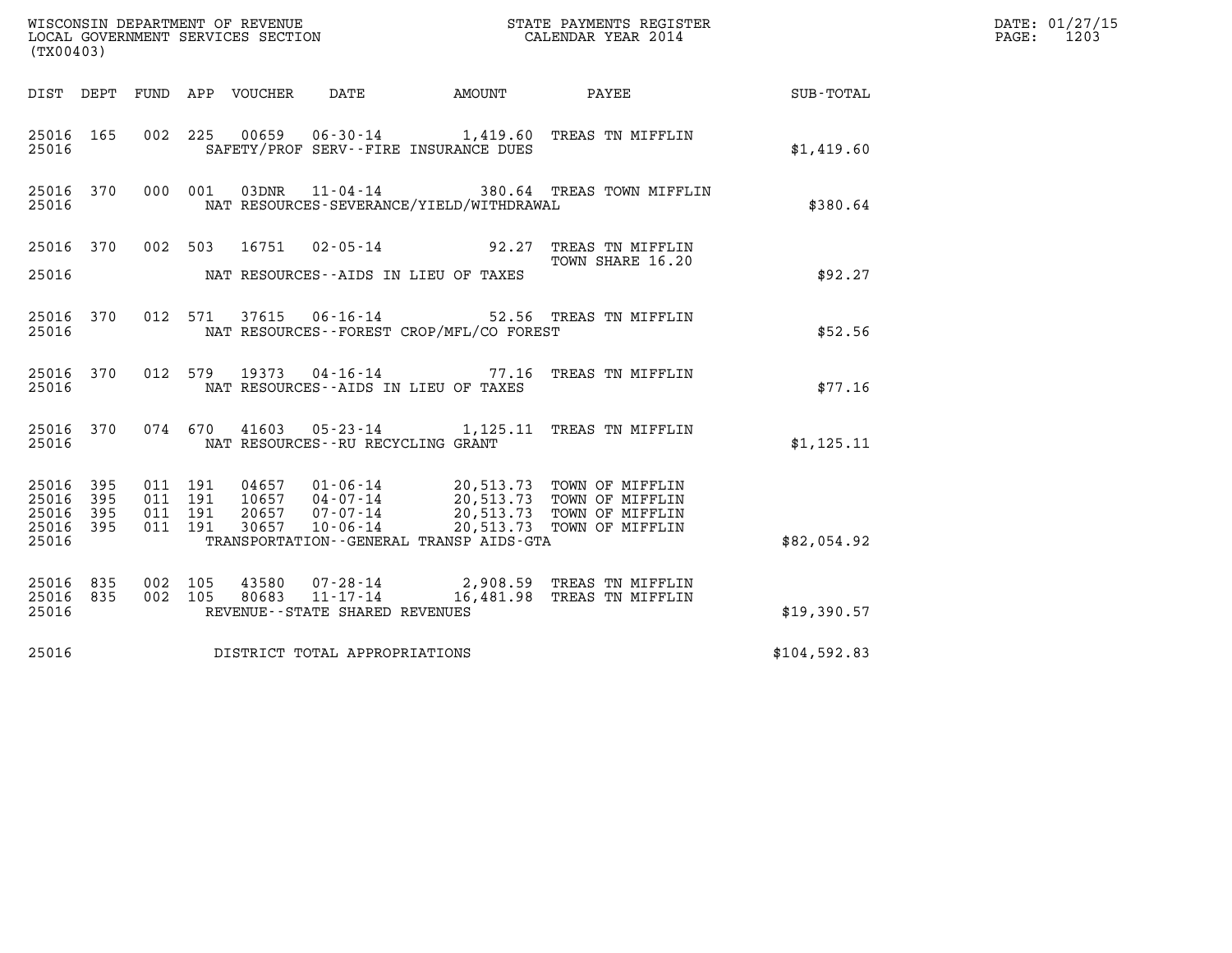| WISCONSIN DEPARTMENT OF REVENUE<br>LOCAL GOVERNMENT SERVICES SECTION<br>CALENDAR YEAR 2014<br>(TX00403) |  |                               |         |  |                                |                                              |                                                                                                                                                                                                                                |               | DATE: 01/27/15<br>PAGE: 1204 |
|---------------------------------------------------------------------------------------------------------|--|-------------------------------|---------|--|--------------------------------|----------------------------------------------|--------------------------------------------------------------------------------------------------------------------------------------------------------------------------------------------------------------------------------|---------------|------------------------------|
|                                                                                                         |  |                               |         |  |                                | DIST DEPT FUND APP VOUCHER DATE AMOUNT PAYEE |                                                                                                                                                                                                                                | SUB-TOTAL     |                              |
| 25018 165<br>25018                                                                                      |  |                               |         |  |                                | SAFETY/PROF SERV--FIRE INSURANCE DUES        | 002 225 00660 06-30-14 2,982.95 TREAS TN MINERAL POINT                                                                                                                                                                         | \$2,982.95    |                              |
| 25018                                                                                                   |  |                               |         |  |                                | NAT RESOURCES--FOREST CROP/MFL/CO FOREST     | 25018 370 012 571 37616 06-16-14 173.82 TREAS TN MINERAL POINT                                                                                                                                                                 | \$173.82      |                              |
| 25018                                                                                                   |  |                               |         |  |                                | NAT RESOURCES--RU RECYCLING GRANT            | 25018 370 074 670 41604 05-23-14 3,649.45 TREAS TN MINERAL POINT                                                                                                                                                               | \$3,649.45    |                              |
| 25018 395<br>25018 395<br>25018 395<br>25018 395<br>25018                                               |  | 011 191<br>011 191<br>011 191 | 011 191 |  |                                | TRANSPORTATION - - GENERAL TRANSP AIDS - GTA | 04658  01-06-14  27,806.79  TOWN OF MINERAL POINT<br>10658  04-07-14  27,806.79  TOWN OF MINERAL POINT<br>20658  07-07-14  27,806.79  TOWN OF MINERAL POINT<br>30658  10-06-14  27,806.81  TOWN OF MINERAL POINT               | \$111, 227.18 |                              |
| 25018                                                                                                   |  |                               |         |  |                                | MILITARY AFFAIRS-EMER MGMT-DISASTER RECO     | $\begin{array}{cccccccc} 25018& 465& 002& 305& 00150& 12\cdot 02\cdot 14& & & 207.64 & \text{TREAS TN MINERAL POINT}\\ 25018& 465& 002& 305& 01384& 04\cdot 22\cdot 14& & 1,245.85 & \text{TREAS TN MINERAL POINT}\end{array}$ | \$1,453.49    |                              |
| 25018 465<br>25018                                                                                      |  | 25018 465 002 342<br>002 342  |         |  |                                | MILITARY AFFAIRS-EMERGENCY MGMT-FED FUND     | 00150  12-02-14   1,245.85  TREAS TN MINERAL POINT<br>01384  04-22-14   7,475.07  TREAS TN MINERAL POINT                                                                                                                       | \$8,720.92    |                              |
| 25018 835<br>25018                                                                                      |  | 25018 835 002 105             |         |  | REVENUE--STATE SHARED REVENUES |                                              | 002  105  43581  07-28-14  3,086.30 TREAS TN MINERAL POINT<br>002  105  80684  11-17-14  17,533.36 TREAS TN MINERAL POINT                                                                                                      | \$20,619.66   |                              |
| 25018                                                                                                   |  |                               |         |  | REVENUE--EXEMPT COMPUTER AID   |                                              | 25018 835 002 109 02599 07-28-14 51.00 TREAS TN MINERAL POINT                                                                                                                                                                  | \$51.00       |                              |
| 25018 835<br>25018                                                                                      |  |                               |         |  | REVENUE--LOTTERY CREDIT -      |                                              | 021 363 36123 03-24-14 845.52 TREAS TN MINERAL POINT                                                                                                                                                                           | \$845.52      |                              |
| 25018                                                                                                   |  |                               |         |  | DISTRICT TOTAL APPROPRIATIONS  |                                              |                                                                                                                                                                                                                                | \$149,723.99  |                              |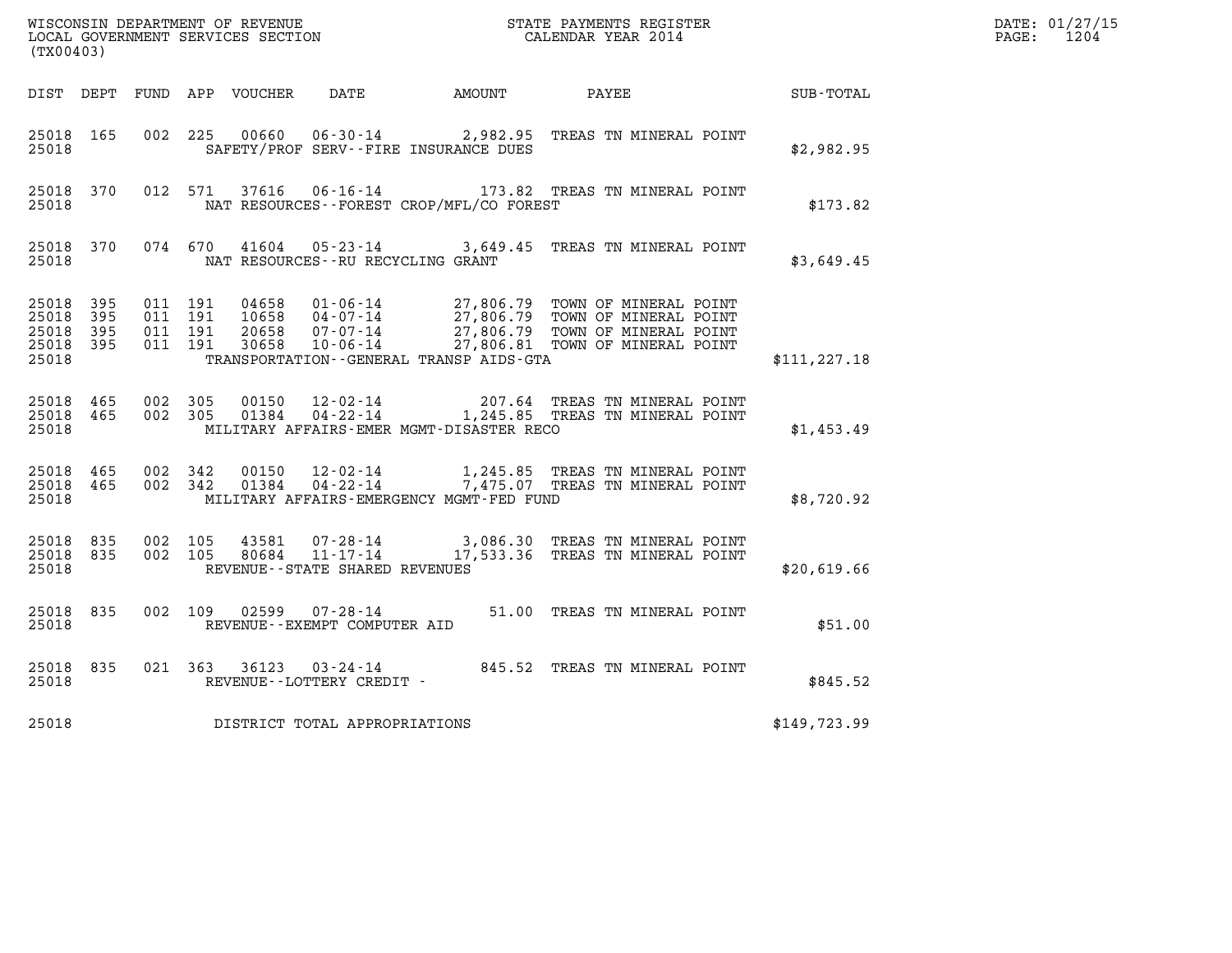| (TX00403)                                                          | WISCONSIN DEPARTMENT OF REVENUE<br>LOCAL GOVERNMENT SERVICES SECTION                                                                                              | STATE PAYMENTS REGISTER<br>CALENDAR YEAR 2014                                                                         |              | DATE: 01/27/15<br>PAGE:<br>1205 |
|--------------------------------------------------------------------|-------------------------------------------------------------------------------------------------------------------------------------------------------------------|-----------------------------------------------------------------------------------------------------------------------|--------------|---------------------------------|
|                                                                    | DIST DEPT FUND APP VOUCHER<br>DATE                                                                                                                                | <b>AMOUNT</b><br>PAYEE                                                                                                | SUB-TOTAL    |                                 |
| 25020 165<br>25020                                                 | 002 225 00661 06-30-14 2,030.56 TREAS TN MOSCOW<br>SAFETY/PROF SERV--FIRE INSURANCE DUES                                                                          |                                                                                                                       | \$2,030.56   |                                 |
| 25020 370<br>25020                                                 | 000 001<br>01DNR<br>$06 - 19 - 14$<br>NAT RESOURCES-SEVERANCE/YIELD/WITHDRAWAL                                                                                    | 1,029.89 TREAS TOWN MOSCOW                                                                                            | \$1,029.89   |                                 |
| 25020 370<br>25020                                                 | 012 571<br>NAT RESOURCES--FOREST CROP/MFL/CO FOREST                                                                                                               | 37617  06-16-14  353.20  TREAS TN MOSCOW                                                                              | \$353.20     |                                 |
| 25020 370<br>25020                                                 | 074 670<br>NAT RESOURCES - - RU RECYCLING GRANT                                                                                                                   | 41605  05-23-14  812.14  TREAS TN MOSCOW                                                                              | \$812.14     |                                 |
| 25020 395<br>25020<br>395<br>25020<br>395<br>25020<br>395<br>25020 | 011 191<br>04659<br>011 191<br>10659<br>04-07-14<br>011 191<br>20659<br>07-07-14<br>$10 - 06 - 14$<br>011 191<br>30659<br>TRANSPORTATION--GENERAL TRANSP AIDS-GTA | 01-06-14 20,804.81 TOWN OF MOSCOW<br>20,804.81 TOWN OF MOSCOW<br>20,804.81 TOWN OF MOSCOW<br>20,804.84 TOWN OF MOSCOW | \$83, 219.27 |                                 |
| 25020<br>835<br>835<br>25020<br>25020                              | 002 105<br>43582<br>07-28-14<br>002 105<br>80685<br>$11 - 17 - 14$<br>REVENUE--STATE SHARED REVENUES                                                              | 2,245.99 TREAS TN MOSCOW<br>12,735.59 TREAS TN MOSCOW                                                                 | \$14,981.58  |                                 |
| 25020 835<br>25020                                                 | 002 109 02600 07-28-14<br>REVENUE--EXEMPT COMPUTER AID                                                                                                            | 7.00 TREAS TN MOSCOW                                                                                                  | \$7.00       |                                 |
| 25020                                                              | DISTRICT TOTAL APPROPRIATIONS                                                                                                                                     |                                                                                                                       | \$102,433.64 |                                 |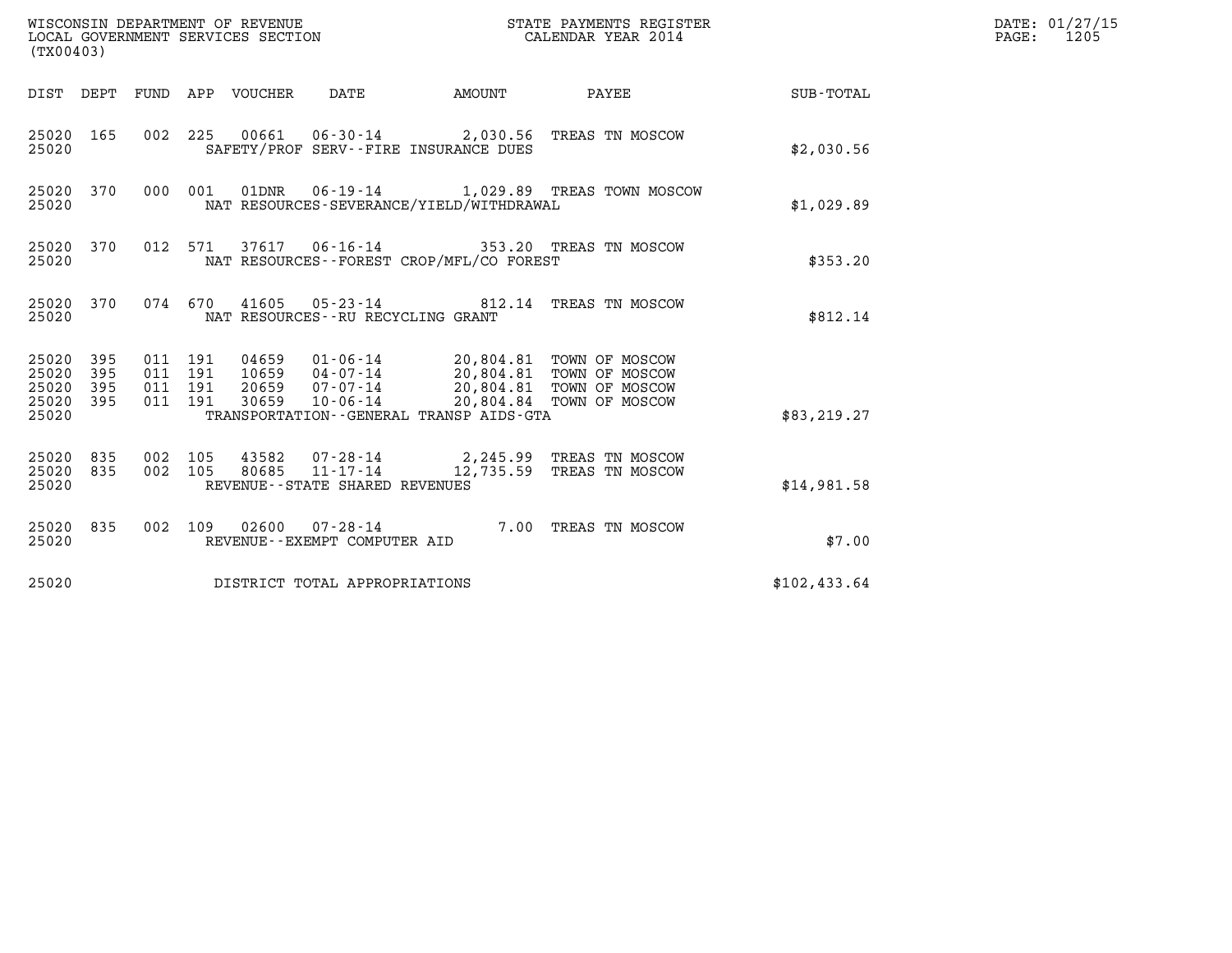| DATE: | 01/27/15 |
|-------|----------|
| PAGE: | 1206     |

| (TX00403)                                     |                   |         |                                          |                         |                                                              |                                          |                                                                                                                                                               |              | DATE: 01/27/15<br>1206<br>$\mathtt{PAGE:}$ |
|-----------------------------------------------|-------------------|---------|------------------------------------------|-------------------------|--------------------------------------------------------------|------------------------------------------|---------------------------------------------------------------------------------------------------------------------------------------------------------------|--------------|--------------------------------------------|
| DIST DEPT                                     |                   |         |                                          | FUND APP VOUCHER        | DATE                                                         | AMOUNT                                   | <b>PAYEE</b> FOR THE PAYEE                                                                                                                                    | SUB-TOTAL    |                                            |
| 25022 165<br>25022                            |                   |         |                                          |                         |                                                              | SAFETY/PROF SERV--FIRE INSURANCE DUES    | 002 225 00662 06-30-14 1,006.30 TREAS TN PULASKI                                                                                                              | \$1,006.30   |                                            |
| 25022 370<br>25022<br>25022 370<br>25022      | 370               |         | 000 001<br>000 001<br>000 001            | 01DNR<br>02DNR<br>03DNR |                                                              | NAT RESOURCES-SEVERANCE/YIELD/WITHDRAWAL | 06-19-14 539.69 TREAS TOWN PULASKI<br>09-11-14 501.52 TREAS TOWN PULASKI<br>11-04-14 393.13 TREAS TOWN PULASKI                                                | \$1,434.34   |                                            |
| 25022 370                                     | 25022 370         |         | 002 503<br>002 503                       | 16752<br>16752          |                                                              |                                          | 02-05-14 13,388.52 TREAS TN PULASKI<br>02-05-14 24,526.24 TREAS TN PULASKI<br>TOWN SHARE 2797.75                                                              |              |                                            |
| 25022                                         |                   |         |                                          |                         |                                                              | NAT RESOURCES--AIDS IN LIEU OF TAXES     |                                                                                                                                                               | \$37,914.76  |                                            |
| 25022                                         | 25022 370         |         |                                          |                         |                                                              | NAT RESOURCES--FOREST CROP/MFL/CO FOREST | 012 571 37618 06-16-14 910.97 TREAS TN PULASKI                                                                                                                | \$910.97     |                                            |
| 25022 370<br>25022                            | 25022 370         | 012 579 | 012 579                                  |                         |                                                              | NAT RESOURCES--AIDS IN LIEU OF TAXES     | 19374  04-16-14  2,008.92  TREAS TN PULASKI<br>19374  04-16-14  668.20  TREAS TN PULASKI                                                                      | \$2,677.12   |                                            |
| 25022 370<br>25022                            |                   |         |                                          |                         |                                                              | NAT RESOURCES--RU RECYCLING GRANT        | 074 670 41606 05-23-14 1,301.80 TREAS TN PULASKI                                                                                                              | \$1,301.80   |                                            |
| 25022<br>25022<br>25022<br>25022 395<br>25022 | 395<br>395<br>395 |         | 011 191<br>011 191<br>011 191<br>011 191 | 30660                   | 10-06-14                                                     | TRANSPORTATION--GENERAL TRANSP AIDS-GTA  | 04660 01-06-14 19,714.56 TOWN OF PULASKI<br>10660 04-07-14 19,714.56 TOWN OF PULASKI<br>20660 07-07-14 19,714.56 TOWN OF PULASKI<br>19,714.57 TOWN OF PULASKI | \$78,858.25  |                                            |
| 25022 465<br>25022                            |                   |         |                                          |                         |                                                              | MILITARY AFFAIRS-EMER MGMT-DISASTER RECO | 002 305 01209 03-05-14 4,200.44 TREAS TN PULASKI                                                                                                              | \$4,200.44   |                                            |
| 25022 465<br>25022                            |                   |         |                                          | 002 342 01209           | 03-05-14                                                     | MILITARY AFFAIRS-EMERGENCY MGMT-FED FUND | 25,202.61 TREAS TN PULASKI                                                                                                                                    | \$25, 202.61 |                                            |
| 25022 835<br>25022 835<br>25022               |                   |         | 002 105<br>002 105                       | 43583<br>80686          | 07-28-14<br>$11 - 17 - 14$<br>REVENUE--STATE SHARED REVENUES |                                          | 1,874.77 TREAS TN PULASKI<br>10,631.93 TREAS TN PULASKI                                                                                                       | \$12,506.70  |                                            |
| 25022 835<br>25022                            |                   |         | 002 109                                  |                         | 02601  07-28-14<br>REVENUE - - EXEMPT COMPUTER AID           |                                          | 2.00 TREAS TN PULASKI                                                                                                                                         | \$2.00       |                                            |
| 25022                                         |                   |         |                                          |                         | DISTRICT TOTAL APPROPRIATIONS                                |                                          |                                                                                                                                                               | \$166,015.29 |                                            |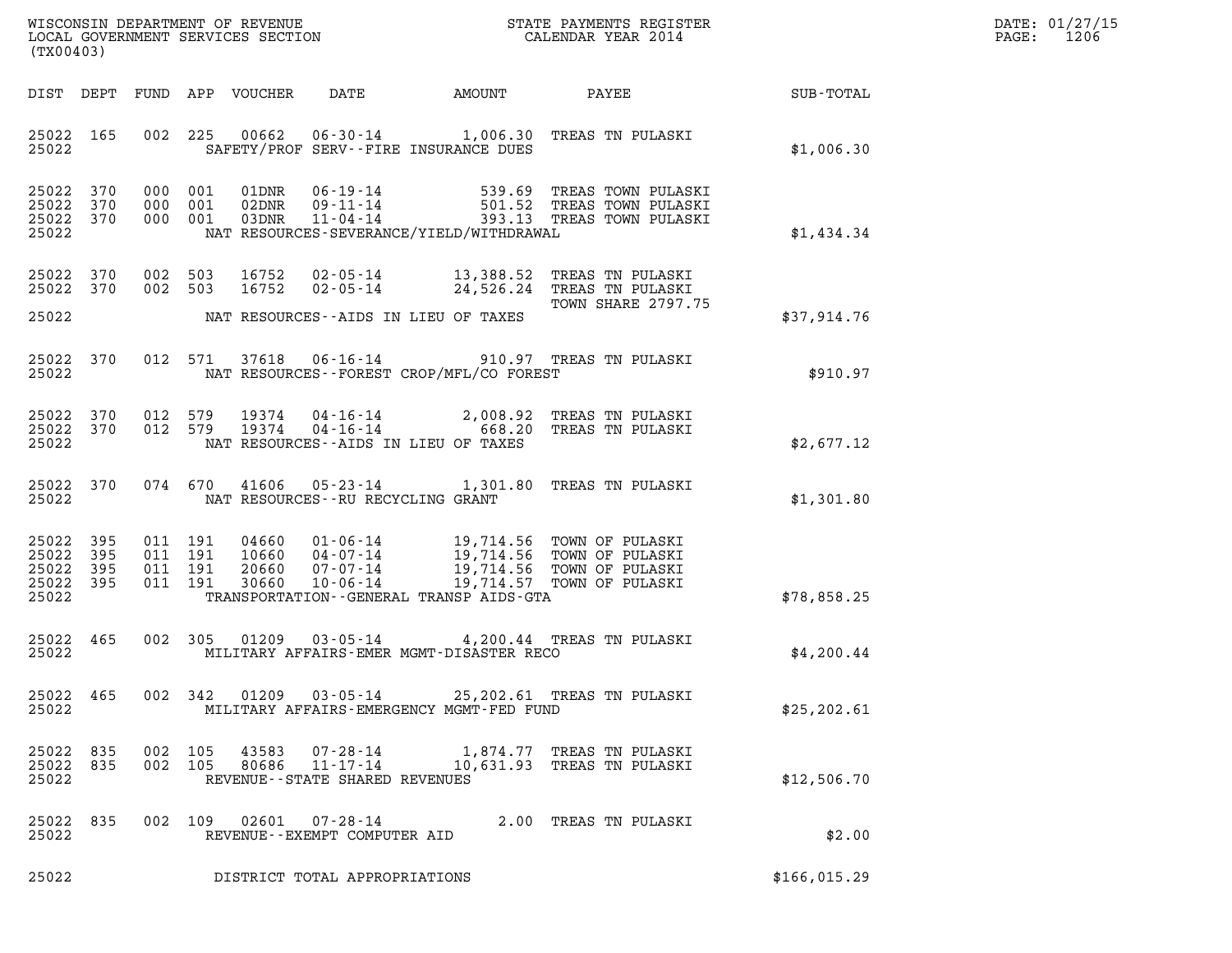| (TX00403)                                     |                   |  | WISCONSIN DEPARTMENT OF REVENUE<br>LOCAL GOVERNMENT SERVICES SECTION | STATE PAYMENTS REGISTER<br>CALENDAR YEAR 2014                                                                                                                                                                                                                                                                                                      |                  | DATE: 01/27/15<br>PAGE: 1207 |
|-----------------------------------------------|-------------------|--|----------------------------------------------------------------------|----------------------------------------------------------------------------------------------------------------------------------------------------------------------------------------------------------------------------------------------------------------------------------------------------------------------------------------------------|------------------|------------------------------|
|                                               |                   |  |                                                                      |                                                                                                                                                                                                                                                                                                                                                    | <b>SUB-TOTAL</b> |                              |
| 25024                                         |                   |  | SAFETY/PROF SERV--FIRE INSURANCE DUES                                | 25024 165 002 225 00663 06-30-14 2,102.44 TREAS TN RIDGEWAY                                                                                                                                                                                                                                                                                        | \$2,102.44       |                              |
| 25024                                         |                   |  | NAT RESOURCES--AIDS IN LIEU OF TAXES                                 | 25024 370 002 503 16753 02-05-14 31,874.91 TREAS TN RIDGEWAY<br><b>TOWN SHARE 5992.63</b>                                                                                                                                                                                                                                                          | \$31,874.91      |                              |
| 25024                                         |                   |  | NAT RESOURCES--FOREST CROP/MFL/CO FOREST                             | 25024 370 012 571 37619 06-16-14 888.10 TREAS TN RIDGEWAY                                                                                                                                                                                                                                                                                          | \$888.10         |                              |
| 25024 370<br>25024 370<br>25024               |                   |  | NAT RESOURCES--AIDS IN LIEU OF TAXES                                 |                                                                                                                                                                                                                                                                                                                                                    | \$925.24         |                              |
| 25024                                         |                   |  | NAT RESOURCES--RU RECYCLING GRANT                                    | 25024 370 074 670 41607 05-23-14 3,785.01 TREAS TN RIDGEWAY                                                                                                                                                                                                                                                                                        | \$3,785.01       |                              |
| 25024 395<br>25024<br>25024<br>25024<br>25024 | 395<br>395<br>395 |  | TRANSPORTATION--GENERAL TRANSP AIDS-GTA                              | $\begin{array}{cccccc} 011 & 191 & 04661 & 01\text{-}06\text{-}14 & 25,800.93 & \text{TOWN OF RIDGEWAY} \\ 011 & 191 & 10661 & 04\text{-}07\text{-}14 & 25,800.93 & \text{TOWN OF RIDGEWAY} \\ 011 & 191 & 20661 & 07\text{-}07\text{-}14 & 25,800.93 & \text{TOWN OF RIDGEWAY} \\ 011 & 191 & 30661 & 10\text{-}06\text{-}14 & 25,800.96 & \text$ | \$103, 203.75    |                              |
| 25024                                         | 25024 465         |  | MILITARY AFFAIRS-EMER MGMT-DISASTER RECO                             | 002 305 00906 01-07-14 878.16 TREAS TN RIDGEWAY                                                                                                                                                                                                                                                                                                    | \$878.16         |                              |
| 25024                                         |                   |  | MILITARY AFFAIRS-EMERGENCY MGMT-FED FUND                             | 25024 465 002 342 00906 01-07-14 5,268.94 TREAS TN RIDGEWAY                                                                                                                                                                                                                                                                                        | \$5,268.94       |                              |
| 25024 835<br>25024 835<br>25024               |                   |  | 002 105 80687 11-17-14<br>REVENUE--STATE SHARED REVENUES             | 002 105 43584 07-28-14 1,950.18 TREAS TN RIDGEWAY<br>8,842.88 TREAS TN RIDGEWAY                                                                                                                                                                                                                                                                    | \$10,793.06      |                              |
| 25024 835<br>25024                            |                   |  | 002 109 02602 07-28-14<br>REVENUE--EXEMPT COMPUTER AID               | 3.00 TREAS TN RIDGEWAY                                                                                                                                                                                                                                                                                                                             | \$3.00           |                              |
| 25024                                         |                   |  | DISTRICT TOTAL APPROPRIATIONS                                        |                                                                                                                                                                                                                                                                                                                                                    | \$159,722.61     |                              |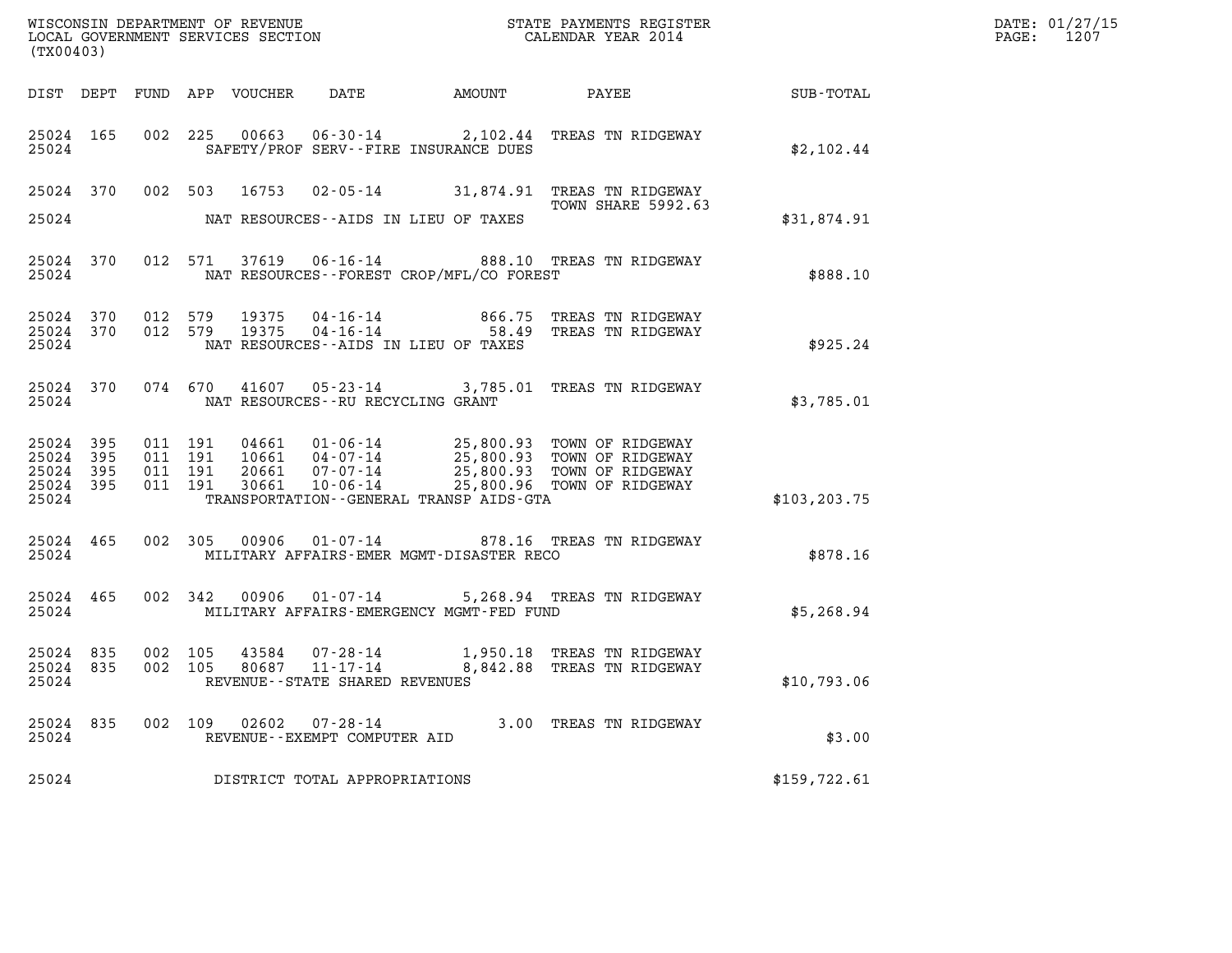| (TX00403)                                         |            |                               |         |                                 | WISCONSIN DEPARTMENT OF REVENUE<br>LOCAL GOVERNMENT SERVICES SECTION |        | STATE PAYMENTS REGISTER<br>CALENDAR YEAR 2014                                                                                                                                             |               | DATE: 01/27/15<br>$\mathtt{PAGE:}$<br>1208 |
|---------------------------------------------------|------------|-------------------------------|---------|---------------------------------|----------------------------------------------------------------------|--------|-------------------------------------------------------------------------------------------------------------------------------------------------------------------------------------------|---------------|--------------------------------------------|
|                                                   |            |                               |         | DIST DEPT FUND APP VOUCHER DATE |                                                                      | AMOUNT | <b>PAYEE</b>                                                                                                                                                                              | SUB-TOTAL     |                                            |
| 25026 165<br>25026                                |            |                               |         |                                 | SAFETY/PROF SERV--FIRE INSURANCE DUES                                |        | 002 225 00664 06-30-14 1,455.53 TREAS TN WALDWICK                                                                                                                                         | \$1,455.53    |                                            |
| 25026 370<br>25026                                |            |                               |         |                                 | NAT RESOURCES--FOREST CROP/MFL/CO FOREST                             |        | 012 571 37620 06-16-14 154.07 TREAS TN WALDWICK                                                                                                                                           | \$154.07      |                                            |
| 25026 370<br>25026                                |            |                               |         |                                 | NAT RESOURCES--RU RECYCLING GRANT                                    |        | 074 670 41608 05-23-14 444.50 TREAS TN WALDWICK                                                                                                                                           | \$444.50      |                                            |
| 25026 395<br>25026<br>25026<br>25026 395<br>25026 | 395<br>395 | 011 191<br>011 191<br>011 191 | 011 191 |                                 | TRANSPORTATION--GENERAL TRANSP AIDS-GTA                              |        | 04662  01-06-14  17,031.26  TOWN OF WALDWICK<br>10662  04-07-14  17,031.26  TOWN OF WALDWICK<br>20662  07-07-14  17,031.26  TOWN OF WALDWICK<br>30662 10-06-14 17,031.28 TOWN OF WALDWICK | \$68,125.06   |                                            |
| 25026 465<br>25026                                |            |                               |         |                                 | MILITARY AFFAIRS-EMER MGMT-DISASTER RECO                             |        | 002 305 01169 02-26-14 3,664.05 TREAS TN WALDWICK                                                                                                                                         | \$3,664.05    |                                            |
| 25026 465<br>25026                                |            |                               | 002 342 |                                 | MILITARY AFFAIRS-EMERGENCY MGMT-FED FUND                             |        | 01169  02-26-14  21,984.32  TREAS TN WALDWICK                                                                                                                                             | \$21,984.32   |                                            |
| 25026 835<br>25026 835<br>25026                   |            | 002 105                       | 002 105 |                                 | REVENUE--STATE SHARED REVENUES                                       |        | 43585 07-28-14 2,440.17 TREAS TN WALDWICK<br>80688  11-17-14  13,836.72  TREAS TN WALDWICK                                                                                                | \$16, 276.89  |                                            |
| 25026                                             |            |                               |         |                                 | DISTRICT TOTAL APPROPRIATIONS                                        |        |                                                                                                                                                                                           | \$112, 104.42 |                                            |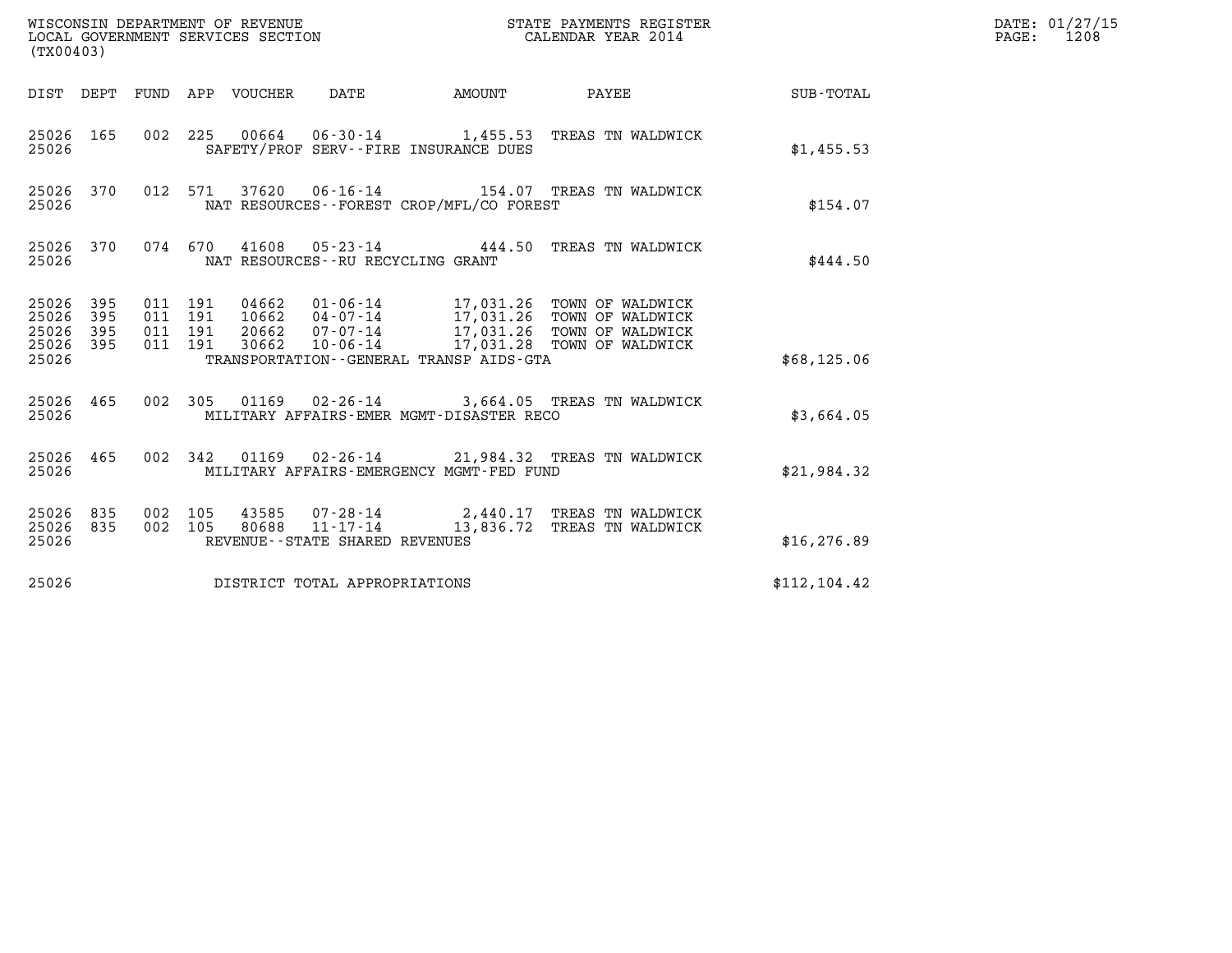| DATE: | 01/27/15 |
|-------|----------|
| PAGE: | 1209     |

|                                                   |            |                                          |                                  |                                                    |                                                                                                             |                                                                                                                  |             | DATE: 01/27/15<br>1209<br>$\mathtt{PAGE}$ : |
|---------------------------------------------------|------------|------------------------------------------|----------------------------------|----------------------------------------------------|-------------------------------------------------------------------------------------------------------------|------------------------------------------------------------------------------------------------------------------|-------------|---------------------------------------------|
| (TX00403)                                         |            |                                          |                                  |                                                    |                                                                                                             |                                                                                                                  |             |                                             |
|                                                   |            |                                          | DIST DEPT FUND APP VOUCHER       | DATE                                               | AMOUNT                                                                                                      | PAYEE                                                                                                            | SUB-TOTAL   |                                             |
| 25028 165<br>25028                                |            | 002 225                                  |                                  |                                                    | SAFETY/PROF SERV--FIRE INSURANCE DUES                                                                       | 00665  06-30-14  3,216.55  TREAS TN WYOMING                                                                      | \$3,216.55  |                                             |
| 25028 370<br>25028 370<br>25028                   |            | 000 001<br>000 001                       | 01DNR                            |                                                    | NAT RESOURCES-SEVERANCE/YIELD/WITHDRAWAL                                                                    | 01DNR  06-19-14  41,960.00 TREAS TOWN WYOMING<br>03DNR  11-04-14  212.56 TREAS TOWN WYOMING                      | \$42,172.56 |                                             |
| 25028 370<br>25028 370                            |            | 002 503<br>002 503                       | 16571<br>16571                   | 01-30-14<br>$01 - 30 - 14$                         | 2,991.26                                                                                                    | TREAS TN WYOMING<br>8,503.33 TREAS TN WYOMING<br>TOSN SHARE 952.82                                               |             |                                             |
| 25028                                             |            |                                          |                                  |                                                    | NAT RESOURCES--AIDS IN LIEU OF TAXES                                                                        |                                                                                                                  | \$11,494.59 |                                             |
| 25028 370<br>25028                                |            | 012 571                                  |                                  |                                                    | NAT RESOURCES - - FOREST CROP/MFL/CO FOREST                                                                 | 37621  06-16-14  1,329.64  TREAS TN WYOMING                                                                      | \$1,329.64  |                                             |
| 25028 370<br>25028<br>25028<br>25028 370<br>25028 | 370<br>370 | 012 579<br>012 579<br>012 579<br>012 579 | 19376<br>19376<br>19376<br>19376 | 04-16-14                                           | 04 - 16 - 14<br>04 - 16 - 14<br>04 - 16 - 14<br>05 - 84<br>394.84<br>NAT RESOURCES -- AIDS IN LIEU OF TAXES | TREAS TN WYOMING<br>41.54 TREAS TN WYOMING<br>5.84 TREAS TN WYOMING<br>TREAS TN WYOMING                          | \$500.74    |                                             |
| 25028 370<br>25028                                |            |                                          |                                  |                                                    | NAT RESOURCES -- RU RECYCLING GRANT                                                                         | 074 670 41609 05-23-14 1,231.28 TREAS TN WYOMING                                                                 | \$1,231.28  |                                             |
| 25028 395<br>25028<br>25028<br>25028 395<br>25028 | 395<br>395 | 011 191<br>011 191<br>011 191<br>011 191 | 04663<br>10663<br>20663<br>30663 | $01 - 06 - 14$<br>04-07-14<br>07-07-14<br>10-06-14 | TRANSPORTATION--GENERAL TRANSP AIDS-GTA                                                                     | 15,660.50 TOWN OF WYOMING<br>15,660.50 TOWN OF WYOMING<br>15,660.50 TOWN OF WYOMING<br>15,660.53 TOWN OF WYOMING | \$62,642.03 |                                             |
|                                                   |            |                                          |                                  |                                                    |                                                                                                             |                                                                                                                  |             |                                             |
| 25028 465<br>25028                                |            | 002 305                                  | 00905                            | $01 - 07 - 14$                                     | MILITARY AFFAIRS-EMER MGMT-DISASTER RECO                                                                    | 1,094.52 TREAS TN WYOMING                                                                                        | \$1,094.52  |                                             |
| 25028                                             |            |                                          |                                  |                                                    | MILITARY AFFAIRS-EMERGENCY MGMT-FED FUND                                                                    | 25028 465 002 342 00905 01-07-14 6,567.11 TREAS TN WYOMING                                                       | \$6,567.11  |                                             |
| 25028 835<br>25028 835<br>25028                   |            | 002 105<br>002 105                       |                                  | REVENUE--STATE SHARED REVENUES                     |                                                                                                             | 43586  07-28-14  982.26 TREAS TN WYOMING<br>80689  11-17-14  5,578.54 TREAS TN WYOMING                           | \$6,560.80  |                                             |
| 25028                                             |            |                                          |                                  | REVENUE--EXEMPT COMPUTER AID                       |                                                                                                             | 25028 835 002 109 02603 07-28-14 169.00 TREAS TN WYOMING                                                         | \$169.00    |                                             |
|                                                   |            |                                          |                                  |                                                    |                                                                                                             | 25028 835 002 501 00002 02-03-14 451.73 TREAS TN WYOMING                                                         |             |                                             |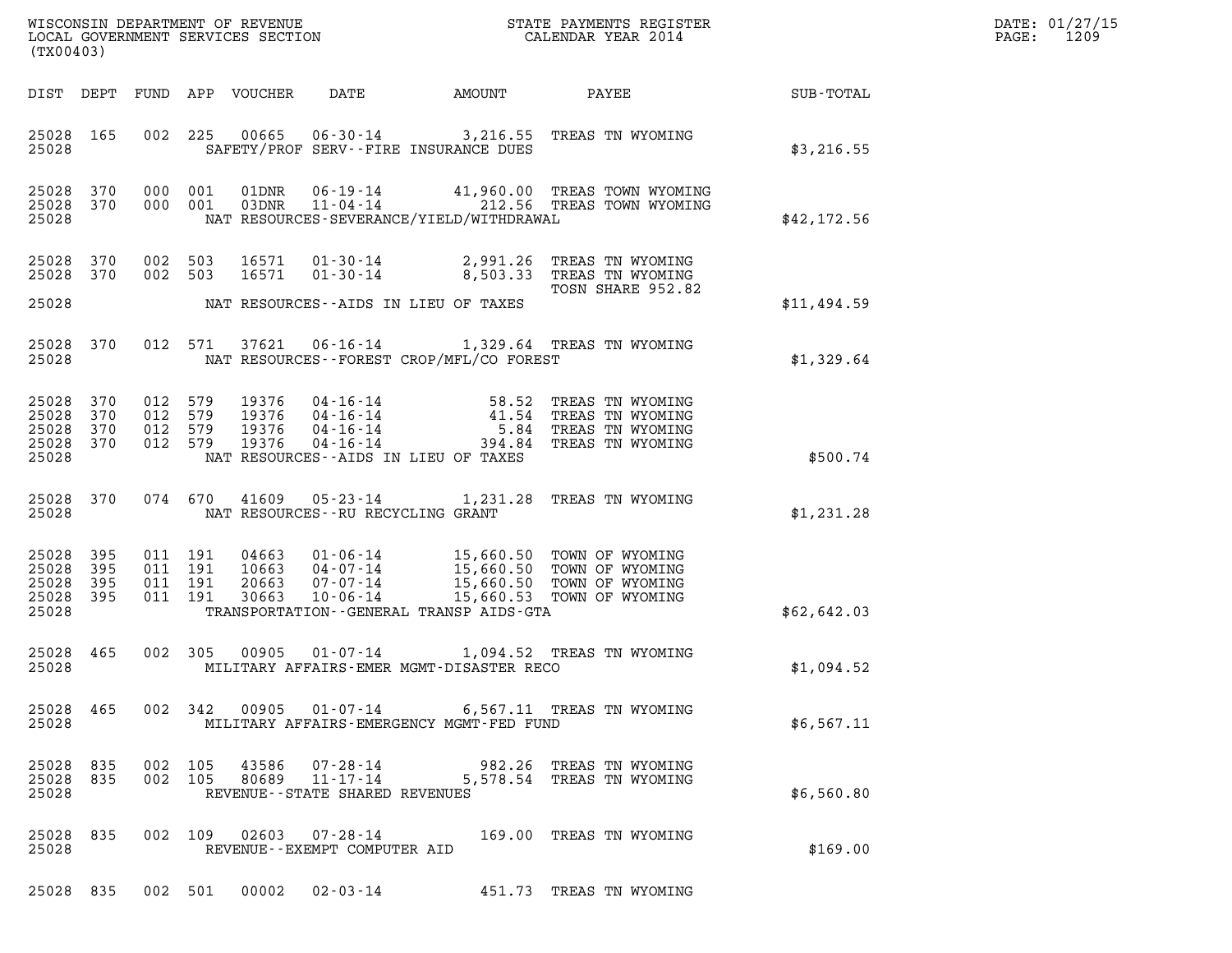| (TX00403) |      |      |     | WISCONSIN DEPARTMENT OF REVENUE<br>LOCAL GOVERNMENT SERVICES SECTION |                                        |        | STATE PAYMENTS REGISTER<br>CALENDAR YEAR 2014 |              | $\mathtt{PAGE}$ : | DATE: 01/27/15<br>1210 |
|-----------|------|------|-----|----------------------------------------------------------------------|----------------------------------------|--------|-----------------------------------------------|--------------|-------------------|------------------------|
| DIST      | DEPT | FUND | APP | <b>VOUCHER</b>                                                       | DATE                                   | AMOUNT | PAYEE                                         | SUB-TOTAL    |                   |                        |
| 25028     |      |      |     |                                                                      | DOA-PAYMENT FOR MUNICIPAL SERVICES AID |        |                                               | \$451.73     |                   |                        |
| 25028     |      |      |     |                                                                      | DISTRICT TOTAL APPROPRIATIONS          |        |                                               | \$137,430.55 |                   |                        |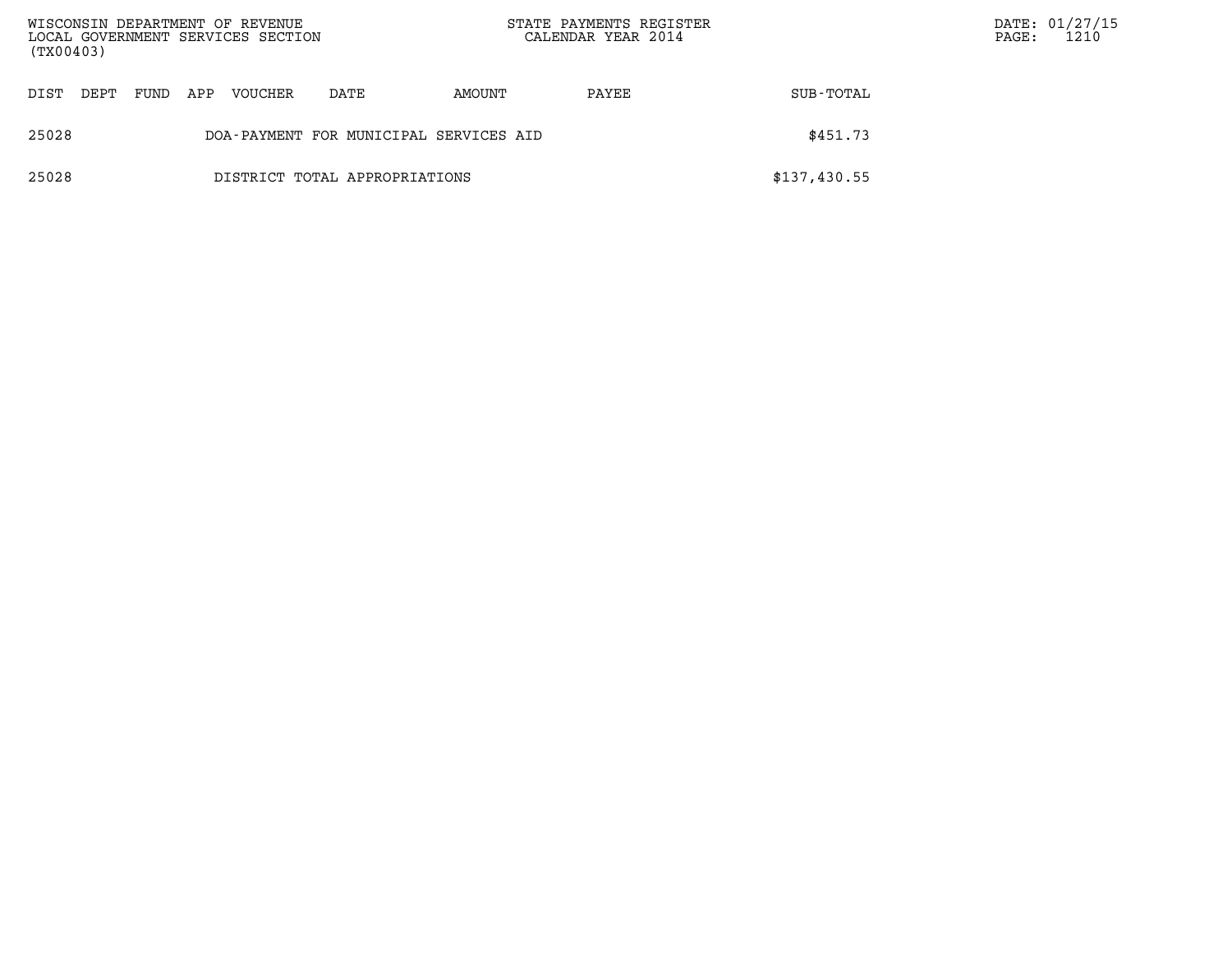| (TX00403)                                         |            |                                          | WISCONSIN DEPARTMENT OF REVENUE<br>LOCAL GOVERNMENT SERVICES SECTION | $\mathbf N$                                            |                                             | STATE PAYMENTS REGISTER<br>CALENDAR YEAR 2014                                                                                                                           |              | DATE: 01/27/15<br>$\mathtt{PAGE:}$<br>1211 |
|---------------------------------------------------|------------|------------------------------------------|----------------------------------------------------------------------|--------------------------------------------------------|---------------------------------------------|-------------------------------------------------------------------------------------------------------------------------------------------------------------------------|--------------|--------------------------------------------|
|                                                   |            |                                          | DIST DEPT FUND APP VOUCHER                                           | DATE                                                   | <b>AMOUNT</b>                               | PAYEE                                                                                                                                                                   | SUB-TOTAL    |                                            |
| 25101 165<br>25101                                |            |                                          |                                                                      |                                                        | SAFETY/PROF SERV--FIRE INSURANCE DUES       | 002 225 00666 06-30-14 1,725.08 TREAS VIL ARENA                                                                                                                         | \$1,725.08   |                                            |
| 25101 370<br>25101                                |            |                                          |                                                                      | NAT RESOURCES - - RU RECYCLING GRANT                   |                                             | 074 670 41610 05-23-14 1,109.26 TREAS VIL ARENA                                                                                                                         | \$1,109.26   |                                            |
| 25101 395<br>25101                                |            |                                          |                                                                      |                                                        | TRANSPORTATION - - HIGHWAY SAFETY - FEDERAL | 011 185  06703  03-17-14  4,000.00 TREAS VIL ARENA                                                                                                                      | \$4,000.00   |                                            |
| 25101 395<br>25101<br>25101<br>25101 395<br>25101 | 395<br>395 | 011 191<br>011 191<br>011 191<br>011 191 |                                                                      | 20664 07-07-14                                         | TRANSPORTATION--GENERAL TRANSP AIDS-GTA     | 04664  01-06-14  10,210.66  VILLAGE OF ARENA<br>10664  04-07-14  10,210.66  VILLAGE OF ARENA<br>10,210.66 VILLAGE OF ARENA<br>30664 10-06-14 10,210.67 VILLAGE OF ARENA | \$40,842.65  |                                            |
| 25101 455<br>25101                                |            |                                          | 002 231 01083                                                        | JUSTICE - - LAW ENFORCEMENT TRAINING                   |                                             | 02-11-14 320.00 TREAS VIL ARENA                                                                                                                                         | \$320.00     |                                            |
| 25101 835<br>25101 835<br>25101                   |            | 002 105<br>002 105                       | 43587<br>80690                                                       | $11 - 17 - 14$<br>REVENUE - - STATE SHARED REVENUES    |                                             | 07-28-14 14,850.91 TREAS VIL ARENA<br>84,155.14 TREAS VIL ARENA                                                                                                         | \$99,006.05  |                                            |
| 25101 835<br>25101                                |            |                                          |                                                                      | 002 109 02604 07-28-14<br>REVENUE--EXEMPT COMPUTER AID |                                             | 312.00 TREAS VIL ARENA                                                                                                                                                  | \$312.00     |                                            |
| 25101                                             |            |                                          |                                                                      | DISTRICT TOTAL APPROPRIATIONS                          |                                             |                                                                                                                                                                         | \$147,315.04 |                                            |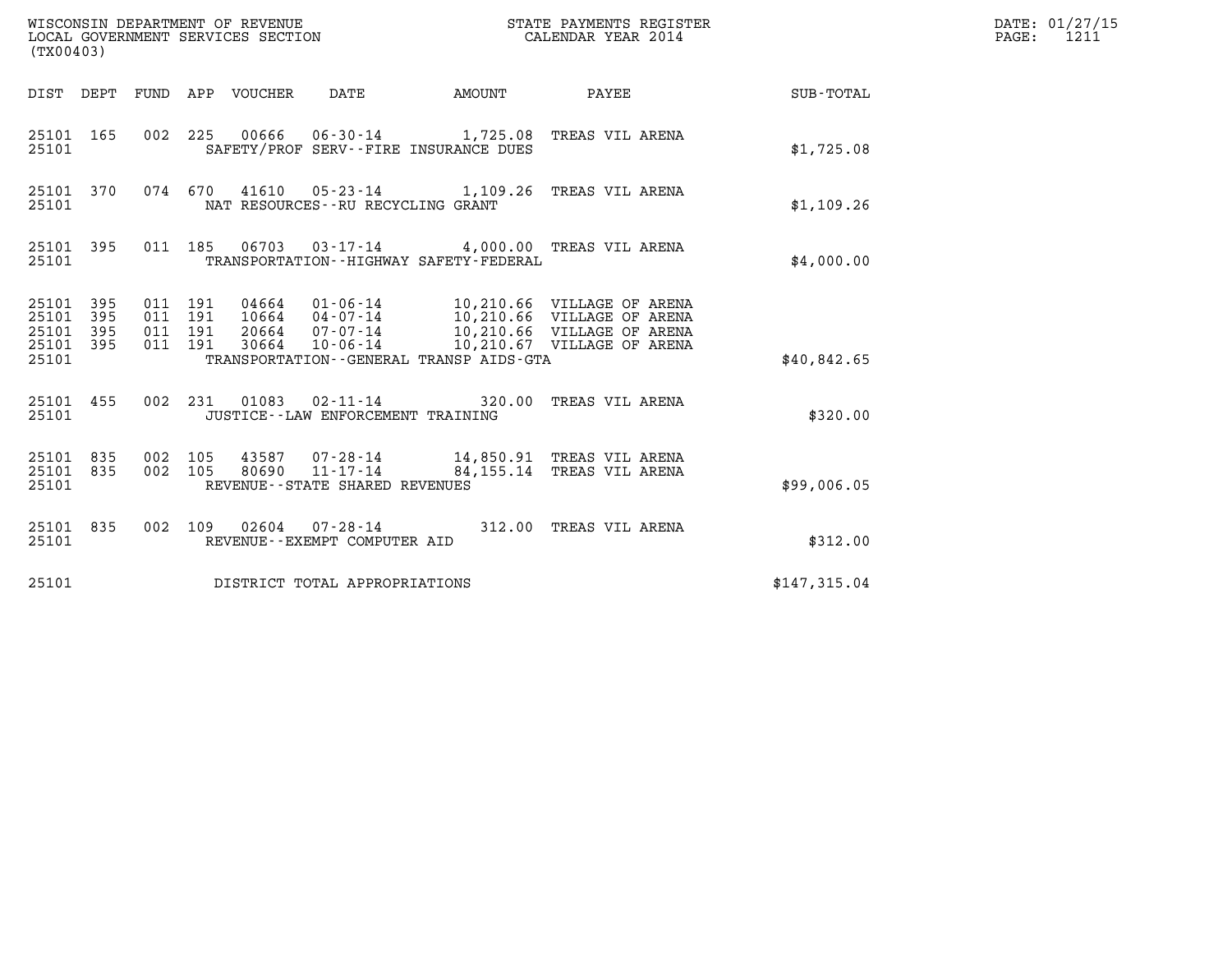| DATE: | 01/27/15 |
|-------|----------|
| PAGE: | 1212     |

| (TX00403)                                |                   |                       |                                          |                         |                                                                                |                                                |                                                                                                                                                                                                                                                                     | WISCONSIN DEPARTMENT OF REVENUE<br>LOCAL GOVERNMENT SERVICES SECTION<br>CALENDAR YEAR 2014 | DATE: 01/27/15<br>PAGE: 1212 |
|------------------------------------------|-------------------|-----------------------|------------------------------------------|-------------------------|--------------------------------------------------------------------------------|------------------------------------------------|---------------------------------------------------------------------------------------------------------------------------------------------------------------------------------------------------------------------------------------------------------------------|--------------------------------------------------------------------------------------------|------------------------------|
|                                          |                   |                       |                                          |                         |                                                                                |                                                | DIST DEPT FUND APP VOUCHER DATE AMOUNT PAYEE SUB-TOTAL                                                                                                                                                                                                              |                                                                                            |                              |
|                                          | 25102             |                       |                                          |                         |                                                                                | SAFETY/PROF SERV--FIRE INSURANCE DUES          | 25102 165 002 225 00667 06-30-14 772.69 TREAS VIL AVOCA                                                                                                                                                                                                             | \$772.69                                                                                   |                              |
| 25102                                    |                   |                       |                                          |                         |                                                                                | NAT RESOURCES--AIDS IN LIEU OF TAXES           | 25102 370 002 503 17187 02-25-14 1,748.46 TREAS VIL AVOCA<br>VILL SHARE 674.45<br>VILL SHARE 674.45                                                                                                                                                                 | \$1,748.46                                                                                 |                              |
|                                          |                   |                       |                                          |                         |                                                                                | 25102 NAT RESOURCES--FOREST CROP/MFL/CO FOREST | 25102 370 012 571 37622 06-16-14 29.83 TREAS VIL AVOCA                                                                                                                                                                                                              | \$29.83                                                                                    |                              |
| 25102                                    |                   |                       |                                          |                         |                                                                                | NAT RESOURCES--AIDS IN LIEU OF TAXES           | $\begin{array}{cccc} 25102 & 370 & 012 & 579 & 19377 & 04\texttt{-}16\texttt{-}14 & & & 479.73 & \texttt{TREAS} & \texttt{VIL AVOCA} \\ 25102 & 370 & 012 & 579 & 19377 & 04\texttt{-}16\texttt{-}14 & & & 69.19 & \texttt{TREAS} & \texttt{VIL AVOCA} \end{array}$ | \$548.92                                                                                   |                              |
|                                          |                   |                       |                                          |                         |                                                                                | 25102 NAT RESOURCES--RU RECYCLING GRANT        | 25102 370 074 670 41611 05-23-14 2,439.58 TREAS VIL AVOCA                                                                                                                                                                                                           | \$2,439.58                                                                                 |                              |
|                                          |                   | 25102                 |                                          |                         |                                                                                | TRANSPORTATION--HIGHWAY SAFETY-FEDERAL         | 25102 395 011 185 29385 10-31-14 4,665.00 TREAS VIL AVOCA                                                                                                                                                                                                           | \$4,665.00                                                                                 |                              |
| 25102 395<br>25102<br>25102 395<br>25102 | 395<br>25102 395  |                       | 011 191<br>011 191<br>011 191<br>011 191 |                         |                                                                                | TRANSPORTATION--GENERAL TRANSP AIDS-GTA        | 04665  01-06-14  8,778.51  VILLAGE OF AVOCA<br>10665  04-07-14  8,778.51  VILLAGE OF AVOCA<br>20665  07-07-14  8,778.51  VILLAGE OF AVOCA<br>30665  10-06-14  8,778.54  VILLAGE OF AVOCA                                                                            | \$35,114.07                                                                                |                              |
|                                          |                   |                       |                                          |                         |                                                                                | 25102 HS--AMBULANCE FUNDING ASSISTANCE GRANTS  | 25102 435 005 162 01HSD 09-08-14 3,842.52 TREAS VILL AVOCA                                                                                                                                                                                                          | \$3,842.52                                                                                 |                              |
|                                          |                   | 25102                 |                                          |                         |                                                                                | JUSTICE - - LAW ENFORCEMENT TRAINING           | 25102 455 002 231 01090 02-11-14 160.00 TREAS VIL AVOCA                                                                                                                                                                                                             | \$160.00                                                                                   |                              |
| 25102<br>25102<br>25102<br>25102         | 505<br>505<br>505 | 002<br>002<br>002 743 | 743<br>743                               | 01523<br>03078<br>03897 | 09-18-14<br>$11 - 14 - 14$<br>$12 - 16 - 14$<br>DOA--HOUSING ASSISTANCE GRANTS | 97,500.00<br>90,000.00<br>92,700.00            | TREAS VIL AVOCA<br>TREAS VIL AVOCA<br>TREAS VIL AVOCA                                                                                                                                                                                                               | \$280, 200.00                                                                              |                              |
| 25102<br>25102<br>25102                  | 835<br>835        | 002<br>002            | 105<br>105                               | 43588<br>80691          | $07 - 28 - 14$<br>$11 - 17 - 14$<br>REVENUE - - STATE SHARED REVENUES          | 23,433.14<br>132,787.76                        | TREAS VIL AVOCA<br>TREAS VIL AVOCA                                                                                                                                                                                                                                  | \$156, 220.90                                                                              |                              |
| 25102 835                                |                   | 002 109               |                                          | 02605                   | $07 - 28 - 14$                                                                 |                                                | 45.00 TREAS VIL AVOCA                                                                                                                                                                                                                                               |                                                                                            |                              |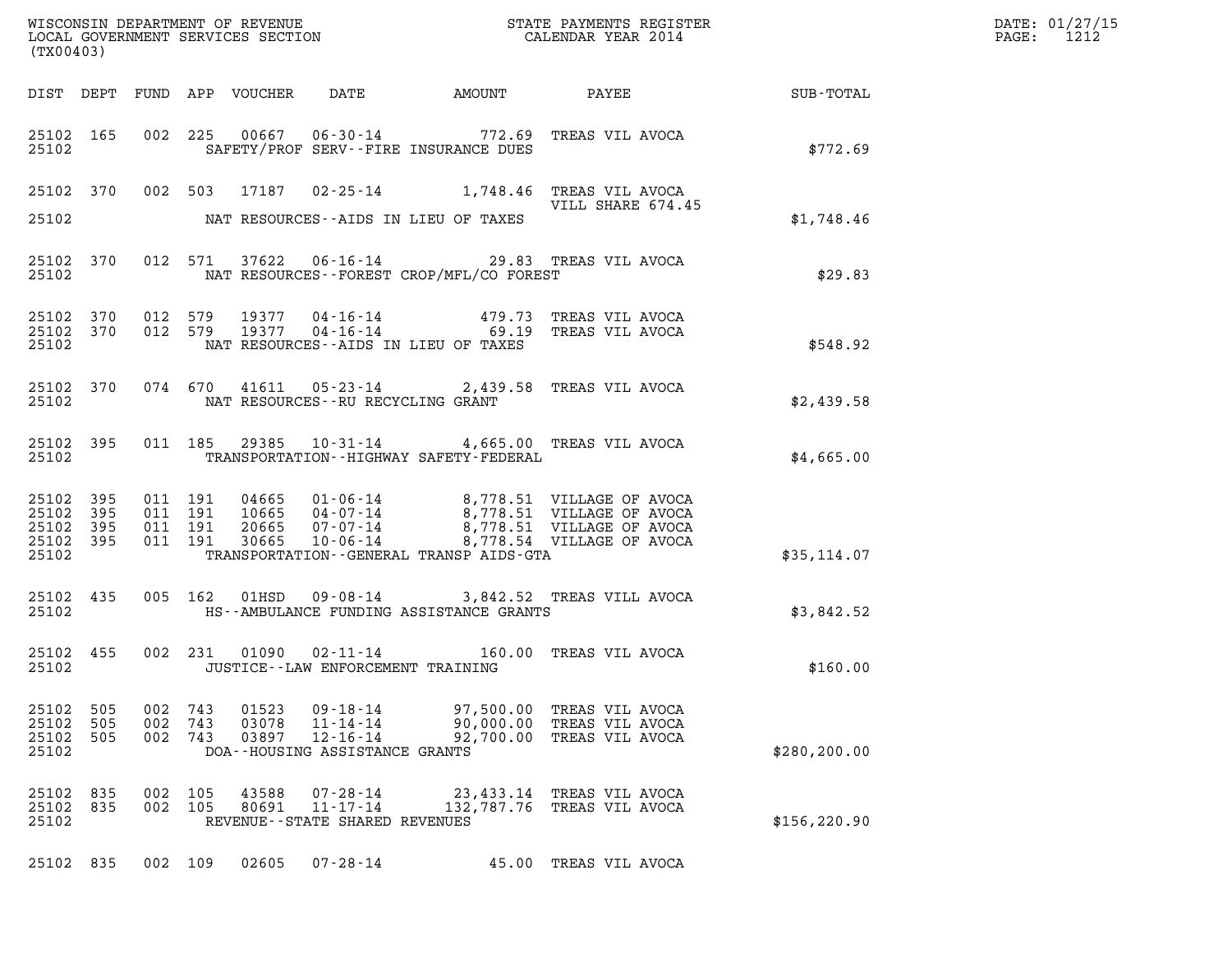| WISCONSIN DEPARTMENT OF REVENUE<br>LOCAL GOVERNMENT SERVICES SECTION<br>(TX00403) |      |     |         |                                                |          | STATE PAYMENTS REGISTER<br>CALENDAR YEAR 2014 |              | DATE: 01/27/15<br>1213<br>$\mathtt{PAGE}$ : |
|-----------------------------------------------------------------------------------|------|-----|---------|------------------------------------------------|----------|-----------------------------------------------|--------------|---------------------------------------------|
| DIST<br>DEPT                                                                      | FUND | APP | VOUCHER | DATE                                           | AMOUNT   | PAYEE                                         | SUB-TOTAL    |                                             |
| 835<br>25102<br>25102                                                             | 002  | 109 | 05136   | $07 - 28 - 14$<br>REVENUE--EXEMPT COMPUTER AID | 6.00     | TREAS VIL AVOCA                               | \$51.00      |                                             |
| 835<br>25102<br>25102                                                             | 021  | 363 | 36124   | $03 - 24 - 14$<br>REVENUE - - LOTTERY CREDIT - | 1,681.40 | TREAS VIL AVOCA                               | \$1,681.40   |                                             |
| 25102                                                                             |      |     |         | DISTRICT TOTAL APPROPRIATIONS                  |          |                                               | \$487,474.37 |                                             |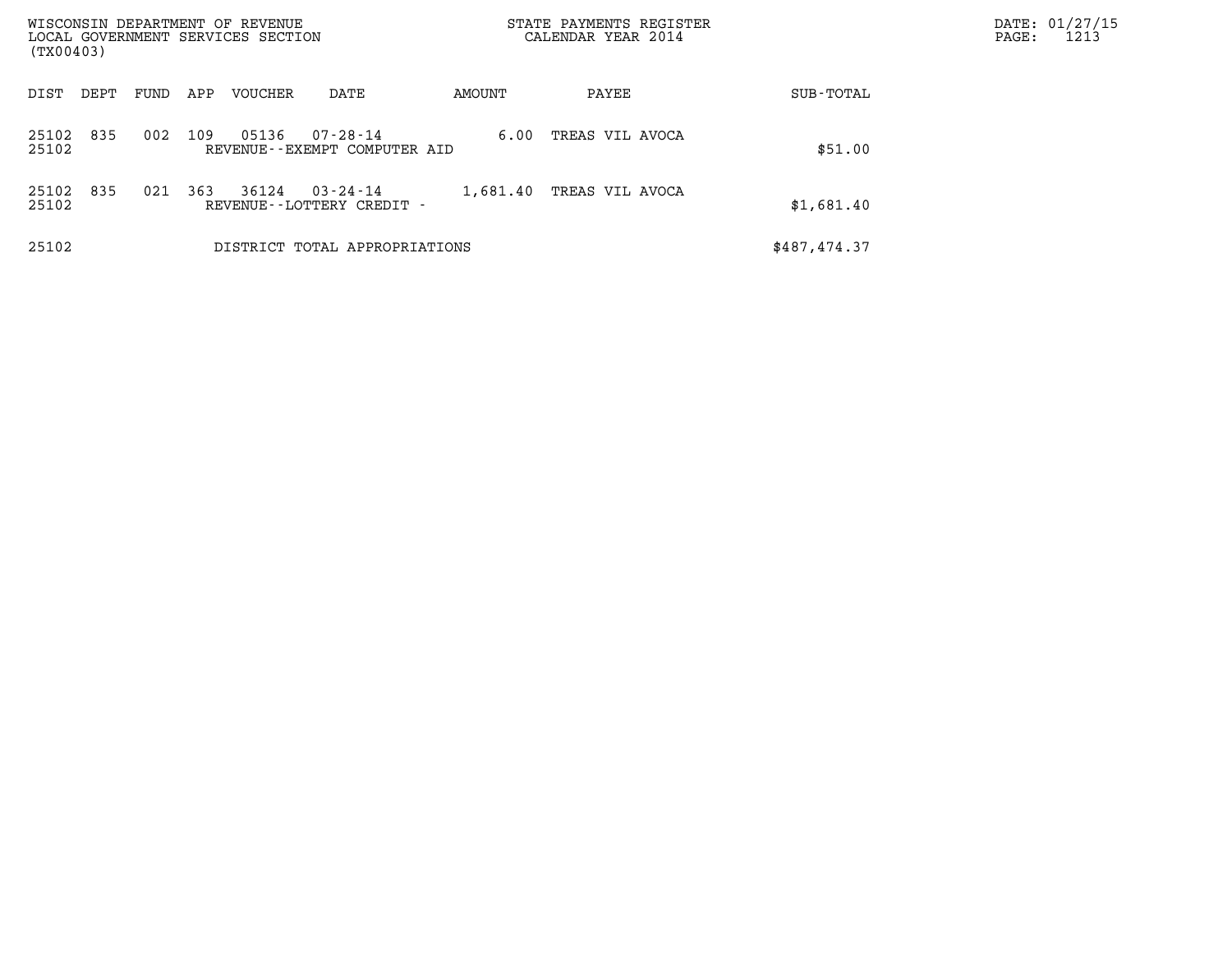| (TX00403)                                 |                            |                                          |         |                                  |                                                                       |        |                                                                                                                                                                                          |              | DATE: 01/27/15<br>1214<br>$\mathtt{PAGE}$ : |
|-------------------------------------------|----------------------------|------------------------------------------|---------|----------------------------------|-----------------------------------------------------------------------|--------|------------------------------------------------------------------------------------------------------------------------------------------------------------------------------------------|--------------|---------------------------------------------|
| DIST DEPT                                 |                            |                                          |         | FUND APP VOUCHER                 | DATE                                                                  | AMOUNT | PAYEE                                                                                                                                                                                    | SUB-TOTAL    |                                             |
| 25106 165<br>25106                        |                            | 002 225                                  |         |                                  | SAFETY/PROF SERV--FIRE INSURANCE DUES                                 |        | 00668  06-30-14  3,611.88  TREAS VIL BARNEVELD                                                                                                                                           | \$3,611.88   |                                             |
| 25106 370<br>25106                        |                            |                                          | 012 579 | 19378                            | $04 - 16 - 14$ 52.19<br>NAT RESOURCES--AIDS IN LIEU OF TAXES          |        | TREAS VIL BARNEVELD                                                                                                                                                                      | \$52.19      |                                             |
| 25106 370<br>25106                        |                            | 074 670                                  |         | 41612                            | NAT RESOURCES--RU RECYCLING GRANT                                     |        | 05-23-14 1,902.38 TREAS VIL BARNEVELD                                                                                                                                                    | \$1,902.38   |                                             |
| 25106<br>25106<br>25106<br>25106<br>25106 | 395<br>395<br>395<br>- 395 | 011 191<br>011 191<br>011 191<br>011 191 |         | 04666<br>10666<br>20666<br>30666 | 07-07-14<br>$10 - 06 - 14$<br>TRANSPORTATION--GENERAL TRANSP AIDS-GTA |        | 15,678.19 VILLAGE OF BARNEVELD<br>01-06-14 15,678.19 VILLAGE OF BARNEVELD<br>04-07-14 15,678.19 VILLAGE OF BARNEVELD<br>15,678.19 VILLAGE OF BARNEVELD<br>15,678.21 VILLAGE OF BARNEVELD | \$62,712.78  |                                             |
| 25106 435<br>25106                        |                            |                                          | 005 163 | 01LGS                            | HS--PREPAID MEDICAL TRANSPORT REIMBURSE                               |        | 11-17-14 1,000.00 BARNEVELD AREA RESCUE SOUAD                                                                                                                                            | \$1,000.00   |                                             |
| 25106 455<br>25106                        |                            |                                          | 002 231 | 01097                            | $02 - 11 - 14$<br>JUSTICE - - LAW ENFORCEMENT TRAINING                |        | 320.00 TREAS VIL BARNEVELD                                                                                                                                                               | \$320.00     |                                             |
| 25106 835<br>25106<br>25106               | 835                        | 002 105<br>002 105                       |         | 43589<br>80692                   | 07-28-14<br>$11 - 17 - 14$<br>REVENUE - - STATE SHARED REVENUES       |        | 20,499.09 TREAS VIL BARNEVELD<br>51,291.23 TREAS VIL BARNEVELD                                                                                                                           | \$71,790.32  |                                             |
| 25106 835<br>25106 835<br>25106           |                            | 002<br>002 109                           | 109     | 02606<br>05137                   | 07-28-14<br>07-28-14<br>REVENUE--EXEMPT COMPUTER AID                  |        | 3,084.00 TREAS VIL BARNEVELD<br>520.00 TREAS VIL BARNEVELD                                                                                                                               | \$3,604.00   |                                             |
| 25106                                     |                            |                                          |         |                                  | DISTRICT TOTAL APPROPRIATIONS                                         |        |                                                                                                                                                                                          | \$144,993.55 |                                             |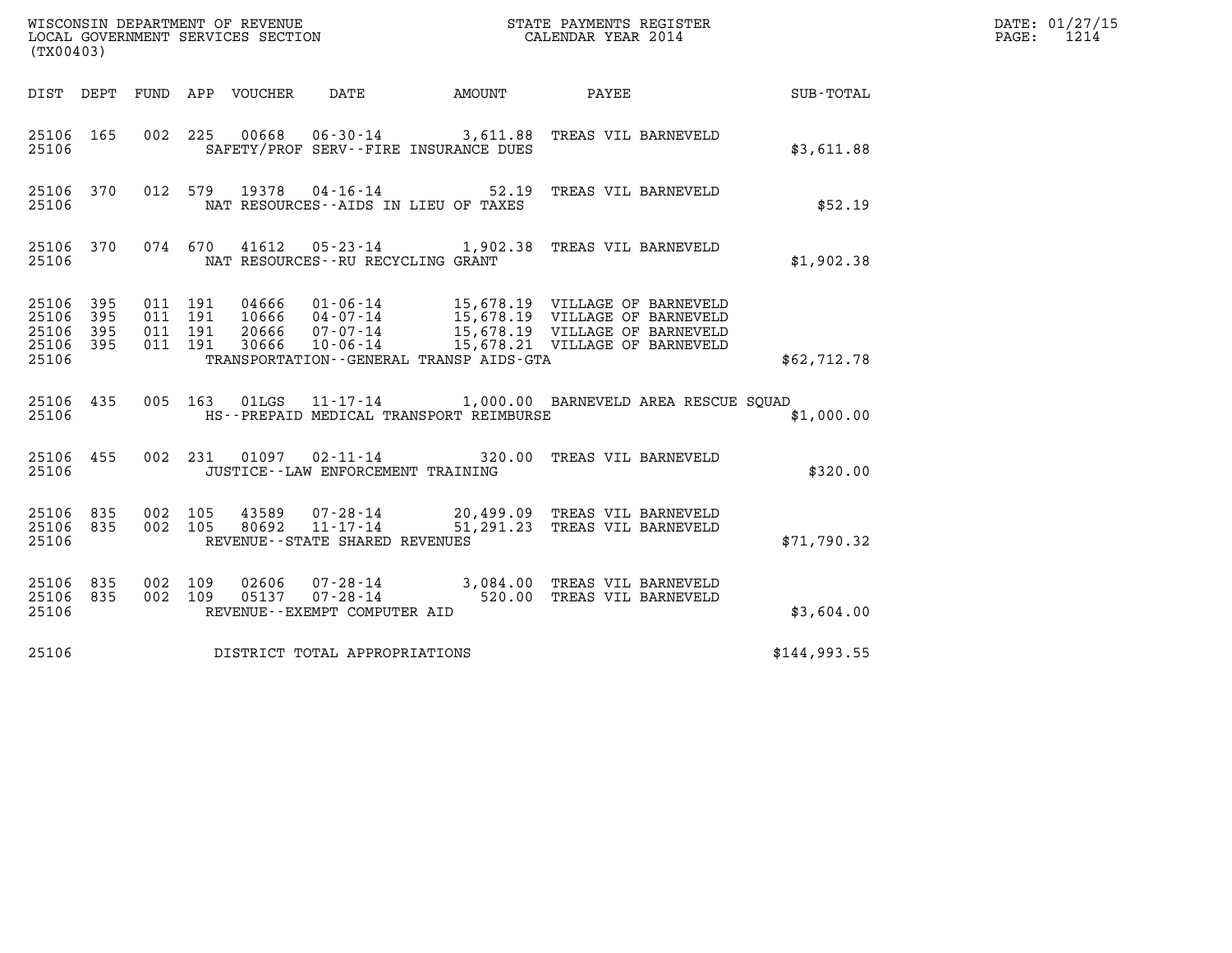| (TX00403)                                 |                          |                                          |         | WISCONSIN DEPARTMENT OF REVENUE<br>LOCAL GOVERNMENT SERVICES SECTION |                                                                       |        | STATE PAYMENTS REGISTER<br>CALENDAR YEAR 2014                                                                                  |              | DATE: 01/27/15<br>PAGE:<br>1215 |
|-------------------------------------------|--------------------------|------------------------------------------|---------|----------------------------------------------------------------------|-----------------------------------------------------------------------|--------|--------------------------------------------------------------------------------------------------------------------------------|--------------|---------------------------------|
| DIST DEPT                                 |                          |                                          |         | FUND APP VOUCHER                                                     | DATE                                                                  | AMOUNT | PAYEE                                                                                                                          | SUB-TOTAL    |                                 |
| 25111<br>25111                            | 165                      |                                          | 002 225 |                                                                      | SAFETY/PROF SERV--FIRE INSURANCE DUES                                 |        | 00669  06-30-14  1,060.20 TREAS VIL COBB                                                                                       | \$1,060.20   |                                 |
| 25111                                     | 25111 370                |                                          | 074 670 |                                                                      | NAT RESOURCES--RU RECYCLING GRANT                                     |        | 41613  05-23-14  1,812.06  TREAS VIL COBB                                                                                      | \$1,812.06   |                                 |
| 25111<br>25111<br>25111<br>25111<br>25111 | 395<br>395<br>395<br>395 | 011 191<br>011 191<br>011 191<br>011 191 |         | 04667<br>10667<br>20667<br>30667                                     | $07 - 07 - 14$<br>10-06-14<br>TRANSPORTATION--GENERAL TRANSP AIDS-GTA |        | 01-06-14 5,807.44 VILLAGE OF COBB<br>04-07-14 5,807.44 VILLAGE OF COBB<br>5,807.44 VILLAGE OF COBB<br>5,807.44 VILLAGE OF COBB | \$23, 229.76 |                                 |
| 25111<br>25111<br>25111                   | 835<br>835               | 002 105<br>002 105                       |         | 80693                                                                | 43590 07-28-14<br>$11 - 17 - 14$<br>REVENUE--STATE SHARED REVENUES    |        | 16,508.14 TREAS VIL COBB<br>93,546.11 TREAS VIL COBB                                                                           | \$110,054.25 |                                 |
| 25111<br>25111                            | 835                      | 002                                      | 109     |                                                                      | 02607 07-28-14<br>REVENUE--EXEMPT COMPUTER AID                        |        | 1,477.00 TREAS VIL COBB                                                                                                        | \$1,477.00   |                                 |
| 25111                                     |                          |                                          |         |                                                                      | DISTRICT TOTAL APPROPRIATIONS                                         |        |                                                                                                                                | \$137,633.27 |                                 |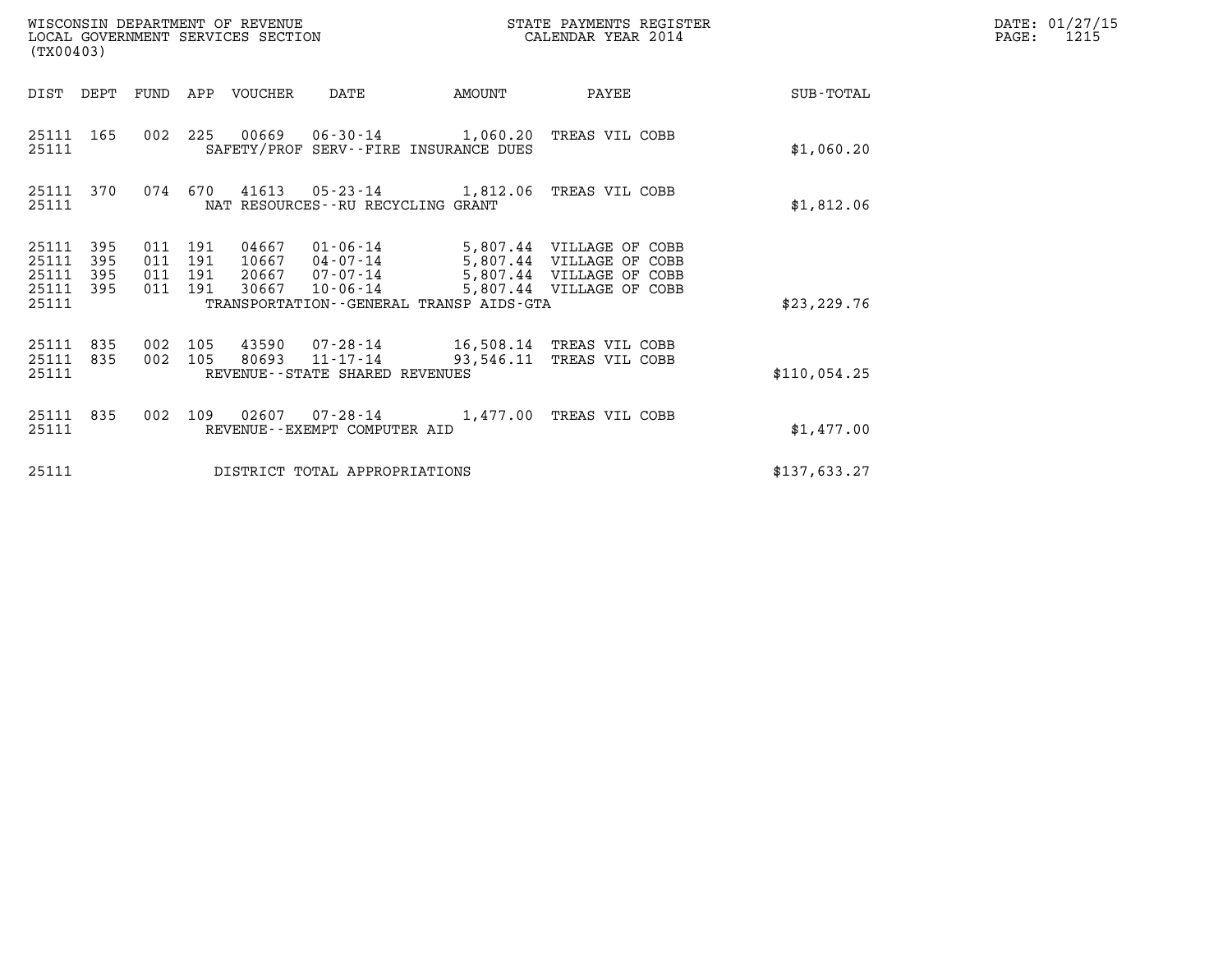| (TX00403)                                    |           |     |                                          |                            | $\mathcal{L}(\mathcal{L}(\mathcal{L})) = \mathcal{L}(\mathcal{L}(\mathcal{L}))$ | DATE: 01/27/15<br>$\mathtt{PAGE:}$<br>1216 |                                                                                                                                                                                                          |              |  |
|----------------------------------------------|-----------|-----|------------------------------------------|----------------------------|---------------------------------------------------------------------------------|--------------------------------------------|----------------------------------------------------------------------------------------------------------------------------------------------------------------------------------------------------------|--------------|--|
|                                              |           |     |                                          | DIST DEPT FUND APP VOUCHER |                                                                                 | DATE AMOUNT                                | <b>PAYEE</b> FOUND THE PAYEE                                                                                                                                                                             | SUB-TOTAL    |  |
| 25136                                        | 25136 165 |     |                                          |                            |                                                                                 | SAFETY/PROF SERV--FIRE INSURANCE DUES      | 002 225 00670 06-30-14 1,563.35 TREAS VIL HIGHLAND                                                                                                                                                       | \$1,563.35   |  |
| 25136                                        | 25136 370 |     |                                          |                            | NAT RESOURCES--RU RECYCLING GRANT                                               |                                            | 074 670 41614 05-23-14 2,419.77 TREAS VIL HIGHLAND                                                                                                                                                       | \$2,419.77   |  |
| 25136 395<br>25136 395<br>25136 395<br>25136 | 25136 395 |     | 011 191<br>011 191<br>011 191<br>011 191 |                            |                                                                                 | TRANSPORTATION--GENERAL TRANSP AIDS-GTA    | 04668  01-06-14  11,449.58  VILLAGE OF HIGHLAND<br>10668  04-07-14  11,449.58  VILLAGE OF HIGHLAND<br>20668  07-07-14  11,449.58  VILLAGE OF HIGHLAND<br>30668  10-06-14  11,449.61  VILLAGE OF HIGHLAND | \$45,798.35  |  |
| 25136                                        | 25136 395 |     |                                          |                            |                                                                                 | TRANSPORTATION - - LRIP/TRIP/MSIP GRANTS   | 011 278 25549 09-24-14 12,744.15 TREAS VIL HIGHLAND                                                                                                                                                      | \$12,744.15  |  |
| 25136 435<br>25136                           |           |     |                                          |                            |                                                                                 | HS--AMBULANCE FUNDING ASSISTANCE GRANTS    | 005 162 01HSD 09-08-14 4,192.32 TREAS VILL HIGHLAND                                                                                                                                                      | \$4,192.32   |  |
| 25136 435<br>25136                           |           |     |                                          |                            |                                                                                 | HS--PREPAID MEDICAL TRANSPORT REIMBURSE    | 005 163 01LGS 11-17-14 2,000.00 HIGHLAND AMBULANCE SERV                                                                                                                                                  | \$2,000.00   |  |
| 25136                                        | 25136 455 |     |                                          |                            | JUSTICE - - LAW ENFORCEMENT TRAINING                                            |                                            | 002 231 01440 02-19-14 320.00 TREAS VIL HIGHLAND                                                                                                                                                         | \$320.00     |  |
| 25136 465<br>25136                           |           |     | 002 305                                  |                            |                                                                                 | MILITARY AFFAIRS-EMER MGMT-DISASTER RECO   | 01170  02-26-14   1,240.83   TREAS VIL HIGHLAND                                                                                                                                                          | \$1,240.83   |  |
| 25136                                        | 25136 465 |     |                                          |                            |                                                                                 | MILITARY AFFAIRS-EMERGENCY MGMT-FED FUND   | 002 342 01170 02-26-14 7,444.99 TREAS VIL HIGHLAND                                                                                                                                                       | \$7,444.99   |  |
| 25136<br>25136 505<br>25136                  | 505       | 002 | 743<br>002 743                           | 04367<br>09111             | $01 - 03 - 14$<br>$06 - 06 - 14$<br>DOA--HOUSING ASSISTANCE GRANTS              | 15,000.00                                  | TREAS VIL HIGHLAND<br>3,000.00 TREAS VIL HIGHLAND                                                                                                                                                        | \$18,000.00  |  |
| 25136 835<br>25136 835<br>25136              |           |     | 002 105<br>002 105                       | 43591<br>80694             | 07-28-14<br>$11 - 17 - 14$<br>REVENUE--STATE SHARED REVENUES                    |                                            | 27,730.30 TREAS VIL HIGHLAND<br>155,138.39 TREAS VIL HIGHLAND                                                                                                                                            | \$182,868.69 |  |
| 25136 835<br>25136 835<br>25136              |           |     | 002 109<br>002 109                       | 02608<br>05138             | 07-28-14<br>07-28-14<br>REVENUE - - EXEMPT COMPUTER AID                         | 149.00                                     | TREAS VIL HIGHLAND<br>25.00 TREAS VIL HIGHLAND                                                                                                                                                           | \$174.00     |  |
| 25136 835                                    |           |     | 021 363                                  | 36125                      | 03-24-14                                                                        |                                            | 139.80 TREAS VIL HIGHLAND                                                                                                                                                                                |              |  |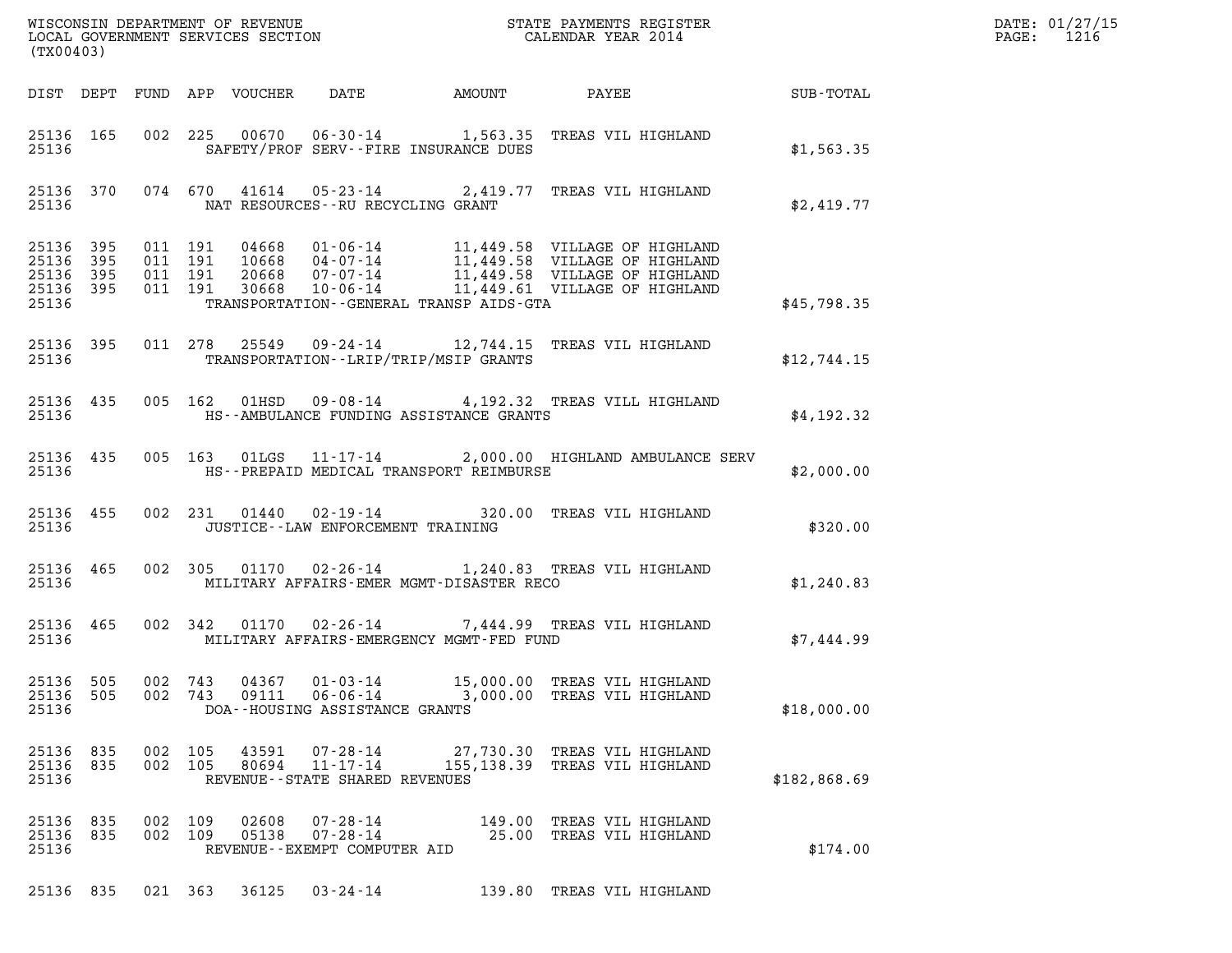| WISCONSIN DEPARTMENT OF REVENUE<br>LOCAL GOVERNMENT SERVICES SECTION<br>(TX00403) |                               |      |     |         |                              |        | STATE PAYMENTS REGISTER<br>CALENDAR YEAR 2014 |              | $\mathtt{PAGE}$ : | DATE: 01/27/15<br>1217 |
|-----------------------------------------------------------------------------------|-------------------------------|------|-----|---------|------------------------------|--------|-----------------------------------------------|--------------|-------------------|------------------------|
| DIST                                                                              | DEPT                          | FUND | APP | VOUCHER | DATE                         | AMOUNT | PAYEE                                         | SUB-TOTAL    |                   |                        |
| 25136                                                                             |                               |      |     |         | REVENUE - - LOTTERY CREDIT - |        |                                               | \$139.80     |                   |                        |
| 25136                                                                             | DISTRICT TOTAL APPROPRIATIONS |      |     |         |                              |        |                                               | \$278,906.25 |                   |                        |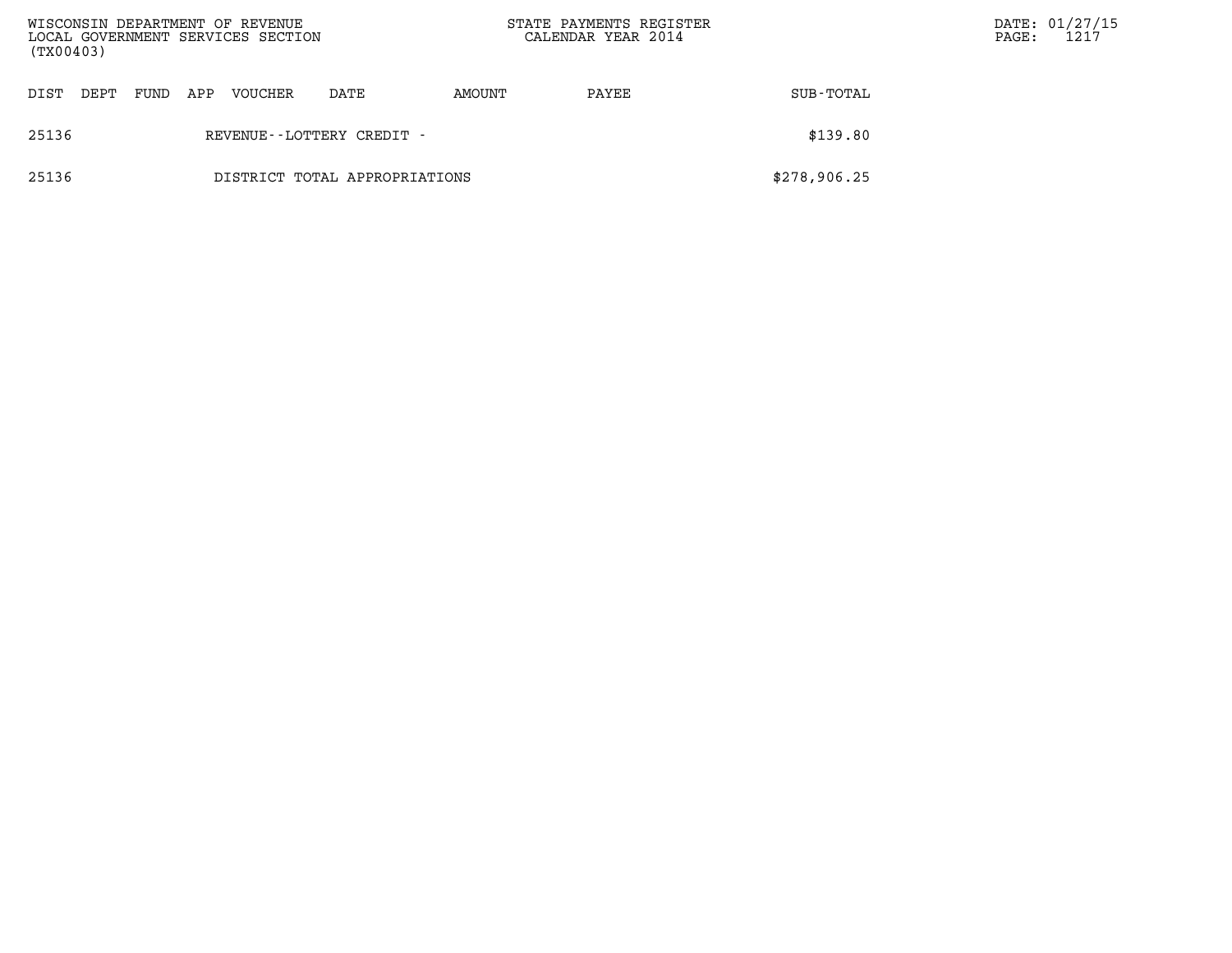| (TX00403)                                                       |                                                                                                      |                        | and the state of the state of the state of the state of the state of the state of the state of the state of th<br>The state of the state of the state of the state of the state of the state of the state of the state of the st | DATE: 01/27/15<br>$\mathtt{PAGE:}$<br>1218 |
|-----------------------------------------------------------------|------------------------------------------------------------------------------------------------------|------------------------|----------------------------------------------------------------------------------------------------------------------------------------------------------------------------------------------------------------------------------|--------------------------------------------|
|                                                                 | DIST DEPT FUND APP VOUCHER<br>DATE                                                                   | AMOUNT PAYEE SUB-TOTAL |                                                                                                                                                                                                                                  |                                            |
| 25137 165<br>25137                                              | 00671  06-30-14  557.06  TREAS VIL HOLLANDALE<br>002 225<br>SAFETY/PROF SERV--FIRE INSURANCE DUES    |                        | \$557.06                                                                                                                                                                                                                         |                                            |
| 25137 370<br>25137                                              | 074 670 41615 05-23-14 950.80 TREAS VIL HOLLANDALE<br>NAT RESOURCES -- RU RECYCLING GRANT            |                        | \$950.80                                                                                                                                                                                                                         |                                            |
| 25137 395<br>395<br>25137<br>395<br>25137<br>25137 395<br>25137 | 011 191<br>011 191<br>011 191<br>011 191<br>TRANSPORTATION--GENERAL TRANSP AIDS-GTA                  |                        | \$10,679.18                                                                                                                                                                                                                      |                                            |
| 25137 395<br>25137                                              | 04851 02-20-14 12,658.59 TREAS VIL HOLLANDALE<br>011 278<br>TRANSPORTATION - - LRIP/TRIP/MSIP GRANTS |                        | \$12,658.59                                                                                                                                                                                                                      |                                            |
| 25137 465<br>25137                                              | 002 305 00903 01-07-14 1,039.42 TREAS VIL HOLLANDALE<br>MILITARY AFFAIRS-EMER MGMT-DISASTER RECO     |                        | \$1,039.42                                                                                                                                                                                                                       |                                            |
| 25137 465<br>25137                                              | 002 342 00903 01-07-14 6,236.52 TREAS VIL HOLLANDALE<br>MILITARY AFFAIRS-EMERGENCY MGMT-FED FUND     |                        | \$6,236.52                                                                                                                                                                                                                       |                                            |
| 25137 835<br>25137 835<br>25137                                 | 002 105<br>002 105<br>REVENUE - - STATE SHARED REVENUES                                              |                        | \$69,338.26                                                                                                                                                                                                                      |                                            |
| 25137 835<br>25137                                              | 002 109 02609 07-28-14 4.00 TREAS VIL HOLLANDALE<br>REVENUE--EXEMPT COMPUTER AID                     |                        | \$4.00                                                                                                                                                                                                                           |                                            |
| 25137                                                           | DISTRICT TOTAL APPROPRIATIONS                                                                        |                        | \$101, 463.83                                                                                                                                                                                                                    |                                            |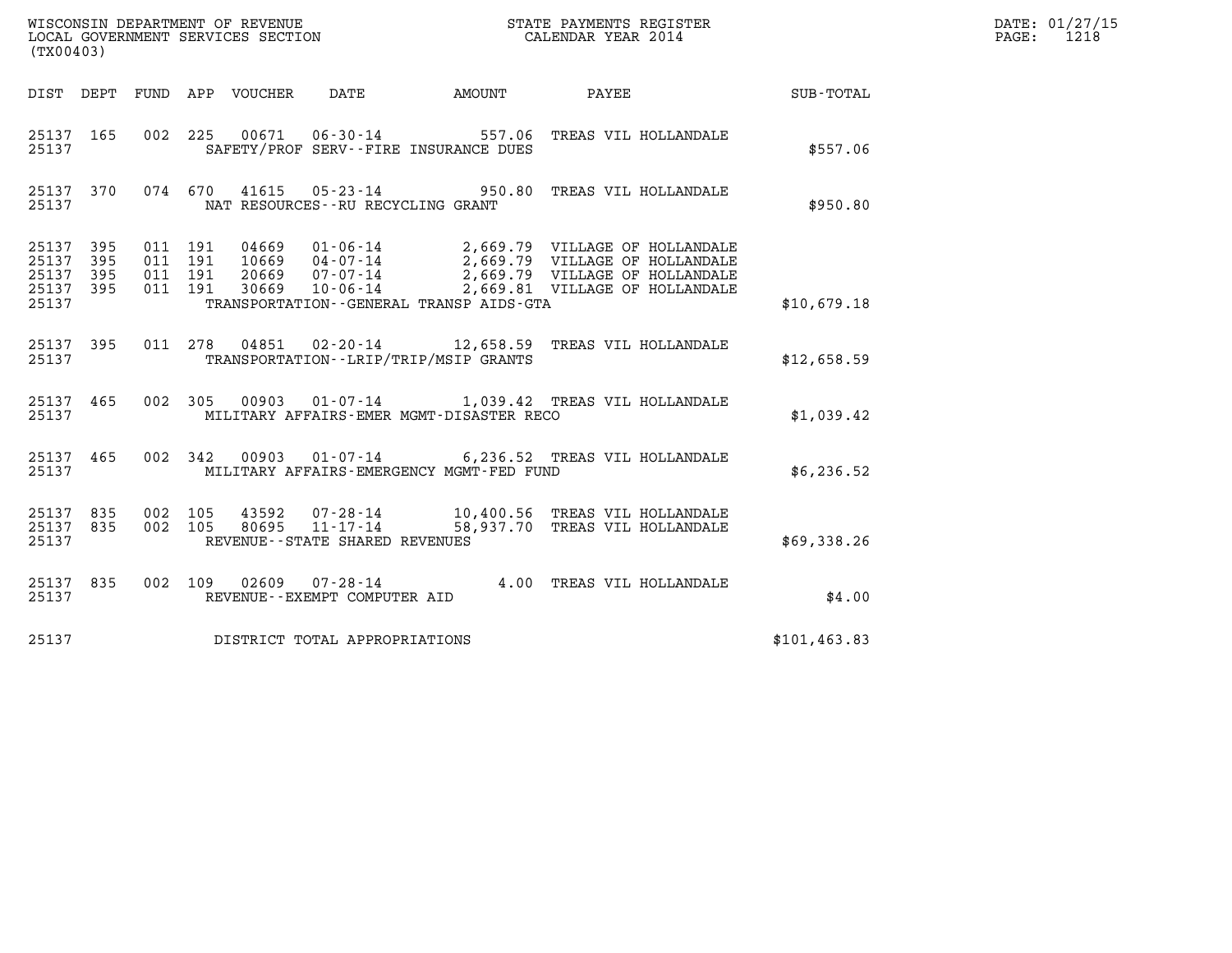| (TX00403)                                         |            |                                          |                                 | WISCONSIN DEPARTMENT OF REVENUE<br>LOCAL GOVERNMENT SERVICES SECTION |                                                                        | STATE PAYMENTS REGISTER<br>CALENDAR YEAR 2014                                                                                                                                         |                  | DATE: 01/27/15<br>$\mathtt{PAGE:}$<br>1219 |
|---------------------------------------------------|------------|------------------------------------------|---------------------------------|----------------------------------------------------------------------|------------------------------------------------------------------------|---------------------------------------------------------------------------------------------------------------------------------------------------------------------------------------|------------------|--------------------------------------------|
|                                                   |            |                                          | DIST DEPT FUND APP VOUCHER DATE |                                                                      | AMOUNT PAYEE                                                           |                                                                                                                                                                                       | <b>SUB-TOTAL</b> |                                            |
| 25146 165<br>25146                                |            |                                          |                                 |                                                                      | 002 225 00672 06-30-14 790.66<br>SAFETY/PROF SERV--FIRE INSURANCE DUES | TREAS VIL LINDEN                                                                                                                                                                      | \$790.66         |                                            |
| 25146 370<br>25146                                |            |                                          |                                 | NAT RESOURCES - - RU RECYCLING GRANT                                 |                                                                        | 074 670 41616 05-23-14 1,690.04 TREAS VIL LINDEN                                                                                                                                      | \$1,690.04       |                                            |
| 25146 395<br>25146 395<br>25146                   |            | 011 185<br>011 185                       | 04107<br>13180                  | 05-27-14                                                             | TRANSPORTATION - - HIGHWAY SAFETY - FEDERAL                            | 02-18-14 4,000.00 TREAS VIL LINDEN<br>4,729.00 TREAS VIL LINDEN                                                                                                                       | \$8,729.00       |                                            |
| 25146 395<br>25146<br>25146<br>25146 395<br>25146 | 395<br>395 | 011 191<br>011 191<br>011 191<br>011 191 |                                 |                                                                      | TRANSPORTATION - - GENERAL TRANSP AIDS - GTA                           | 04670  01-06-14  3,594.28  VILLAGE OF LINDEN<br>10670  04-07-14  3,594.28 VILLAGE OF LINDEN<br>20670 07-07-14 3,594.28 VILLAGE OF LINDEN<br>30670 10-06-14 3,594.30 VILLAGE OF LINDEN | \$14,377.14      |                                            |
| 25146 835<br>25146 835<br>25146                   |            | 002 105<br>002 105                       | 43593                           | 80696 11-17-14<br>REVENUE - - STATE SHARED REVENUES                  |                                                                        | 07-28-14 25,538.50 TREAS VIL LINDEN<br>144,718.14 TREAS VIL LINDEN                                                                                                                    | \$170, 256.64    |                                            |
| 25146 835<br>25146                                |            |                                          |                                 | REVENUE--EXEMPT COMPUTER AID                                         |                                                                        | 002 109 02610 07-28-14 42.00 TREAS VIL LINDEN                                                                                                                                         | \$42.00          |                                            |
| 25146 835<br>25146                                |            |                                          |                                 | REVENUE--LOTTERY CREDIT -                                            |                                                                        | 021 363 36126 03-24-14 1,687.67 TREAS VIL LINDEN                                                                                                                                      | \$1,687.67       |                                            |
| 25146                                             |            |                                          |                                 | DISTRICT TOTAL APPROPRIATIONS                                        |                                                                        |                                                                                                                                                                                       | \$197,573.15     |                                            |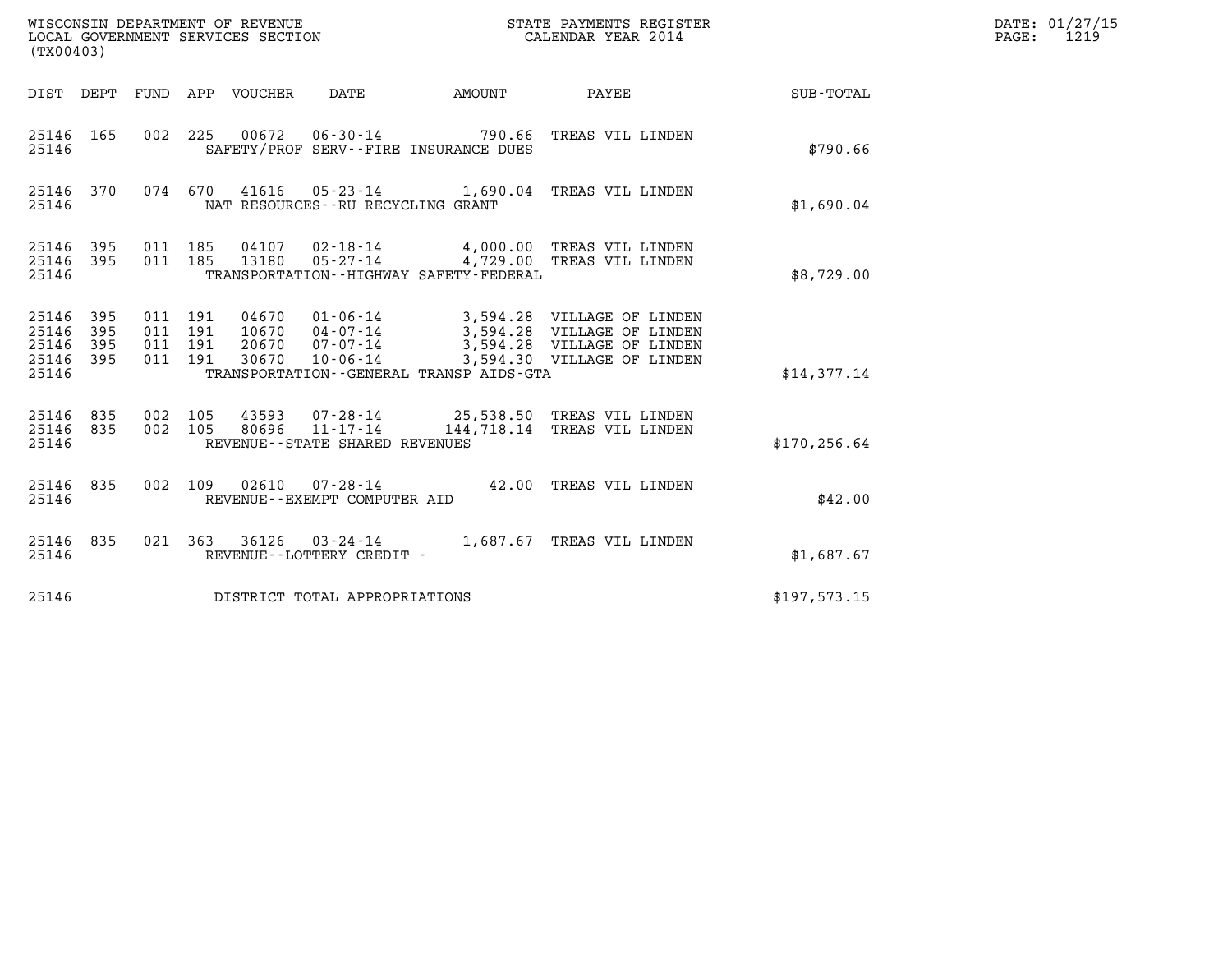| (TX00403)                                 |                                                              | WISCONSIN DEPARTMENT OF REVENUE<br>LOCAL GOVERNMENT SERVICES SECTION                                                                      |           | STATE PAYMENTS REGISTER<br>CALENDAR YEAR 2014                                                                    |             | DATE: 01/27/15<br>PAGE:<br>1220 |
|-------------------------------------------|--------------------------------------------------------------|-------------------------------------------------------------------------------------------------------------------------------------------|-----------|------------------------------------------------------------------------------------------------------------------|-------------|---------------------------------|
| DIST DEPT                                 | FUND                                                         | APP VOUCHER<br>DATE                                                                                                                       | AMOUNT    | PAYEE                                                                                                            | SUB-TOTAL   |                                 |
| 25176<br>165<br>25176                     | 002 225                                                      | 00673 06-30-14 341.42<br>SAFETY/PROF SERV--FIRE INSURANCE DUES                                                                            |           | TREAS VIL REWEY                                                                                                  | \$341.42    |                                 |
| 25176 370<br>25176                        | 074 670                                                      | 41617<br>$05 - 23 - 14$<br>NAT RESOURCES--RU RECYCLING GRANT                                                                              | 919.10    | TREAS VIL REWEY                                                                                                  | \$919.10    |                                 |
| 25176<br>25176<br>25176<br>25176<br>25176 | 395<br>011 191<br>395<br>011<br>395<br>011<br>395<br>011 191 | 01-06-14<br>04671<br>191<br>10671<br>04-07-14<br>191<br>20671<br>07-07-14<br>30671<br>10-06-14<br>TRANSPORTATION--GENERAL TRANSP AIDS-GTA |           | 1,630.60 VILLAGE OF REWEY<br>1,630.60 VILLAGE OF REWEY<br>1,630.60 VILLAGE OF REWEY<br>1,630.62 VILLAGE OF REWEY | \$6,522.42  |                                 |
| 25176<br>835<br>25176<br>835<br>25176     | 002 105<br>002 105                                           | 07-28-14<br>43594<br>80697 11-17-14<br>REVENUE--STATE SHARED REVENUES                                                                     | 53,411.43 | 10,305.05 TREAS VIL REWEY<br>TREAS VIL REWEY                                                                     | \$63,716.48 |                                 |
| 25176<br>835<br>25176                     | 002                                                          | 109<br>02614<br>07-28-14<br>REVENUE--EXEMPT COMPUTER AID                                                                                  | 15.00     | TREAS VIL REWEY                                                                                                  | \$15.00     |                                 |
| 25176                                     |                                                              | DISTRICT TOTAL APPROPRIATIONS                                                                                                             |           |                                                                                                                  | \$71,514.42 |                                 |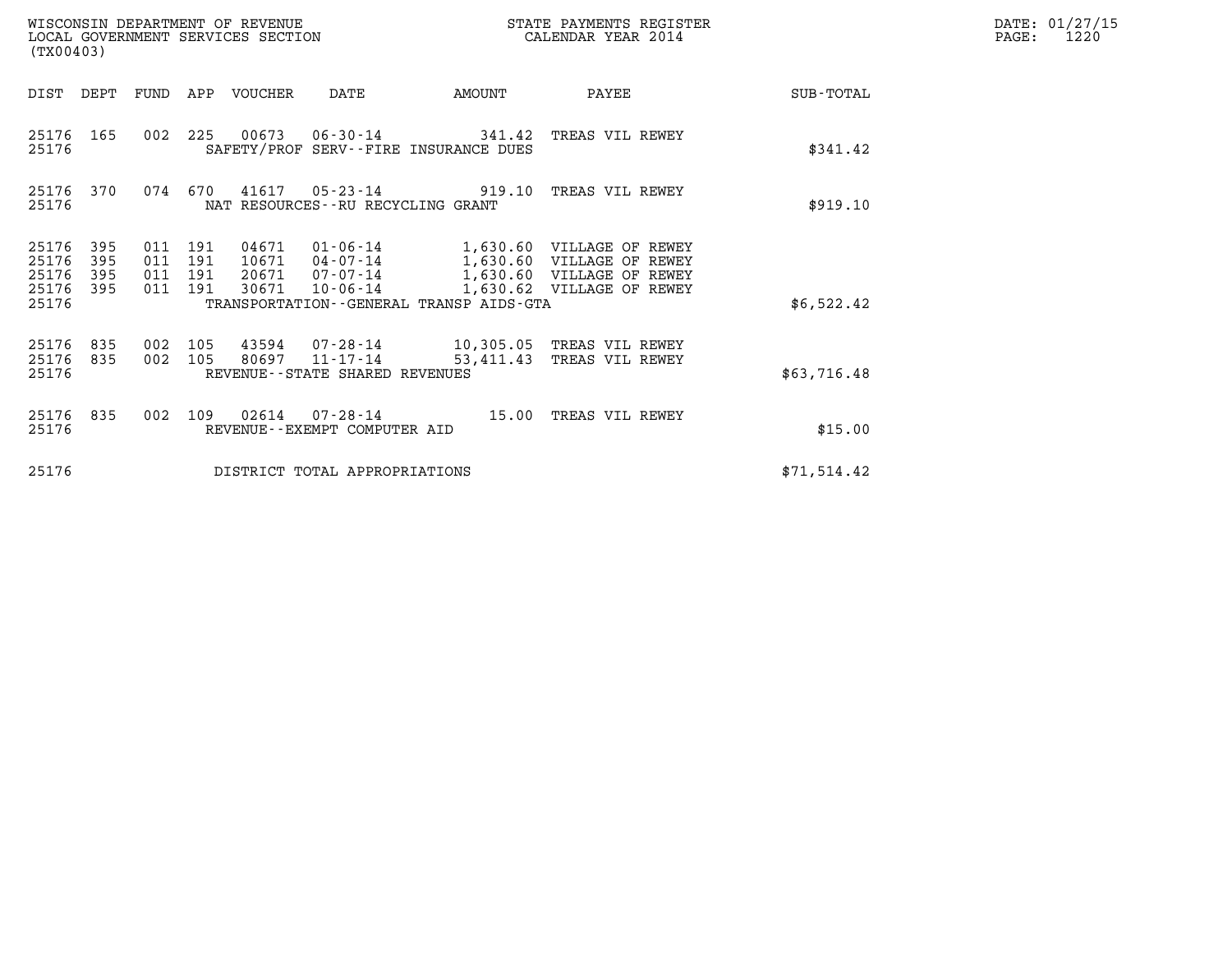| (TX00403)                                         |             |                                          |         |                |                                        |                                             |                                                                                                                                                                                                      |                  | DATE: 01/27/15<br>$\mathtt{PAGE:}$<br>1221 |
|---------------------------------------------------|-------------|------------------------------------------|---------|----------------|----------------------------------------|---------------------------------------------|------------------------------------------------------------------------------------------------------------------------------------------------------------------------------------------------------|------------------|--------------------------------------------|
|                                                   |             |                                          |         |                | DIST DEPT FUND APP VOUCHER DATE AMOUNT |                                             | PAYEE                                                                                                                                                                                                | <b>SUB-TOTAL</b> |                                            |
| 25177 165<br>25177                                |             |                                          |         |                |                                        | SAFETY/PROF SERV--FIRE INSURANCE DUES       | 002 225 00674 06-30-14 1,383.66 TREAS VIL RIDGEWAY                                                                                                                                                   | \$1,383.66       |                                            |
| 25177 370<br>25177                                |             |                                          |         |                |                                        | NAT RESOURCES -- AIDS IN LIEU OF TAXES      | 012 579 19379 04-16-14 34.85 TREAS VIL RIDGEWAY                                                                                                                                                      | \$34.85          |                                            |
| 25177 370<br>25177                                |             |                                          |         |                | NAT RESOURCES - - RU RECYCLING GRANT   |                                             | 074 670 41618 05-23-14 2,639.25 TREAS VIL RIDGEWAY                                                                                                                                                   | \$2,639.25       |                                            |
| 25177 395<br>25177                                |             |                                          |         |                |                                        | TRANSPORTATION - - HIGHWAY SAFETY - FEDERAL | 011 185 25633 09-29-14 4,000.00 TREAS VIL RIDGEWAY                                                                                                                                                   | \$4,000.00       |                                            |
| 25177 395<br>25177<br>25177<br>25177 395<br>25177 | 395<br>-395 | 011 191<br>011 191<br>011 191<br>011 191 |         |                |                                        | TRANSPORTATION--GENERAL TRANSP AIDS-GTA     | 04672  01-06-14  8,577.06  VILLAGE OF RIDGEWAY<br>10672  04-07-14  8,577.06  VILLAGE OF RIDGEWAY<br>20672  07-07-14  8,577.06  VILLAGE OF RIDGEWAY<br>30672  10-06-14  8,577.09  VILLAGE OF RIDGEWAY | \$34,308.27      |                                            |
| 25177 455 002 231<br>25177 455<br>25177           |             |                                          | 002 231 |                | JUSTICE -- LAW ENFORCEMENT TRAINING    |                                             | 00421 08-07-14 2,596.10 TREAS VIL RIDGEWAY<br>01701 02-24-14 320.00 TREAS VIL RIDGEWAY                                                                                                               | \$2,916.10       |                                            |
| 25177 835<br>25177 835<br>25177                   |             | 002 105<br>002 105                       |         |                | REVENUE - - STATE SHARED REVENUES      |                                             | 43595  07-28-14  27,853.69  TREAS VIL RIDGEWAY<br>80698  11-17-14  106,656.47  TREAS VIL RIDGEWAY                                                                                                    | \$134,510.16     |                                            |
| 25177 835<br>25177 835<br>25177                   |             | 002 109<br>002 109                       |         | 02615<br>05140 | REVENUE--EXEMPT COMPUTER AID           |                                             | 07-28-14 80.00 TREAS VIL RIDGEWAY<br>07-28-14 07-28-14 3.00 TREAS VIL RIDGEWAY                                                                                                                       | \$83.00          |                                            |
| 25177                                             |             |                                          |         |                | DISTRICT TOTAL APPROPRIATIONS          |                                             |                                                                                                                                                                                                      | \$179,875.29     |                                            |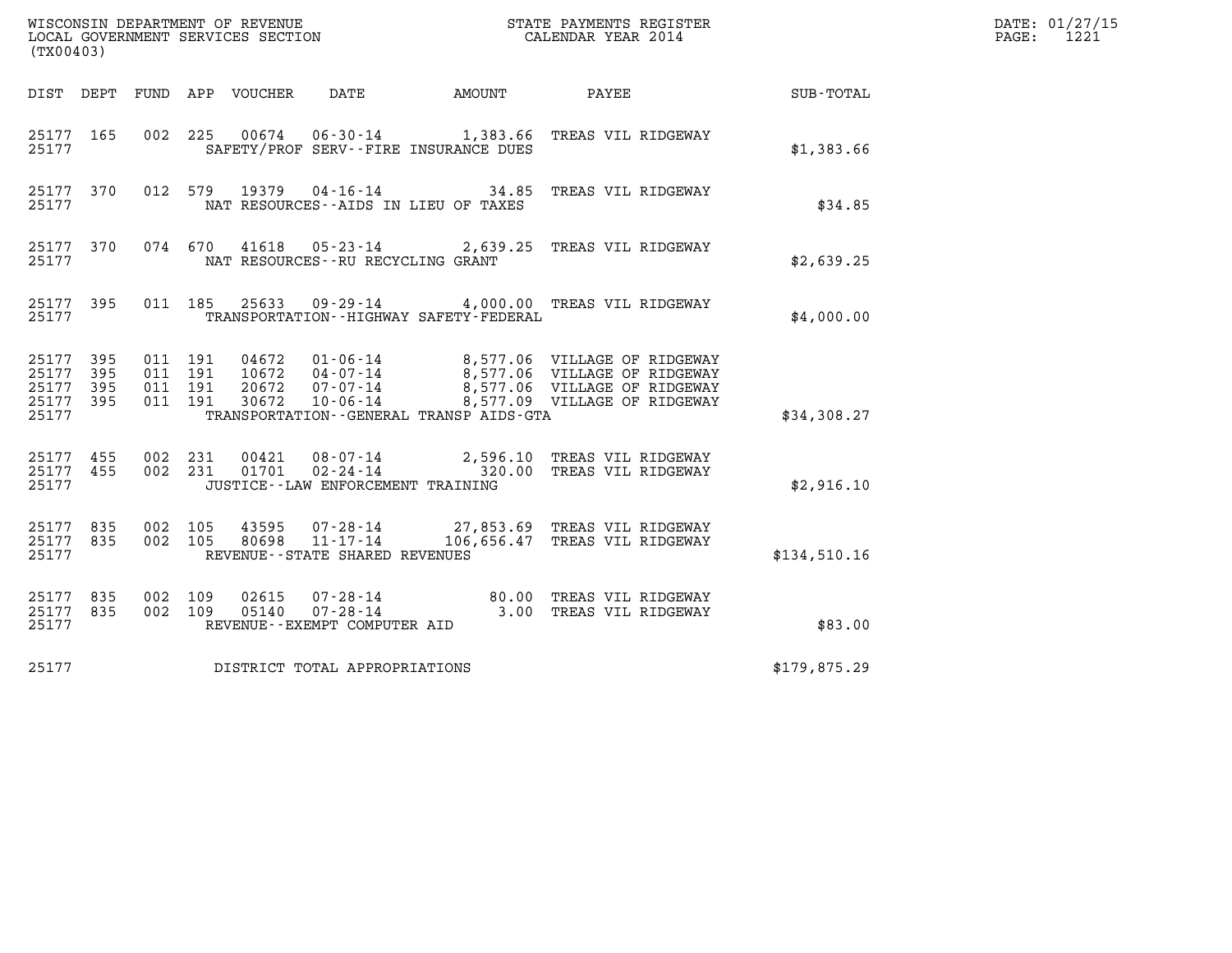| (TX00403)                                 |                                |         |                                          |                                  |                                                       |                                             |                                                                                                                                                                                                                 | DATE: 01/27/15<br>$\mathtt{PAGE:}$<br>1222 |  |
|-------------------------------------------|--------------------------------|---------|------------------------------------------|----------------------------------|-------------------------------------------------------|---------------------------------------------|-----------------------------------------------------------------------------------------------------------------------------------------------------------------------------------------------------------------|--------------------------------------------|--|
|                                           | DIST DEPT                      |         |                                          | FUND APP VOUCHER                 | DATE                                                  | AMOUNT                                      | PAYEE SUB-TOTAL                                                                                                                                                                                                 |                                            |  |
| 25216                                     | 25216 165                      |         |                                          | 002 225 00675                    |                                                       | SAFETY/PROF SERV--FIRE INSURANCE DUES       | 06-30-14 14,717.07 TREAS CITY DODGEVILLE                                                                                                                                                                        | \$14,717.07                                |  |
| 25216                                     | 25216 370                      |         |                                          | 012 579 19380                    |                                                       | NAT RESOURCES -- AIDS IN LIEU OF TAXES      | 04-16-14 52.16 TREAS CITY DODGEVILLE                                                                                                                                                                            | \$52.16                                    |  |
| 25216                                     | 25216 370                      |         | 074 670                                  | 41619                            | NAT RESOURCES--RU RECYCLING GRANT                     |                                             | 05-23-14 15,154.09 TREAS CITY DODGEVILLE                                                                                                                                                                        | \$15, 154.09                               |  |
| 25216<br>25216<br>25216<br>25216<br>25216 | 395<br>395<br>395<br>- 395     |         | 011 162<br>011 162<br>011 162<br>011 162 | 06032<br>12032<br>22032<br>32032 |                                                       | TRANSPORTATION--CONNECTING HIGHWAY AIDS     | 01-06-14<br>04-07-14<br>07-07-14<br>07-07-14<br>5,350.03<br>07-06-14<br>5,350.03<br>07-06-14<br>5,350.03<br>07-06-14<br>5,350.03<br>07-07-14<br>07-06-14<br>5,350.03<br>07-07-14<br>5,350.03 CITY OF DODGEVILLE | \$21,400.12                                |  |
| 25216                                     | 25216 395                      |         | 011 185                                  | 09947                            |                                                       | TRANSPORTATION - - HIGHWAY SAFETY - FEDERAL | 04-21-14 4,000.00 DODGEVILLE POLICE DEPT                                                                                                                                                                        | \$4,000.00                                 |  |
| 25216<br>25216<br>25216<br>25216          | 395<br>395<br>395<br>25216 395 |         | 011 191<br>011 191<br>011 191<br>011 191 | 04673<br>10673<br>20673<br>30673 |                                                       | TRANSPORTATION--GENERAL TRANSP AIDS-GTA     | 01-06-14 62,665.20 CITY OF DODGEVILLE<br>04-07-14 62,665.20 CITY OF DODGEVILLE<br>07-07-14 62,665.20 CITY OF DODGEVILLE<br>10-06-14 62,665.23 CITY OF DODGEVILLE                                                | \$250,660.83                               |  |
| 25216                                     | 25216 435                      |         |                                          | 005 162 01HSD                    |                                                       | HS--AMBULANCE FUNDING ASSISTANCE GRANTS     | 09-08-14 4,928.64 TREAS CITY DODGEVILLE                                                                                                                                                                         | \$4,928.64                                 |  |
| 25216                                     | 25216 435                      |         | 005 163                                  | 01LGS                            |                                                       | HS--PREPAID MEDICAL TRANSPORT REIMBURSE     | 11-17-14 9,500.00 DODGEVILLE AREA AMBULANCE                                                                                                                                                                     | \$9,500.00                                 |  |
| 25216                                     | 25216 455<br>25216 455         |         | 002 231                                  | 01341                            | $02 - 18 - 14$<br>JUSTICE -- LAW ENFORCEMENT TRAINING |                                             | 1,600.00 TREAS CITY DODGEVILLE<br>002 231 01468 10-01-14 2,863.56 TREAS CITY DODGEVILLE                                                                                                                         | \$4,463.56                                 |  |
| 25216                                     | 25216 465<br>25216 465         | 002 305 |                                          | 00002<br>002 305 01394           |                                                       | MILITARY AFFAIRS-EMER MGMT-DISASTER RECO    | 09-09-14 349.03 TREAS CITY DODGEVILLE<br>05-05-14 4,989.07 TREAS CITY DODGEVILLE                                                                                                                                | \$5,338.10                                 |  |
| 25216                                     | 25216 465<br>25216 465         |         | 002 342                                  | 002 342 00002<br>01394           | 09 - 09 - 14                                          | MILITARY AFFAIRS-EMERGENCY MGMT-FED FUND    | 2,094.15 TREAS CITY DODGEVILLE<br>05-05-14 29,934.46 TREAS CITY DODGEVILLE                                                                                                                                      | \$32,028.61                                |  |
|                                           |                                |         |                                          |                                  |                                                       |                                             | 25216 835 002 105 43596 07-28-14 134,969.09 TREAS CITY DODGEVILLE                                                                                                                                               |                                            |  |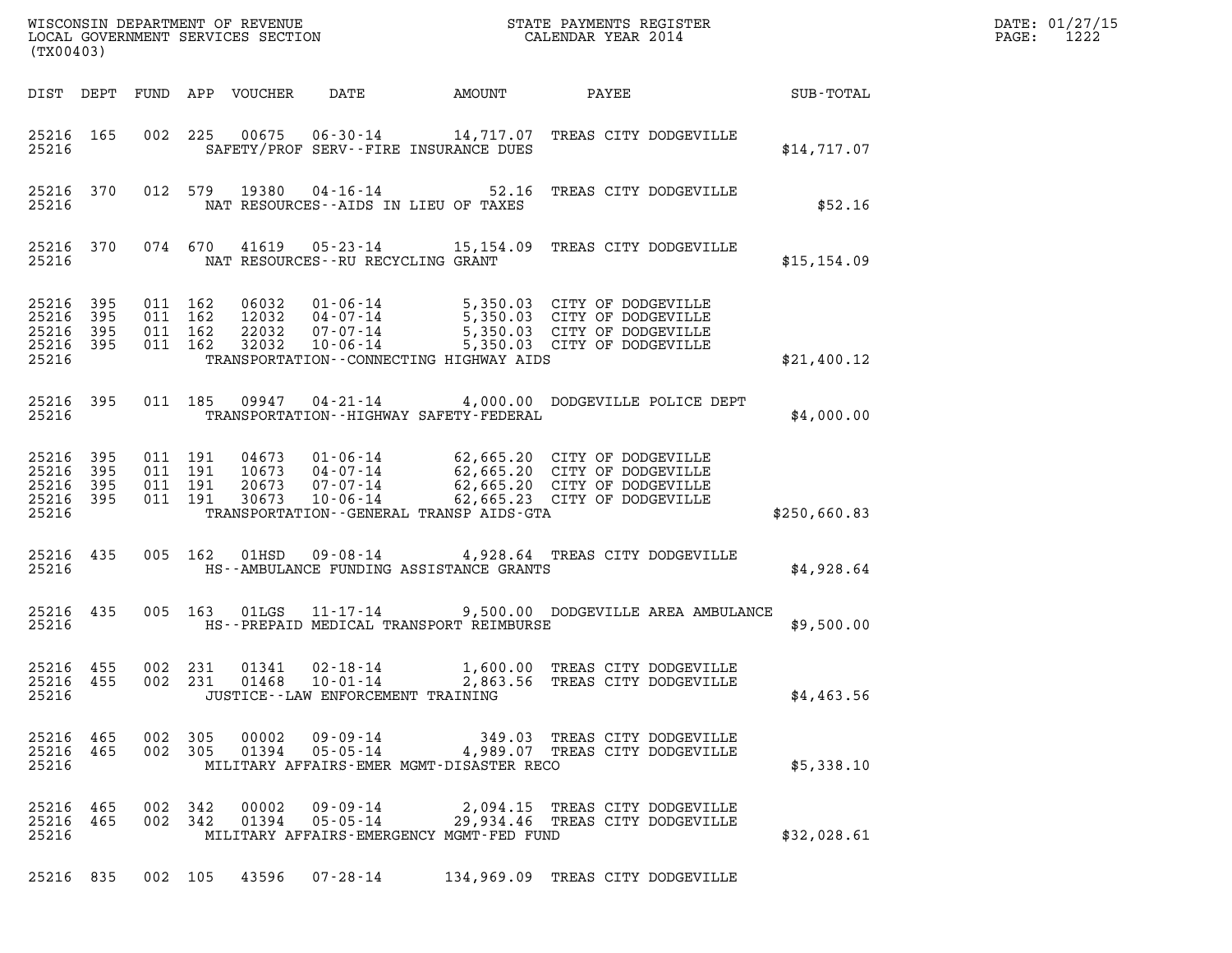| (TX00403)               |            |            |            | WISCONSIN DEPARTMENT OF REVENUE<br>LOCAL GOVERNMENT SERVICES SECTION |                                                                                        |                                  | STATE PAYMENTS REGISTER<br>CALENDAR YEAR 2014 |                | DATE: 01/27/15<br>PAGE:<br>1223 |
|-------------------------|------------|------------|------------|----------------------------------------------------------------------|----------------------------------------------------------------------------------------|----------------------------------|-----------------------------------------------|----------------|---------------------------------|
| DIST                    | DEPT       | FUND       | APP        | VOUCHER                                                              | DATE                                                                                   | AMOUNT                           | PAYEE                                         | SUB-TOTAL      |                                 |
| 25216 835<br>25216      |            | 002        | 105        |                                                                      | 80699  11-17-14  125,585.24 TREAS CITY DODGEVILLE<br>REVENUE - - STATE SHARED REVENUES |                                  |                                               | \$260, 554.33  |                                 |
| 25216<br>25216<br>25216 | 835<br>835 | 002<br>002 | 109<br>109 | 02616<br>05141                                                       | 07-28-14 31,973.00 TREAS CITY DODGEVILLE<br>07-28-14<br>REVENUE--EXEMPT COMPUTER AID   | 479,087.00 TREAS CITY DODGEVILLE |                                               | \$511,060.00   |                                 |
| 25216 835<br>25216      |            | 002        | 501        | 00002                                                                | 02-03-14 4,002.26 TREAS CITY DODGEVILLE<br>DOA-PAYMENT FOR MUNICIPAL SERVICES AID      |                                  |                                               | \$4,002.26     |                                 |
| 25216 835<br>25216      |            | 021        | 363        | 36128                                                                | 03-24-14<br>REVENUE--LOTTERY CREDIT -                                                  |                                  | 4,606.56 TREAS CITY DODGEVILLE                | \$4,606.56     |                                 |
| 25216                   |            |            |            |                                                                      | DISTRICT TOTAL APPROPRIATIONS                                                          |                                  |                                               | \$1,142,466.33 |                                 |